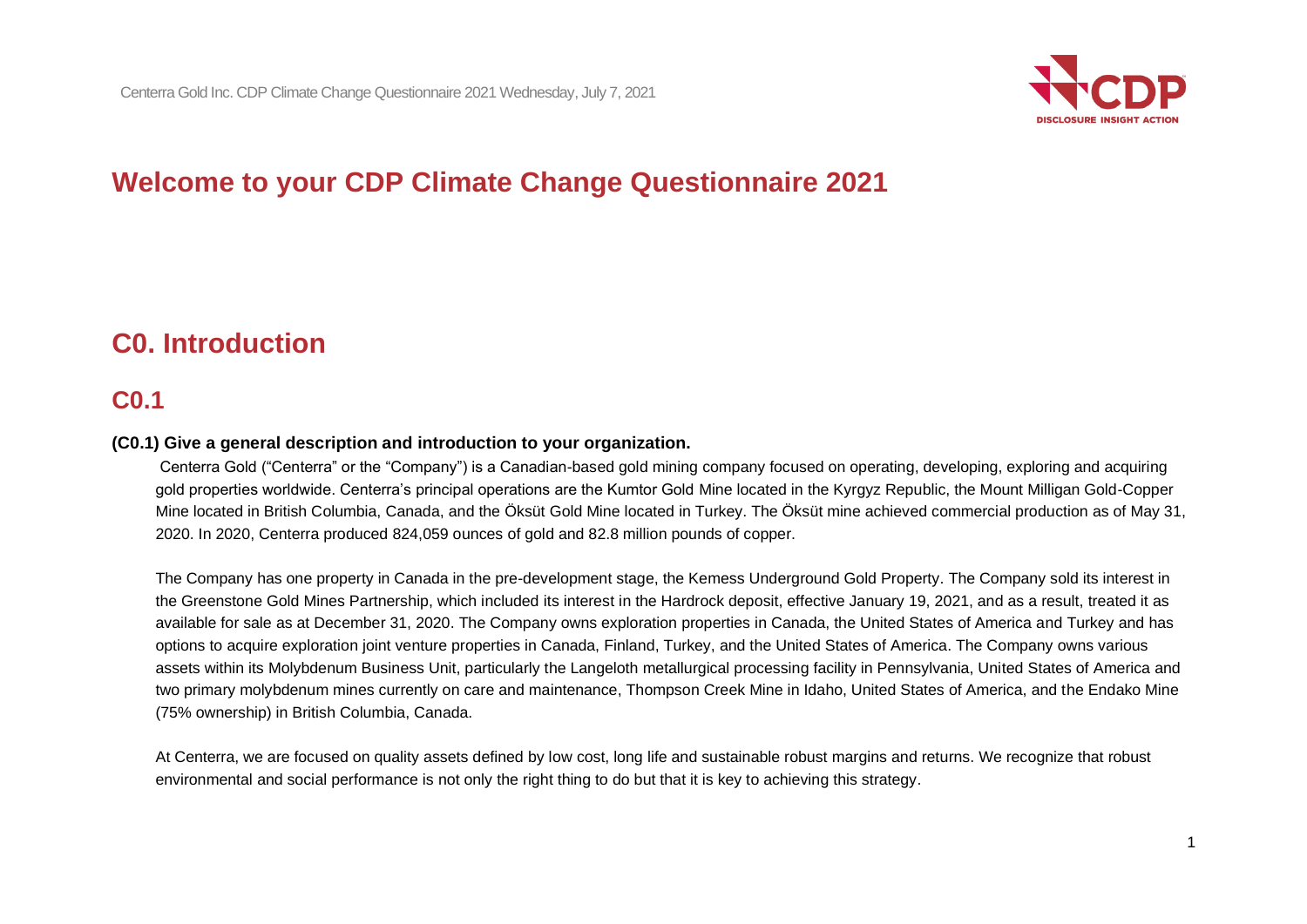

Being a responsible miner is one of our key values. For Centerra, this means putting our people first, creating and sharing economic value in the countries and communities where we operate, and protecting our surrounding natural environment. Managing our environmental footprint is critical to protecting our social license to operate and maintaining our operational permits.

Environmental negligence can result in increased operational costs, fines and penalties, potential liabilities, reputational damage, and impact to our long-term revenue potential. Proactively protecting and managing our environmental footprint may also increase operational efficiencies, strengthen local stakeholder, and group relationships and mitigate permitting and regulatory costs.

Each site-specific environmental management system (EMS) has been designed to include scheduled monitoring, engineering, administrative controls, and internal and external reporting on areas including water, waste and hazardous materials, biodiversity, air quality, tailings management, energy and emissions, and reclamation.

Each site's environmental focus areas are determined by a variety of factors including:

- the results of our environmental impact assessments (EIAs);
- environmental requirements set out by current and former financiers like the European Bank for Reconstruction and Development (EBRD) and the International Finance Corporation (IFC);
- internal identification of Significant Environmental Aspects (SEAs) that are required to meet our regulatory compliance and environmental performance objectives;
- international standards and frameworks Centerra has adopted, including the World Gold Council's *Responsible Gold Mining Principles*; and,
- standards we broadly seek alignment against including those set-out by the International Council on Mining and Metals (ICMM).

Centerra's shares trade on the Toronto Stock Exchange (TSX) under the symbol CG and on the New York Stock Exchange (NYSE) under the symbol CGAU. The Company is headquartered in Toronto, Ontario, Canada.

## **C0.2**

#### **(C0.2) State the start and end date of the year for which you are reporting data.**

| 'Start date  End date, |                          | $\mathsf I$ Indicate if you are providing emissions data $\mathsf I$ Select the number of past reporting years you will be $\mathsf I$ |  |
|------------------------|--------------------------|----------------------------------------------------------------------------------------------------------------------------------------|--|
|                        | for past reporting years | providing emissions data for                                                                                                           |  |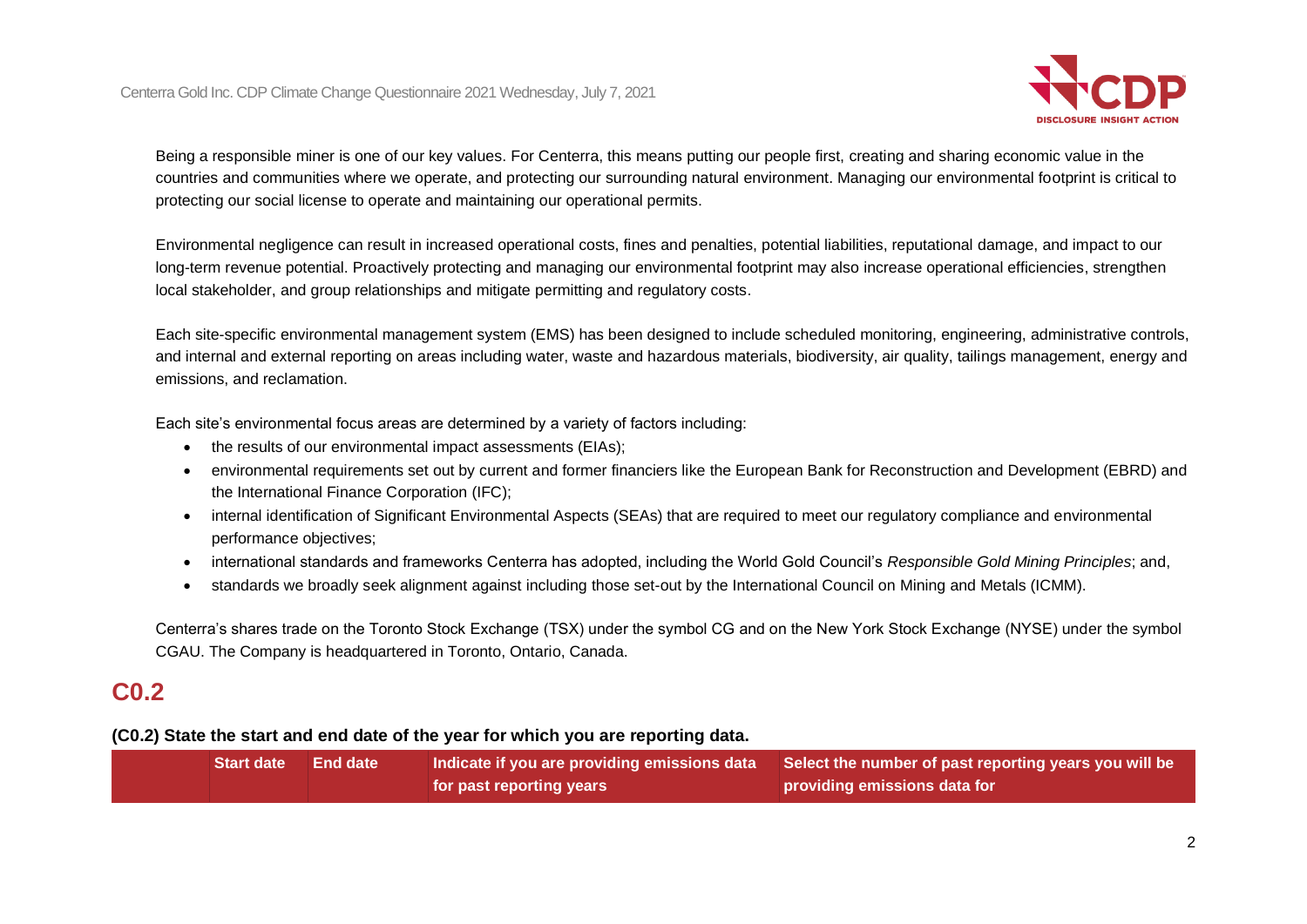

| Reporting | January 1, | December 31, | <sup>1</sup> Yes | 1 year |
|-----------|------------|--------------|------------------|--------|
| year      | 2020       | 2020         |                  |        |

## **C0.3**

**(C0.3) Select the countries/areas for which you will be supplying data.**

Canada Kyrgyzstan

**Turkey** 

## **C0.4**

**(C0.4) Select the currency used for all financial information disclosed throughout your response.**

USD

# **C0.5**

**(C0.5) Select the option that describes the reporting boundary for which climate-related impacts on your business are being reported. Note that this option should align with your chosen approach for consolidating your GHG inventory.**

Operational control

## **C-MM0.7**

**(C-MM0.7) Which part of the metals and mining value chain does your organization operate in?**

**Row 1 Mining** Copper Gold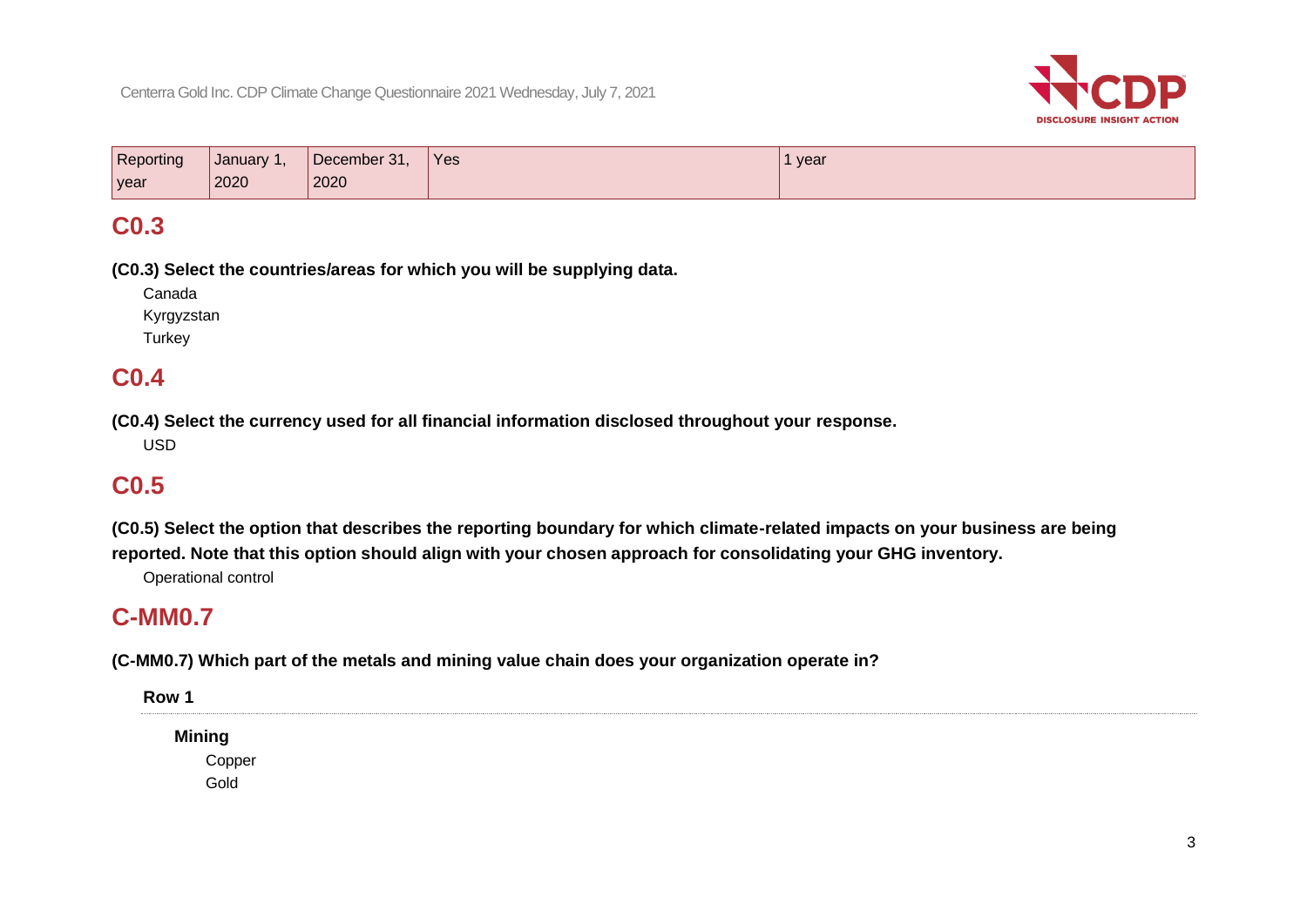

### **Processing metals**

# **C1. Governance**

# **C1.1**

**(C1.1) Is there board-level oversight of climate-related issues within your organization?** Yes

## **C1.1a**

**(C1.1a) Identify the position(s) (do not include any names) of the individual(s) on the board with responsibility for climate-related issues.**

| <b>Position of</b><br>individual(s) | <b>Please explain</b>                                                                                                                                                                                                                                                                                                                                                                                                                                                                                                                                                                                                                                                                                                                                                                                                                                                                                                                                                                                                                                                                                                                                                                                                                                                                     |
|-------------------------------------|-------------------------------------------------------------------------------------------------------------------------------------------------------------------------------------------------------------------------------------------------------------------------------------------------------------------------------------------------------------------------------------------------------------------------------------------------------------------------------------------------------------------------------------------------------------------------------------------------------------------------------------------------------------------------------------------------------------------------------------------------------------------------------------------------------------------------------------------------------------------------------------------------------------------------------------------------------------------------------------------------------------------------------------------------------------------------------------------------------------------------------------------------------------------------------------------------------------------------------------------------------------------------------------------|
| <b>Board-level</b><br>committee     | Centerra's Sustainable Operations Committee reviews performance against our goals, policies and systems to ensure we are fulfilling our<br>objectives relating to environmental management and social responsibility. Climate-related issues (in particular water resources and<br>management, glacier management, air emissions, biodiversity, waste and hazardous materials, and mine closure) are overseen by the<br>Sustainable Operations Committee.<br>Importantly, to ensure the Board understands key emerging trends and risks related to ESG, members of the Board receive awareness<br>training on relevant frameworks, standards, and topics. In 2021, Centerra's entire Board of Directors, including the members of the<br>Sustainable Operations Committee, participated in an ESG awareness session. This session was focused on educating the board around<br>the increasing expectations from stakeholders, including communities of interest and investors, on climate change, human rights, water<br>management and other ESG-related issues. The session also reviewed the company's investor-preferred ESG reporting frameworks<br>such as the Sustainability Accounting Standards Board (SASB) and the Task Force on Climate-related Financial Disclosures (TCFD). |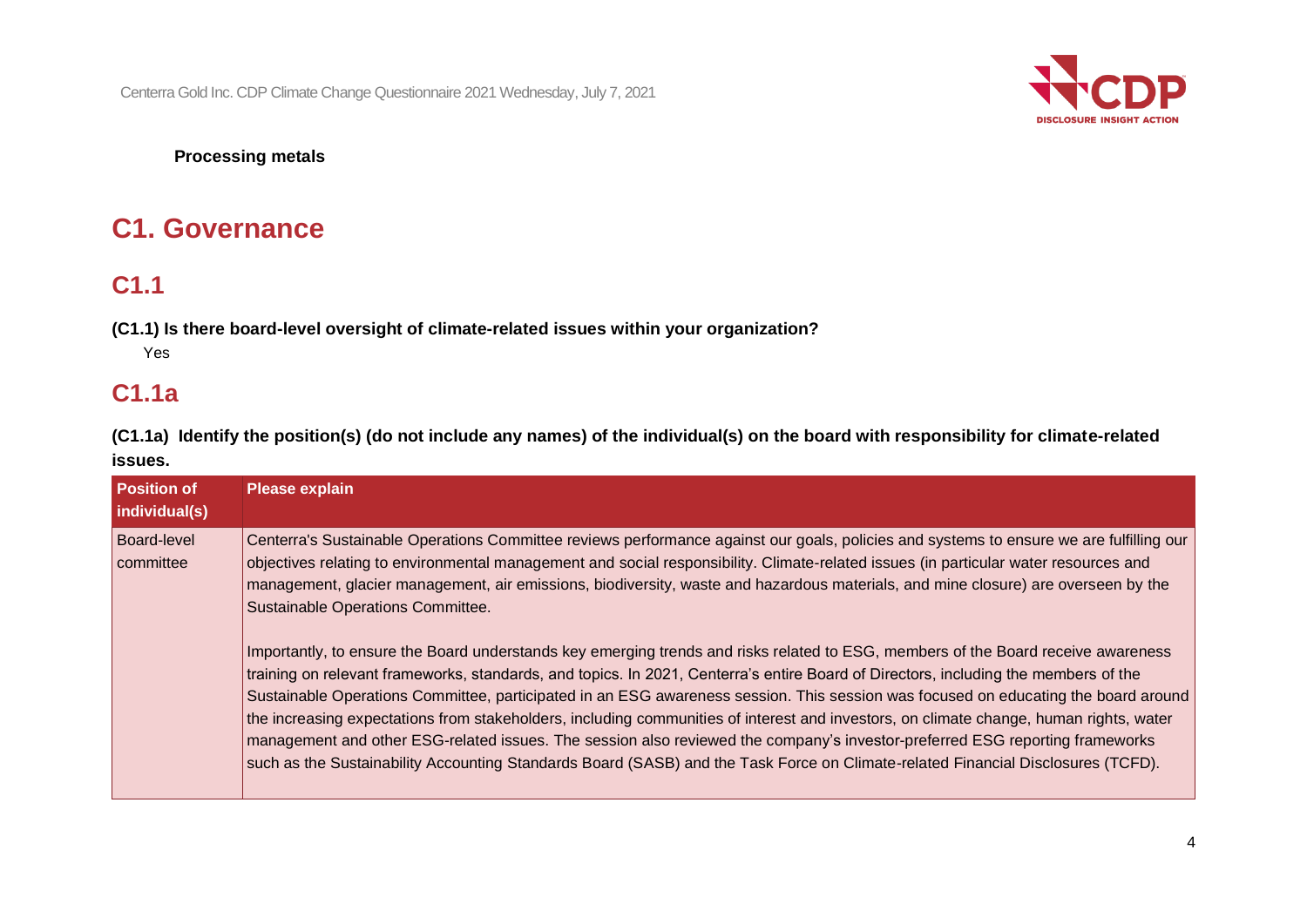

|                          | Centerra is currently undertaking work to develop a robust climate change strategy. Throughout 2020 and 2021, the Company conducted<br>a strategic review of its current climate change governance practices as compared to best practices for Board and Management oversight<br>of climate-related risks and opportunities.                                                                                              |
|--------------------------|---------------------------------------------------------------------------------------------------------------------------------------------------------------------------------------------------------------------------------------------------------------------------------------------------------------------------------------------------------------------------------------------------------------------------|
| Board-level<br>committee | Centerra's Risk Committee is responsible for assisting the Board in fulfilling its oversight responsibilities in relation to company-wide risk<br>management practices, overseeing that the executive team has in place processes designed to identify and assess the key risks that the<br>organization faces and has established appropriate mechanisms designed to address those risks, including tailings management. |
|                          | Centerra is currently undertaking work to develop a robust climate change strategy. Throughout 2020 and 2021, the Company conducted<br>a strategic review of its current climate change governance practices as compared to best practices for Board and Management oversight<br>of climate-related risks and opportunities.                                                                                              |

# **C1.1b**

## **(C1.1b) Provide further details on the board's oversight of climate-related issues.**

| <b>Frequency with which</b><br>a scheduled agenda item issues are integrated | <b>Governance mechanisms</b><br>climate-related issues are into which climate-related        | <b>Please explain</b>                                                                                                                                                                                                                                                                                                                                                             |
|------------------------------------------------------------------------------|----------------------------------------------------------------------------------------------|-----------------------------------------------------------------------------------------------------------------------------------------------------------------------------------------------------------------------------------------------------------------------------------------------------------------------------------------------------------------------------------|
| Scheduled - some<br>meetings                                                 | Reviewing and guiding<br>strategy<br>Reviewing and guiding major<br>plans of action          | At the quarterly Board meeting, the executive team presents the key strategic risks for the<br>upcoming quarter to the Board. The Board then ensures that the executive team has<br>established appropriate mechanisms to address those risks.                                                                                                                                    |
|                                                                              | Reviewing and guiding risk<br>management policies<br>Reviewing and guiding annual<br>budgets | The Board reviews climate change-related risks as these matters arise. Informal discussion of<br>climate-related factors such as water, energy, air emissions and the regulatory landscape may<br>occur on a quarterly basis. The Board, specifically the Sustainable Operations and Risk<br>committee, reviews the Company's approach to tailings management on an annual basis. |
|                                                                              | Reviewing and guiding<br>business plans                                                      | Centerra is currently undertaking work to develop a robust climate change strategy. Throughout<br>2020 and 2021, the Company conducted a strategic review of its current climate change                                                                                                                                                                                           |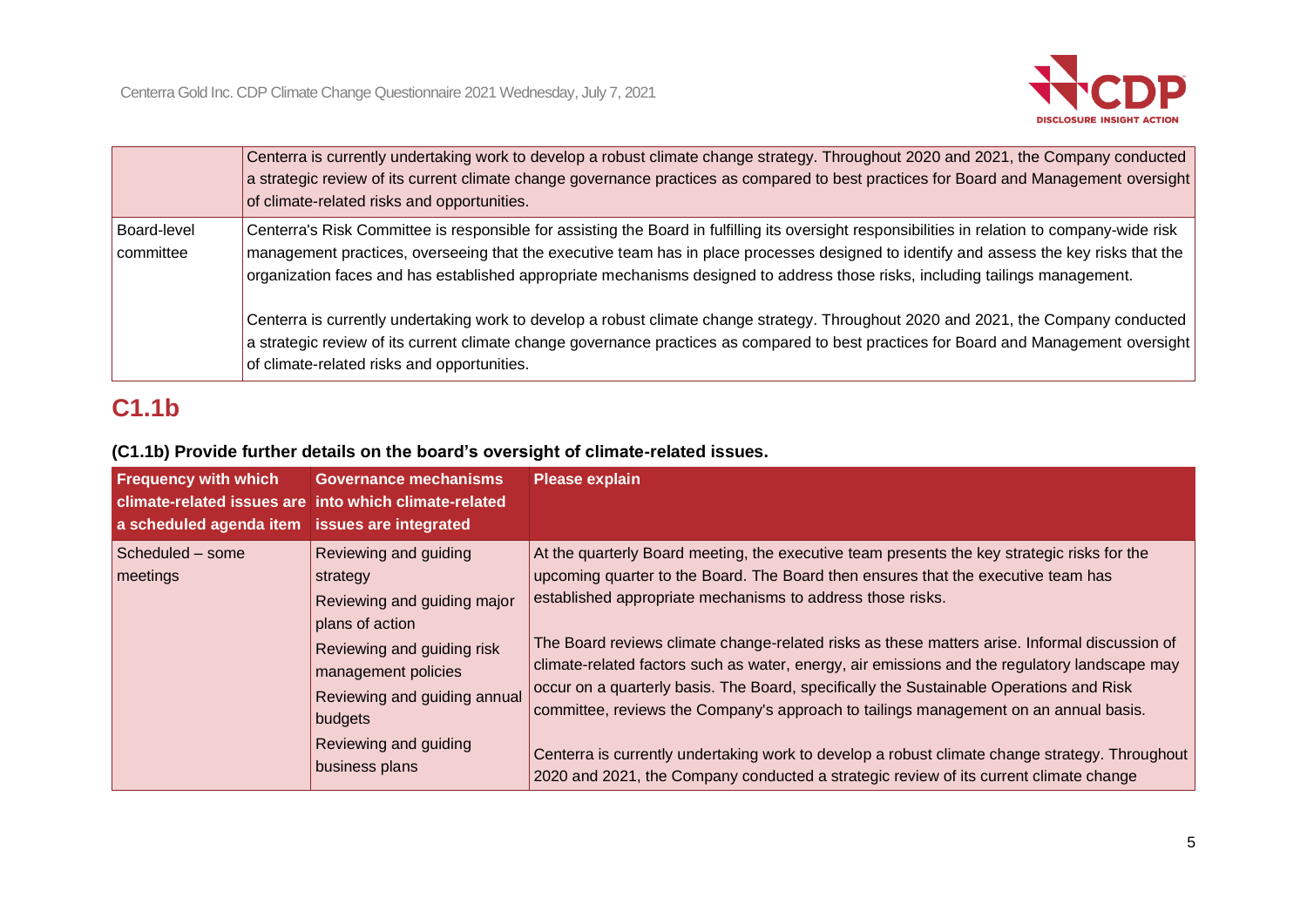

| Monitoring implementation                      | or governance practices as compared to best practices for Board and Management oversight of |
|------------------------------------------------|---------------------------------------------------------------------------------------------|
|                                                | and performance of objectives   climate-related risks and opportunities.                    |
| Overseeing major capital                       |                                                                                             |
| $\vert$ expenditures, acquisitions and $\vert$ |                                                                                             |
| divestitures                                   |                                                                                             |

# **C1.2**

## **(C1.2) Provide the highest management-level position(s) or committee(s) with responsibility for climate-related issues.**

| Name of the position(s) and/or<br>committee(s)                                       | <b>Responsibility</b>                                                  | Frequency of reporting to the board on climate-<br>related issues |
|--------------------------------------------------------------------------------------|------------------------------------------------------------------------|-------------------------------------------------------------------|
| Chief Executive Officer (CEO)                                                        | Assessing climate-related risks and opportunities                      | As important matters arise                                        |
| Chief Operating Officer (COO)                                                        | Assessing climate-related risks and opportunities                      | As important matters arise                                        |
| Other, please specify<br>Vice President, Security, Sustainability and<br>Environment | Both assessing and managing climate-related risks<br>and opportunities | Quarterly                                                         |

# **C1.2a**

## **(C1.2a) Describe where in the organizational structure this/these position(s) and/or committees lie, what their associated responsibilities are, and how climate-related issues are monitored (do not include the names of individuals).**

Centerra's Sustainable Operations Committee receives updates and reports from the Vice President of Security, Sustainability and Environment on environmental and sustainability topics and their impacts, risks, and opportunities. This includes climate-related issues as they arise. The Vice President of Security, Sustainability and Environment reports to the Chief Operating Officer (who in turn reports to the Chief Executive Officer).

As necessary, the SS&E team, led by the Vice President, SS&E, meets directly with the Executive Team to discuss progress and make decisions related to the company's overall ESG performance including human rights and climate change-related work. Throughout 2020, the Executive Team met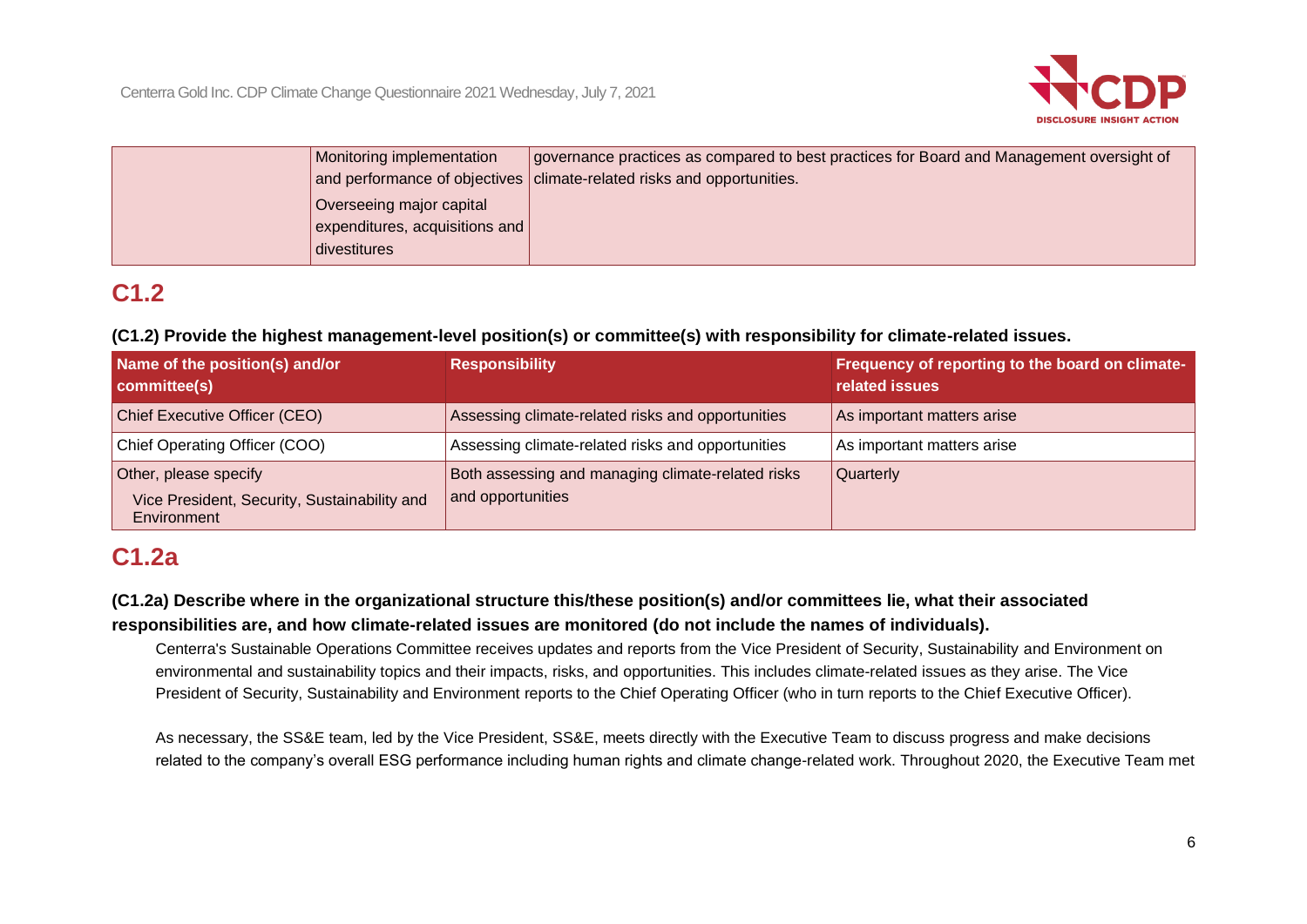

directly with the SS&E team, and other key members of the senior leadership team, three times to specifically discuss the Company's approach to managing climate change risks and disclosure.

The Vice President of Security, Sustainability and Environment manages the strategic implementation of Centerra's sustainability and environmental policy, programs and initiatives.

The Manager, Sustainability and Environment reports into the Vice President, Security, Sustainability and Environment and is responsible for understanding emerging and current environmental legislation, trends, and external sustainability reporting requirements, including those related to climate change.

At each active operating site, as well as those in-development, there is a Director or Manager appointed to oversee sustainability and environmental matters (and climate-related issues as they arise). These individuals are supported by environmental experts, consultants, and academic specialists, and report to the regional leader or General Manager of the site. In addition, these local experts have a dotted reporting line into the Vice President of Security, Sustainability and Environment.

Centerra is currently undertaking work to develop a robust climate change strategy. Throughout 2020 and 2021, the Company conducted a strategic review of its current climate change governance practices as compared to best practices for Board and Management oversight of climate-related risks and opportunities.

## **C1.3**

|     | <b>Provide incentives for the</b><br>management of climate-<br>related issues | <b>Comment</b>                                                                                                                                                                                                                                                                                                                              |
|-----|-------------------------------------------------------------------------------|---------------------------------------------------------------------------------------------------------------------------------------------------------------------------------------------------------------------------------------------------------------------------------------------------------------------------------------------|
| Row | Yes                                                                           | Centerra's annual cash bonus incentive plan is a short-term incentive plan designed to provide annual cash bonuses<br>based upon the achievement of corporate and individual targets in the year. Health, safety, and sustainability<br>performance (which includes environmental performance) account for 25% of the corporate objectives. |

**(C1.3) Do you provide incentives for the management of climate-related issues, including the attainment of targets?**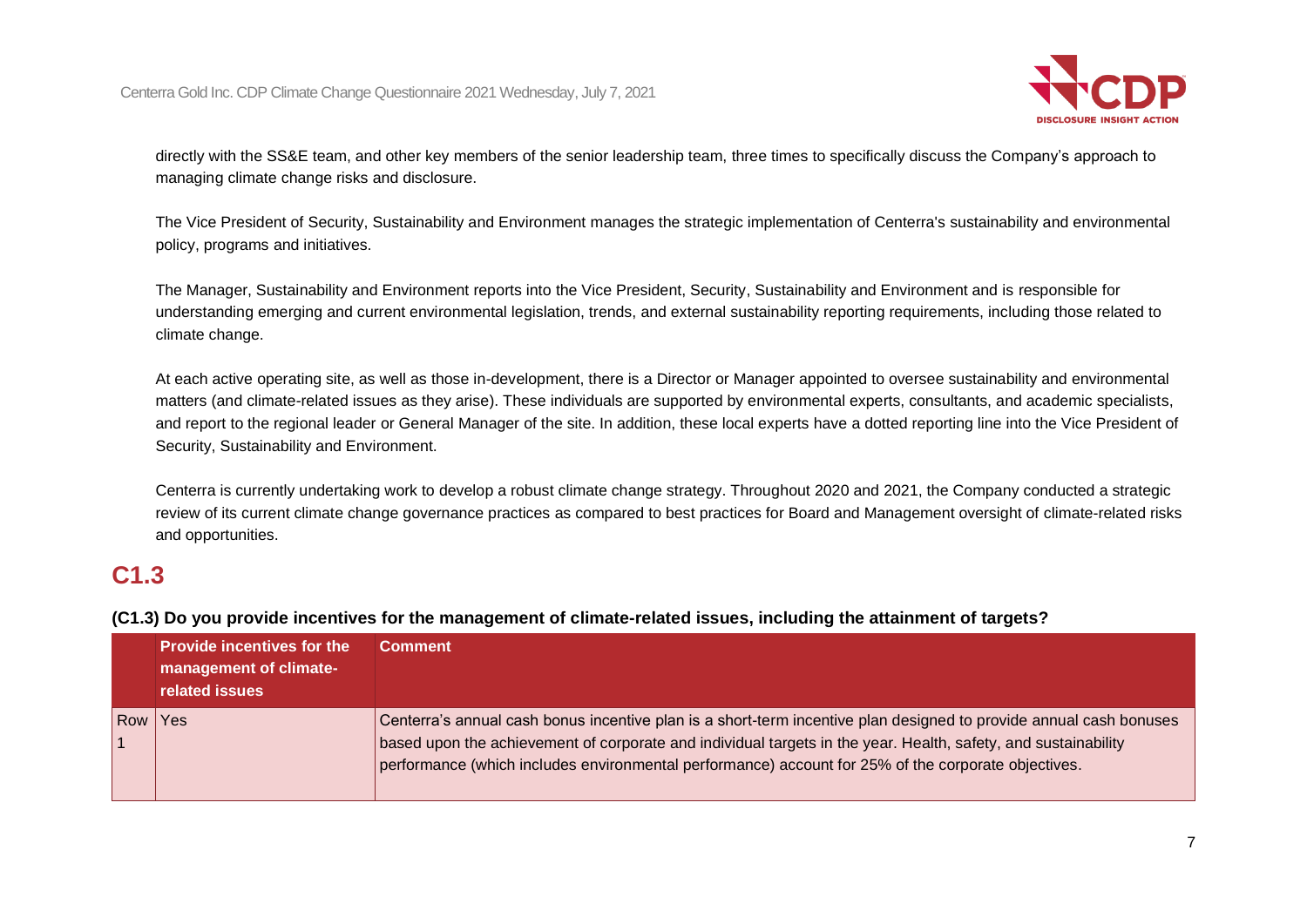

|  | In addition, employees with an annual incentive compensation plan also have personal objectives.                                                                                                                                                                                                                                                                                                                                                                                         |
|--|------------------------------------------------------------------------------------------------------------------------------------------------------------------------------------------------------------------------------------------------------------------------------------------------------------------------------------------------------------------------------------------------------------------------------------------------------------------------------------------|
|  | Centerra is currently undertaking work to develop a robust climate change strategy. This work will include the<br>identification of climate change priorities and link to company strategy (giving consideration to Centerra's most<br>material climate-related risks and opportunities). As part of this work, Centerra will consider how incentives for the<br>  management of climate-related issues (including the attainment of targets) can support its climate change objectives. |

# **C1.3a**

**(C1.3a) Provide further details on the incentives provided for the management of climate-related issues (do not include the names of individuals).**

| <b>Entitled to incentive</b>                                                             | <b>Type of</b><br>incentive | <b>Activity inventivized</b>                                                                                                                | <b>Comment</b>                                                                                                                                                                                                                                                                                                                                                                                                                                                                                                                                                                                                                                                                       |
|------------------------------------------------------------------------------------------|-----------------------------|---------------------------------------------------------------------------------------------------------------------------------------------|--------------------------------------------------------------------------------------------------------------------------------------------------------------------------------------------------------------------------------------------------------------------------------------------------------------------------------------------------------------------------------------------------------------------------------------------------------------------------------------------------------------------------------------------------------------------------------------------------------------------------------------------------------------------------------------|
| <b>Chief Executive Officer</b><br>$ $ (CEO)                                              | Monetary<br>reward          | Other (please specify)<br>Implementation and Roll-Out<br>of the World Gold Council's<br><b>Responsible Gold Mining</b><br><b>Principles</b> | In 2019, Centerra publicly committed to conformance with the World Gold Council's<br>Responsible Gold Mining Principles. The RGMPs set clear expectations for<br>consumers, investors and the downstream gold supply chain as to what constitutes<br>responsible gold mining. The RGMPs include criteria related to the attainment of<br>climate goals (Principle #10), including water efficiency, water access and quality,<br>combating climate change and energy efficiency and reporting.<br>In 2020, a portion of Centerra's Chief Executive Officer's annual cash incentive plan<br>compensation was linked to the successful achievement of the RGMP Year 1<br>requirements. |
| Other, please specify<br>Vice President,<br>Security,<br>Sustainability &<br>Environment | Monetary<br>reward          | Other (please specify)<br>Implementation and Roll-Out<br>of the World Gold Council's<br>Responsible Gold Mining<br><b>Principles</b>        | In 2019, Centerra publicly committed to conformance with the World Gold Council's<br>Responsible Gold Mining Principles. The RGMPs set clear expectations for<br>consumers, investors and the downstream gold supply chain as to what constitutes<br>responsible gold mining. The RGMPs include criteria related to the attainment of<br>climate goals (Principle #10), including water efficiency, water access and quality,                                                                                                                                                                                                                                                        |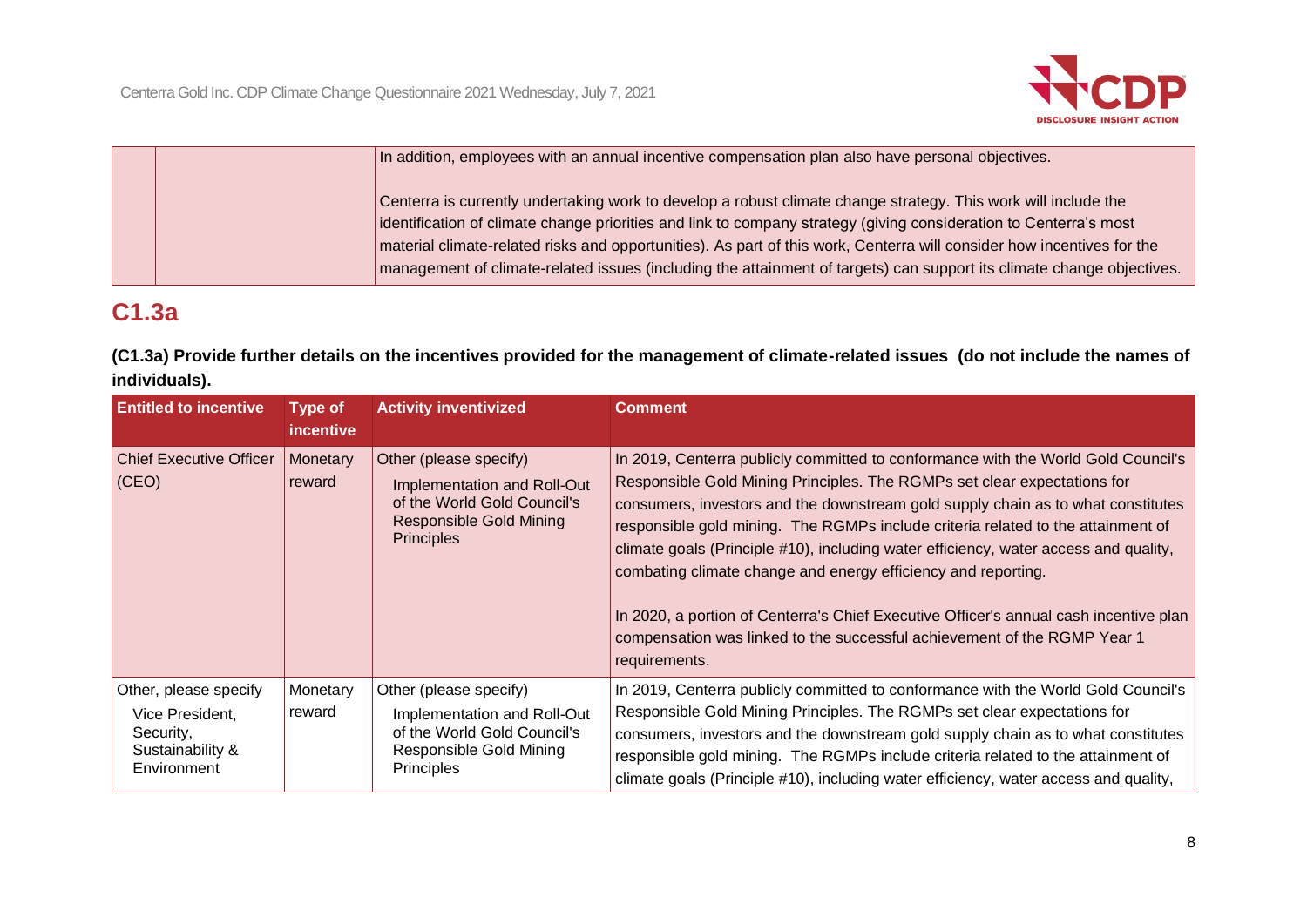

|  | combating climate change and energy efficiency and reporting.                                                                                                                                                                |
|--|------------------------------------------------------------------------------------------------------------------------------------------------------------------------------------------------------------------------------|
|  | In 2020, a portion of Centerra's Vice President, Security, Sustainability &<br>Environment's (VP, SS&E) annual cash incentive plan compensation was linked to<br>the successful achievement of the RGMP Year 1 requirements. |

# **C2. Risks and opportunities**

# **C2.1**

**(C2.1) Does your organization have a process for identifying, assessing, and responding to climate-related risks and opportunities?** Yes

## **C2.1a**

**(C2.1a) How does your organization define short-, medium- and long-term time horizons?**

|                  | <b>From</b><br>(years) | Τo<br>(years) | Comment                                                                                                                                                                                                                                                    |
|------------------|------------------------|---------------|------------------------------------------------------------------------------------------------------------------------------------------------------------------------------------------------------------------------------------------------------------|
| Short-term   0   |                        |               | Centerra's risk matrix defines short-term (almost certain risks) as risks that may occur greater than once per month.                                                                                                                                      |
| Medium-<br>lterm |                        | 10            | Centerra's risk matrix defines medium-term (probable risks) as risks that may occur greater than once per year.                                                                                                                                            |
| Long-term $ 10 $ |                        | 100           | Centerra's risk matrix defines long-term risks as those that may occur greater than once per 10 years (possible) to less<br>than once every 100 years (rare). This time horizon will take into account the life of mine and post-closure responsibilities. |

# **C2.1b**

**(C2.1b) How does your organization define substantive financial or strategic impact on your business?**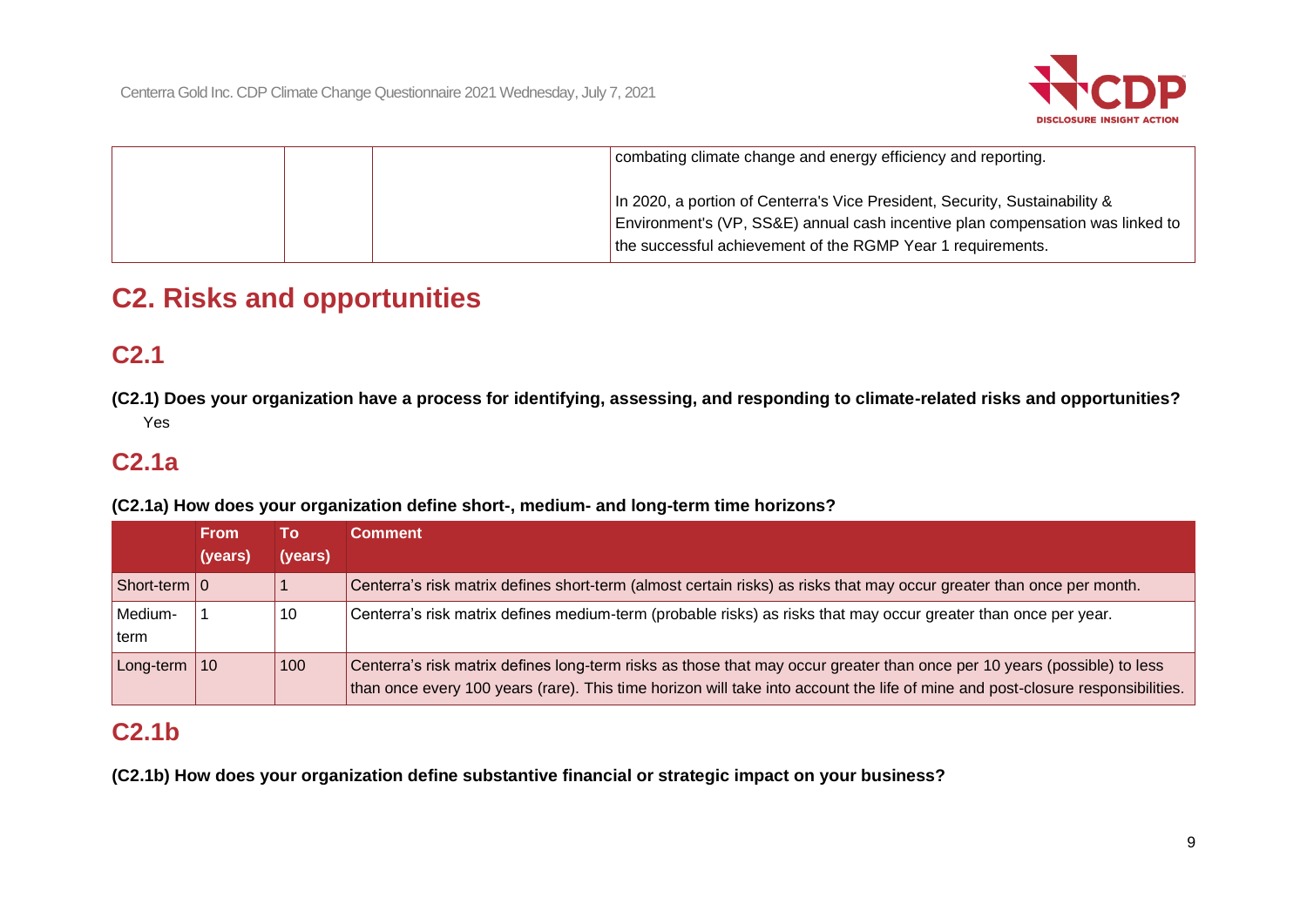

Centerra defines 'substantive strategic or financial impact' as any financial (e.g. revenue or cost variance to budget) and/or operating impacts (e.g. shutdowns or impacts to production) to employee health and safety, the environment, local stakeholder relations and reputation, legal and regulatory compliance that could adversely affect the Company's business operations, prospects, financial condition, results of operations, or cash flows.

# **C2.2**

**(C2.2) Describe your process(es) for identifying, assessing and responding to climate-related risks and opportunities.**

#### **Value chain stage(s) covered**

Direct operations

#### **Risk management process**

Integrated into multi-disciplinary company-wide risk management process

#### **Frequency of assessment**

Annually

#### **Time horizon(s) covered**

Short-term

Medium-term

Long-term

#### **Description of process**

Centerra has implemented an Enterprise Risk Management (ERM) program to ensure risk-informed decision making throughout the organization. The Risk Committee of the Board provides oversight of the ERM program. The program is based on leading international risk management standards such as ISO 31000 and COSO as well as industry best practice. It employs both a bottom-up and top-down approach to identify and address risks from all sources that threaten the achievement of our objectives.

Each operating site and project are responsible for identifying, assessing, treating and monitoring risk. Centerra's ERM program identifies appropriate risk owners for each risk included in the Risk Register.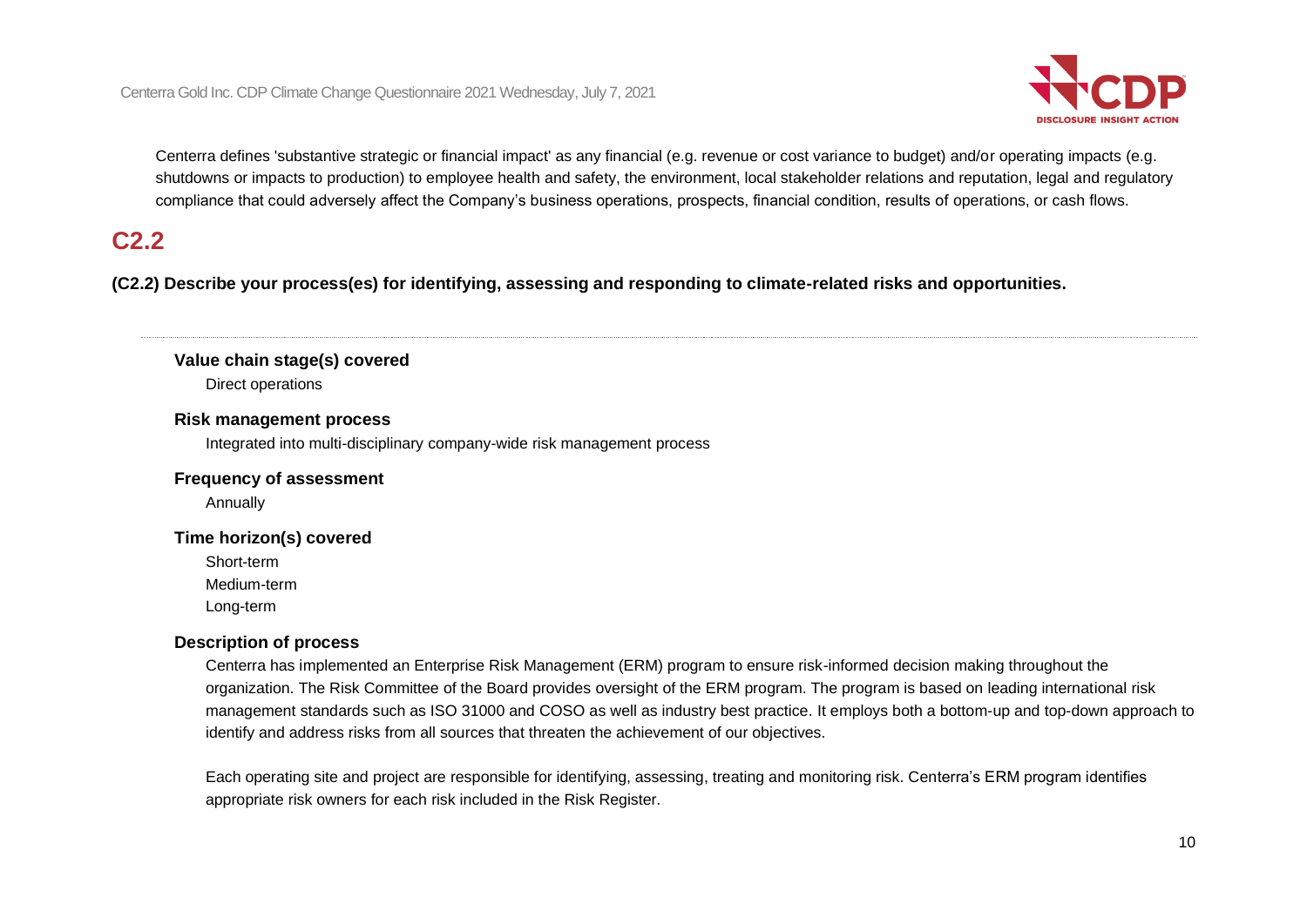

On a quarterly basis, all relevant site and corporate teams, including environment, community relations, health and safety and security, review the status of identified operational risks and assess the likelihood and impact of emerging risks. This regular risk assessment process ensures that the team has proper resources to manage current and emerging risks. Efforts are coordinated by appointed "Risk Champions" who facilitate the process to ensure consistency and continuity.

All relevant site teams complete and update a site risk register on a quarterly basis to include identified ESG-related risks. Risks are reviewed by the Vice President, Risk & Insurance and those assessed as a priority are presented to the Risk Committee at the quarterly meeting to ensure appropriate oversight and resources are provided to mitigate these areas. Centerra's VP, Risk & Insurance is responsible for providing the requisite tools, guidance, oversight and strategic direction for the ERM program.

The risk management program at Centerra considers the full life of mine cycle from exploration through to closure. All aspects of the operation and our stakeholders are considered when identifying risks. As such, our risk program encompasses a broad range of risks including technical, financial, commercial, social, reputational, environmental, health and safety, political and human resources related risks.

Both the corporate and site-based risk registers currently incorporate physical and / or transitional climate-related risks, although they may not be directly labelled as climate-risks. These risks include water access and quality, wildfires, inclement weather, seismic events, such as earthquake, tailings failures from overtopping, power outages, and air quality impacts. The climate-related risks currently identified are prioritized, mitigated and monitored as all other operational risks, with no distinction in process or treatment. For example, the corporate security, sustainability and environment (SS&E) team identified transitional climate risks through the ERM program, specifically reputational risks associated with changing investor expectations around climate disclosure and increased expectations for disclosure to align with the Task Force on Climate-related Financial Disclosures (TCFD) and the Sustainability Accounting Standards Board (SASB). Another example is Mount Milligan's identification of physical climate risks through the ERM program. The Mount Milligan Mine has identified the increased risk of wildfires and have assessed the impact and likelihood of this risk using Centerra's risk matrix and consequently developed risk treatment strategies to mitigate this risk.

ERM supports continuous improvement in the organization as risk information is used to navigate and make course corrections. Stakeholder value is thus created through improved business performance and resilience.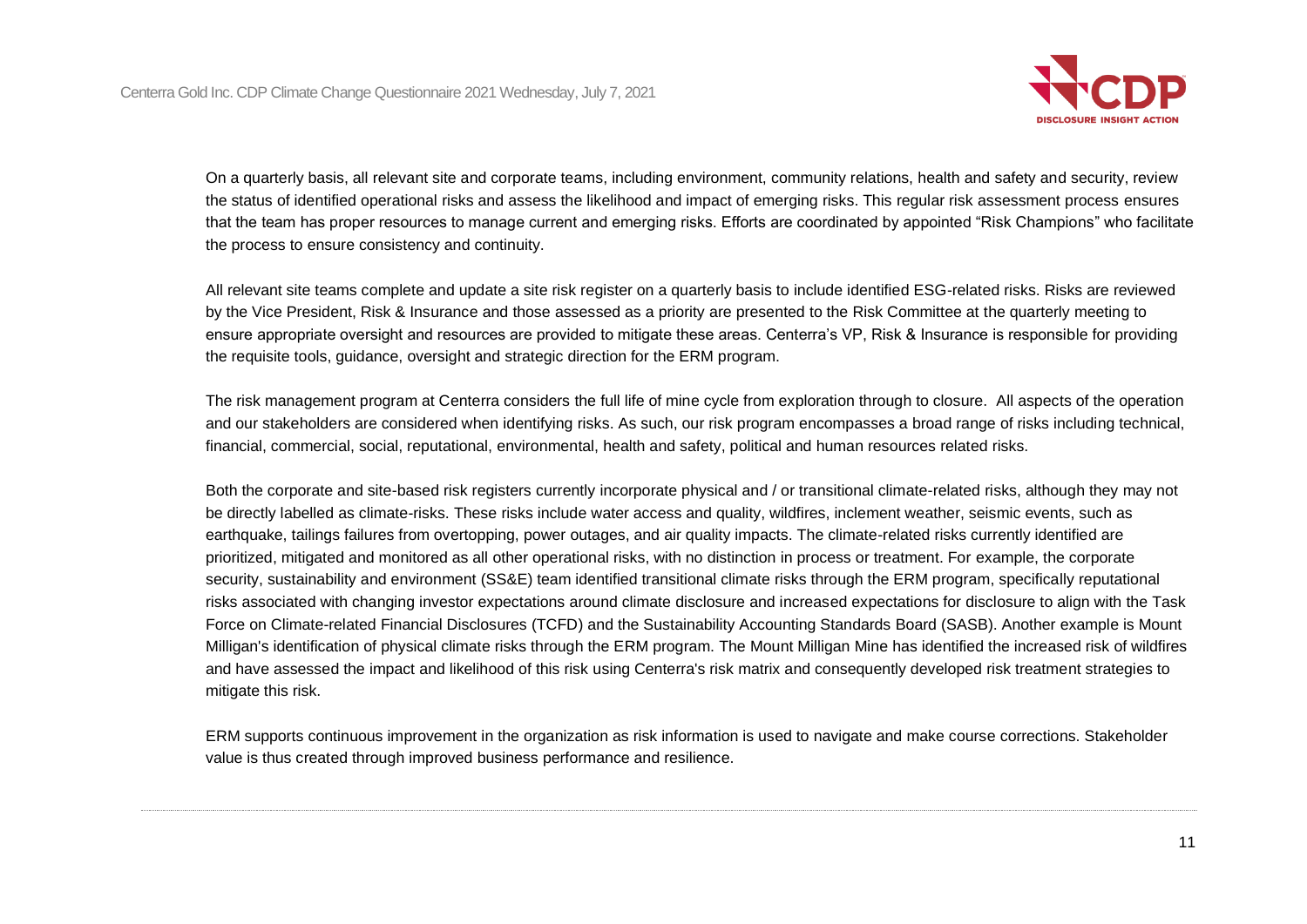

## **Value chain stage(s) covered**

Downstream

**Risk management process**

## **Frequency of assessment**

Not defined

### **Time horizon(s) covered**

Medium-term Long-term

### **Description of process**

We aim to remain abreast of general downstream climate issues related to gold production.

For example, through our membership in the World Gold Council, we have access to resources and reports that have helped us generally understand the gold sector's Scope 3 downstream impact. In the World Gold Council's (WGC) 2019 report, "Gold and Climate Change: Current and Future Impacts", the WGC concludes that while reliable data is severely limited, Scope 3 downstream impacts associated with the end-use of gold account for less than 1% of gold's total GHG emissions. Gold's Scope 3 downstream emissions are minimal because the two principal uses of gold are bullion investment and product fabrication. A broad range of end uses is included within the fabrication category, the most significant of which is the production of jewellery. Other fabrication uses include official coins, electronics, miscellaneous industrial and decorative uses, medals, and medallions.

In 2021, we will conduct a Scope 3 screening estimate as part of our climate change strategy and will be able to provide enhanced disclosure on our upstream and downstream risks in future years.

## **C2.2a**

**(C2.2a) Which risk types are considered in your organization's climate-related risk assessments?**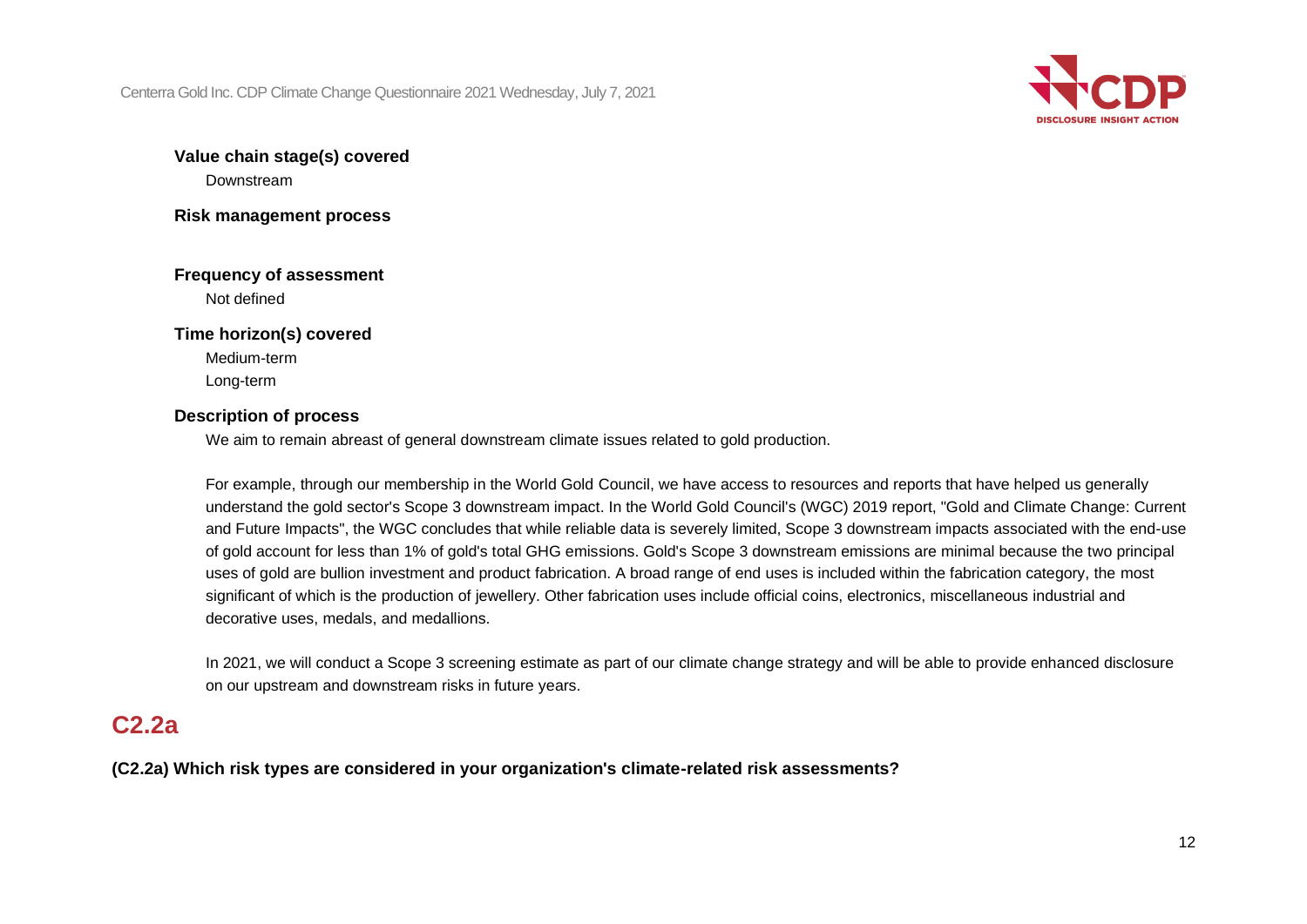

|                        | <b>Relevance &amp;</b><br>inclusion      | <b>Please explain</b>                                                                                                                                                                                                                                                                                                                                                                                                                                                                                                                                                                                                                                                                                                                                                                                                                                                                                                                                                           |
|------------------------|------------------------------------------|---------------------------------------------------------------------------------------------------------------------------------------------------------------------------------------------------------------------------------------------------------------------------------------------------------------------------------------------------------------------------------------------------------------------------------------------------------------------------------------------------------------------------------------------------------------------------------------------------------------------------------------------------------------------------------------------------------------------------------------------------------------------------------------------------------------------------------------------------------------------------------------------------------------------------------------------------------------------------------|
| Current<br>regulation  | Relevant,<br>sometimes<br>included       | The corporate and site-specific sustainability and environment teams and risk teams continuously research and attend<br>relevant conferences / meetings to understand current legislation and its operational impact. Current legislation would be<br>only added to the risk register if there is indication that the legislation is not being managed effectively or if there are<br>indications that the current operation will begin to have some difficulty meeting the regulation.                                                                                                                                                                                                                                                                                                                                                                                                                                                                                         |
| Emerging<br>regulation | Relevant,<br>sometimes<br>included       | The corporate and site-specific sustainability and environment teams and risk teams continuously do research and attend<br>relevant conferences / meetings to understand emerging legislation and its operational impact. Emerging legislation will<br>be added to the risk register when it is identified as a near-term probability. An example of an emerging regulation is<br>carbon pricing schemes.                                                                                                                                                                                                                                                                                                                                                                                                                                                                                                                                                                       |
| Technology             | Relevant,<br>sometimes<br>included       | The company considers how technology related to resource efficiency and low-carbon energy sources is developing and<br>considers its viability for each specific site given the payback period and the estimated life of the mine.                                                                                                                                                                                                                                                                                                                                                                                                                                                                                                                                                                                                                                                                                                                                              |
| Legal                  | Not relevant,<br>explanation<br>provided | Currently, Centerra has not identified any legal risks associated with climate change.                                                                                                                                                                                                                                                                                                                                                                                                                                                                                                                                                                                                                                                                                                                                                                                                                                                                                          |
| Market                 | Relevant, always<br>included             | Centerra considers how climate-related factors could influence demands for its products.                                                                                                                                                                                                                                                                                                                                                                                                                                                                                                                                                                                                                                                                                                                                                                                                                                                                                        |
| Reputation             | Relevant, always<br>included             | Centerra is closely monitoring the reputational risks the company faces during the transition to the low carbon economy,<br>in particular community and investor expectations regarding climate change. This includes monitoring the emergence of<br>new climate-related disclosure requirements in the jurisdictions where it operates and setting science-backed targets.<br>In January 2021, the Ontario Capital Markets Modernization Task Force, in Canada, recommended that companies adopt<br>the TCFD citing it as the most stringent set of standards on climate-related disclosure. The Ontario Task Force has<br>recommended that compliance be monitored by the Ontario Securities Commission (OSC) and has further recommended<br>that the OSC provide companies with a market capitalization above \$500 million two years to adhere to these<br>recommendations. If either the Act is passed, or the recommendations are adopted by the OSC there may be greater |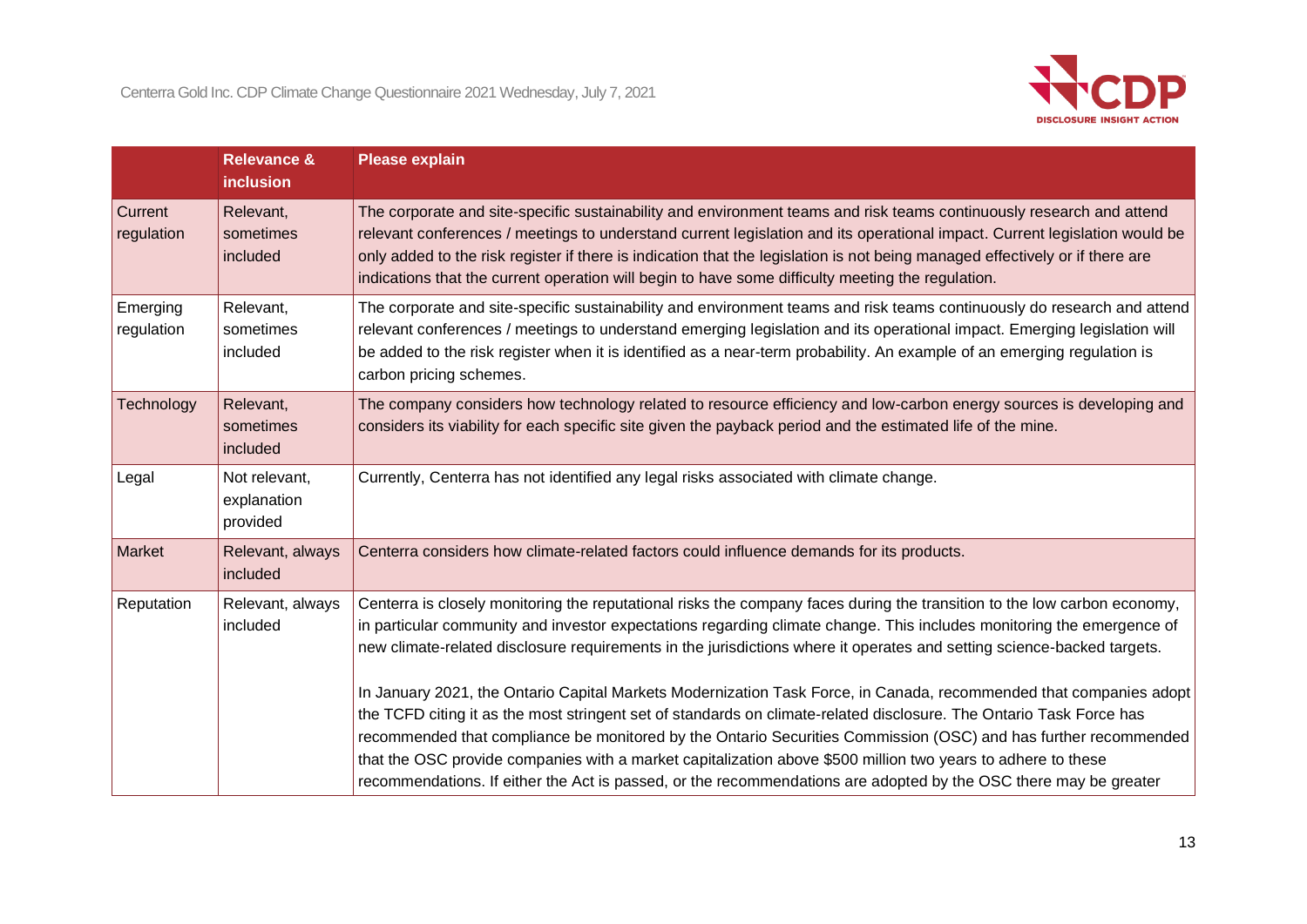

|                     |                              | regulatory requirements for Centerra, as well as greater reputational risk related to the company's disclosure. In early<br>2021, the U.S. Securities and Exchange Commission (SEC) Division of Finance will enhance its focus on climate-related<br>disclosure in public company filings with the aim of updating the 2010 guidance to take into account developments in the<br>last decade.       |
|---------------------|------------------------------|-----------------------------------------------------------------------------------------------------------------------------------------------------------------------------------------------------------------------------------------------------------------------------------------------------------------------------------------------------------------------------------------------------|
| Acute<br>physical   | Relevant, always<br>included | Centerra considers how increases in extreme weather as a result of climate change could impact its operations. For<br>example, Mount Milligan site is affected by changes in precipitation patterns and intensity, including drier conditions that<br>may increase the risk of forest fires.                                                                                                        |
| Chronic<br>physical | Relevant, always<br>included | Centerra considers how changes in precipitation and weather patterns as a result of climate change could impact its<br>operations, including impact its required water resources.<br>For example, in 2017, the Mount Milligan site experienced a drier than normal spring and summer with a limited amount                                                                                          |
|                     |                              | of spring snow melt. This resulted in lower than expected reclaim water volumes in the tailings storage Facility (TSF) at<br>Mount Milligan which is used for mill processing operations. The water shortage was exacerbated by unanticipated<br>extremely cold temperatures at Mount Milligan, which resulted in a greater than expected loss of water volumes in the<br>TSF due to ice formation. |

# **C2.3**

**(C2.3) Have you identified any inherent climate-related risks with the potential to have a substantive financial or strategic impact on your business?**

Yes

## **C2.3a**

**(C2.3a) Provide details of risks identified with the potential to have a substantive financial or strategic impact on your business.**

**Identifier**

Risk 1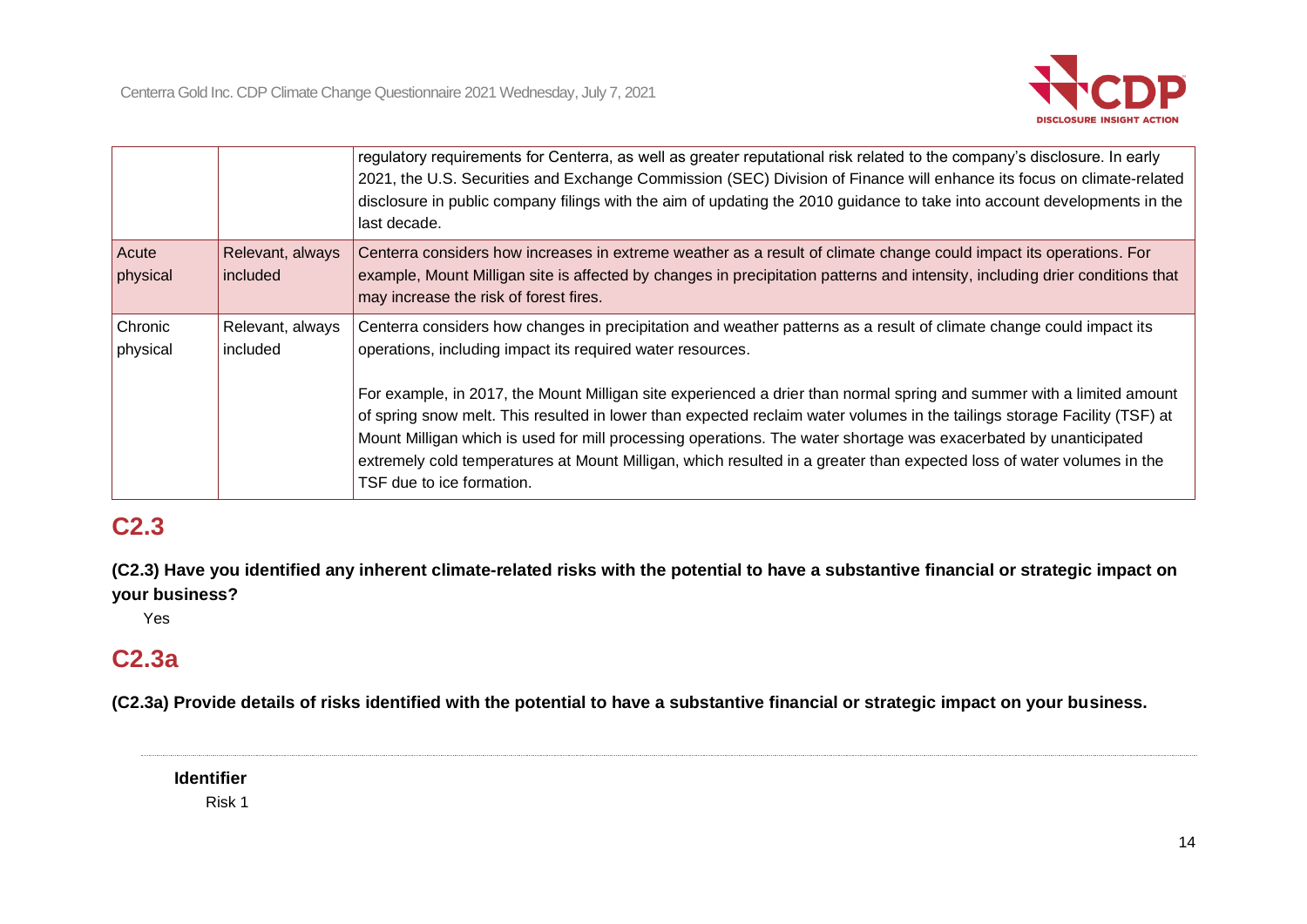

#### **Where in the value chain does the risk driver occur?**

Direct operations

### **Risk type & Primary climate-related risk driver**

Chronic physical Changes in precipitation patterns and extreme variability in weather patterns

#### **Primary potential financial impact**

Decreased revenues due to reduced production capacity

#### **Company-specific description**

The chronic physical effects of climate change, such as resource shortages (particularly water quality and availability) and changing temperatures could have an adverse financial impact on operations located in the regions where these conditions occur. For example, higher average temperatures can lead to increased drier conditions and impact water availability, reducing mine production and impacting profitability by reducing cash flows and increasing expenses.

Centerra has experienced adverse financial impacts due to resource shortages. For example, in 2017, the Mount Milligan site experienced a drier than normal spring and summer with a limited amount of spring snow melt. This resulted in lower than expected reclaim water volumes in the tailings storage Facility (TSF) at Mount Milligan which is used for mill processing operations. The water shortage was exacerbated by unanticipated extremely cold temperatures at Mount Milligan, which resulted in a greater than expected loss of water volumes in the TSF due to ice formation. In the fourth quarter of 2017, the Company sought to mitigate the water shortfall by drilling additional water wells to draw water from nearby aquifers located on the property. While such wells were partially successful, the additional water obtained was not sufficient to offset the loss of water volumes noted above.

As a result, during 2018, water availability was inadequate (as the majority of the water is from spring freshet) and production was scaled back (negatively impacting revenues and profitability). Capital expenditures were required to build new infrastructure to access new water sources and ensure future water availability. Centerra's operations are dependent on specific weather conditions (precipitation in particular) and changes to these weather conditions could have material financial impact in the form of reduced revenue, increased capital expenditures and increased compliance costs across all three mine sites.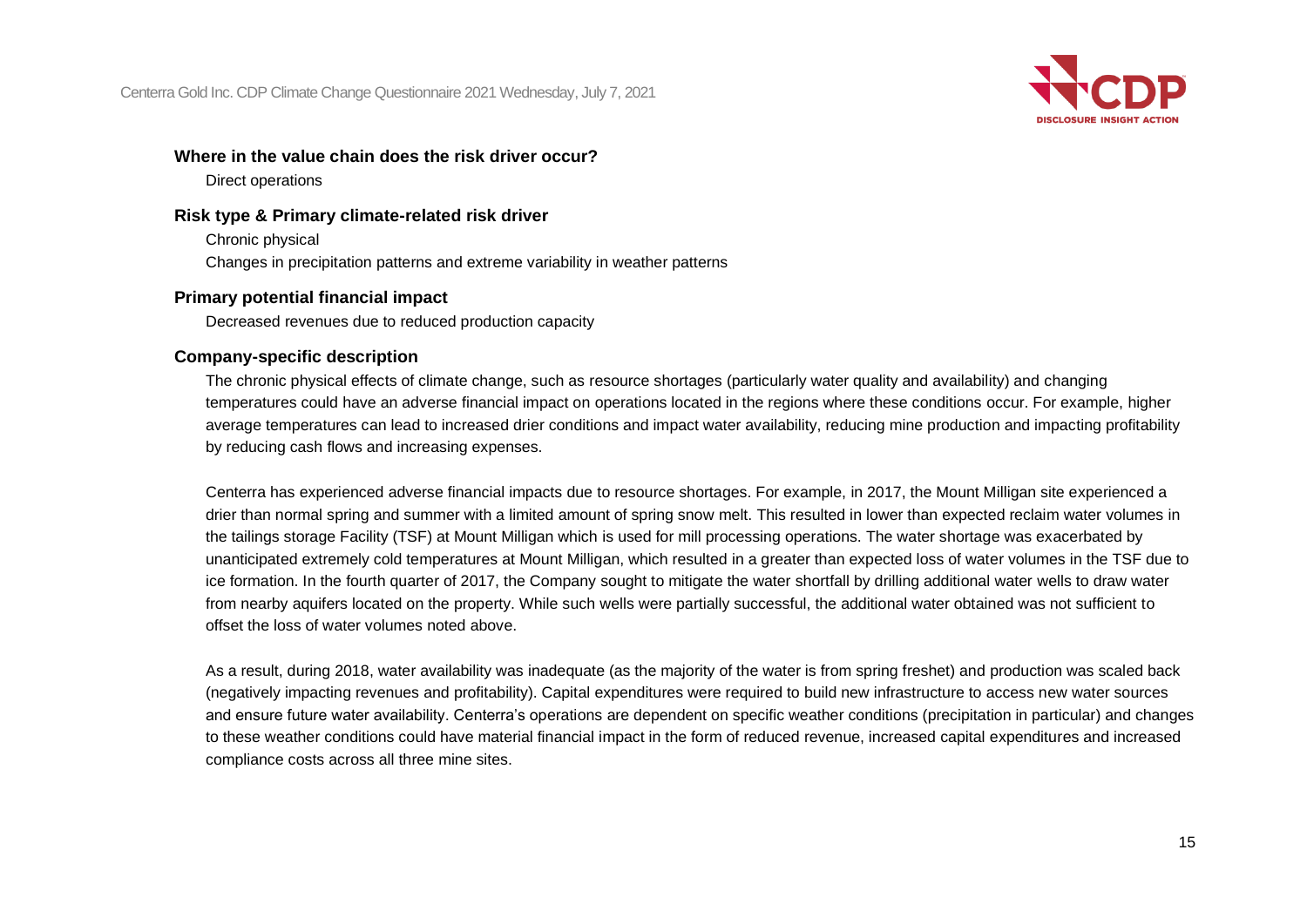

In addition, the Öksüt Mine is in the Kayseri region is defined as an area of high baseline water stress by the World Resources Institute's (WRI) Water Risk Atlas tool. The physical impacts of climate change could also increase costs related to mine closure.

### **Time horizon**

Medium-term

#### **Likelihood**

Likely

### **Magnitude of impact**

High

### **Are you able to provide a potential financial impact figure?**

No, we do not have this figure

**Potential financial impact figure (currency)**

**Potential financial impact figure – minimum (currency)**

**Potential financial impact figure – maximum (currency)**

**Explanation of financial impact figure**

**Cost of response to risk**

### **Description of response and explanation of cost calculation**

In order to mitigate risks related to water availability, Centerra is designing comprehensive water management measures to ensure sustained adequate supply, implementing initiatives to increase the efficiency of water use through conservation practices, and looking for opportunities for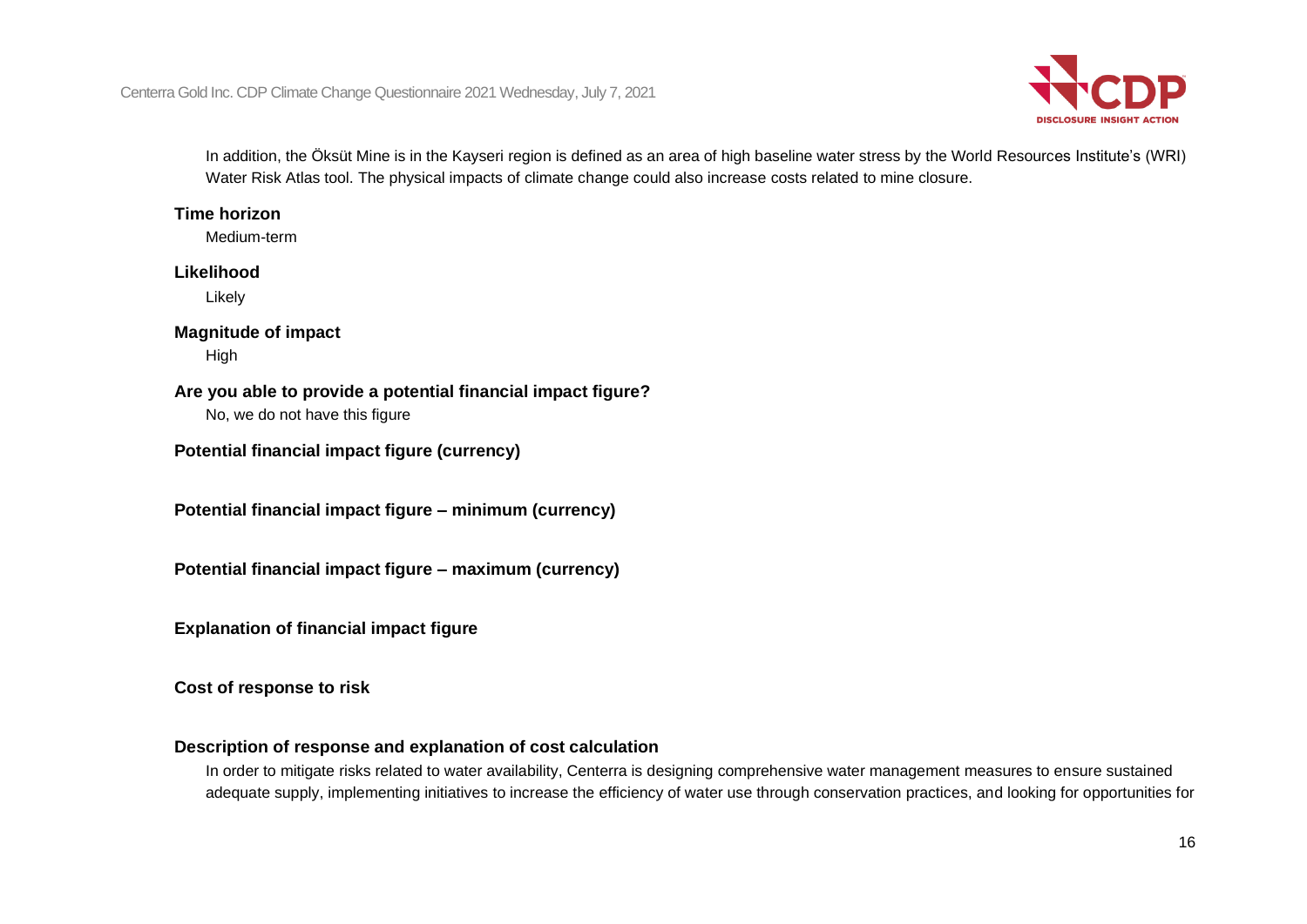

#### reuse and recycling.

In 2019, Mount Milligan Mine collaborated with government agencies, stakeholder committees and Indigenous groups to obtain the necessary permits to enable access to medium term surface and ground water supply sources while studies and investigations to identify long term life of mine water supply sources continue. In 2020, Mount Milligan Mine submitted an application to extend the term of access to the medium-term surface and ground water supply sources to November 2023, to allow sufficient time for the development, permitting, design and construction of a Life-of-Mine water supply option. Mount Milligan Mine continue to work collaboratively with consultants, stakeholders and Indigenous groups to identify viable life of mine water sources. As at December 31, 2020, the Mount Milligan Mine has in excess of 6 million cubic meters of water in inventory. In 2021, the Company does not expect any water constraints.

Öksüt withdraws water from groundwater sources which are not considered by the Water Risk Atlas. In addition, during the detailed engineering phase, optimal water use was considered in mine planning and the site has completed detailed water studies with local experts. Given this, internal risk assessments demonstrate that access to groundwater is sufficient for Öksüt's operations. At Öksüt, our heap leach facility has been designed to reuse water and solution continuously. In 2020, our ADR facility and heap leach area used recycled water, which accounted for 36.4% of our total water usage and decreased our dependence on freshwater sources. In addition, the mine facility's drainage has been minimized by intercepting non-contact water (through diversion ditches and culverts) before it enters the mine facility.

In early 2021, Centerra formed a company-wide Reclamation and Mine Closure Committee focused on helping sites manage closure costs, identify opportunities for progressive reclamation, and ensure alignment with international good industry practice on decommissioning and closure. The Mine Closure Committee is one key avenue by which we ensure that our sites are prepared for climate-related issues during decommissioning and closure.

#### **Comment**

**Identifier**

Risk 2

**Where in the value chain does the risk driver occur?**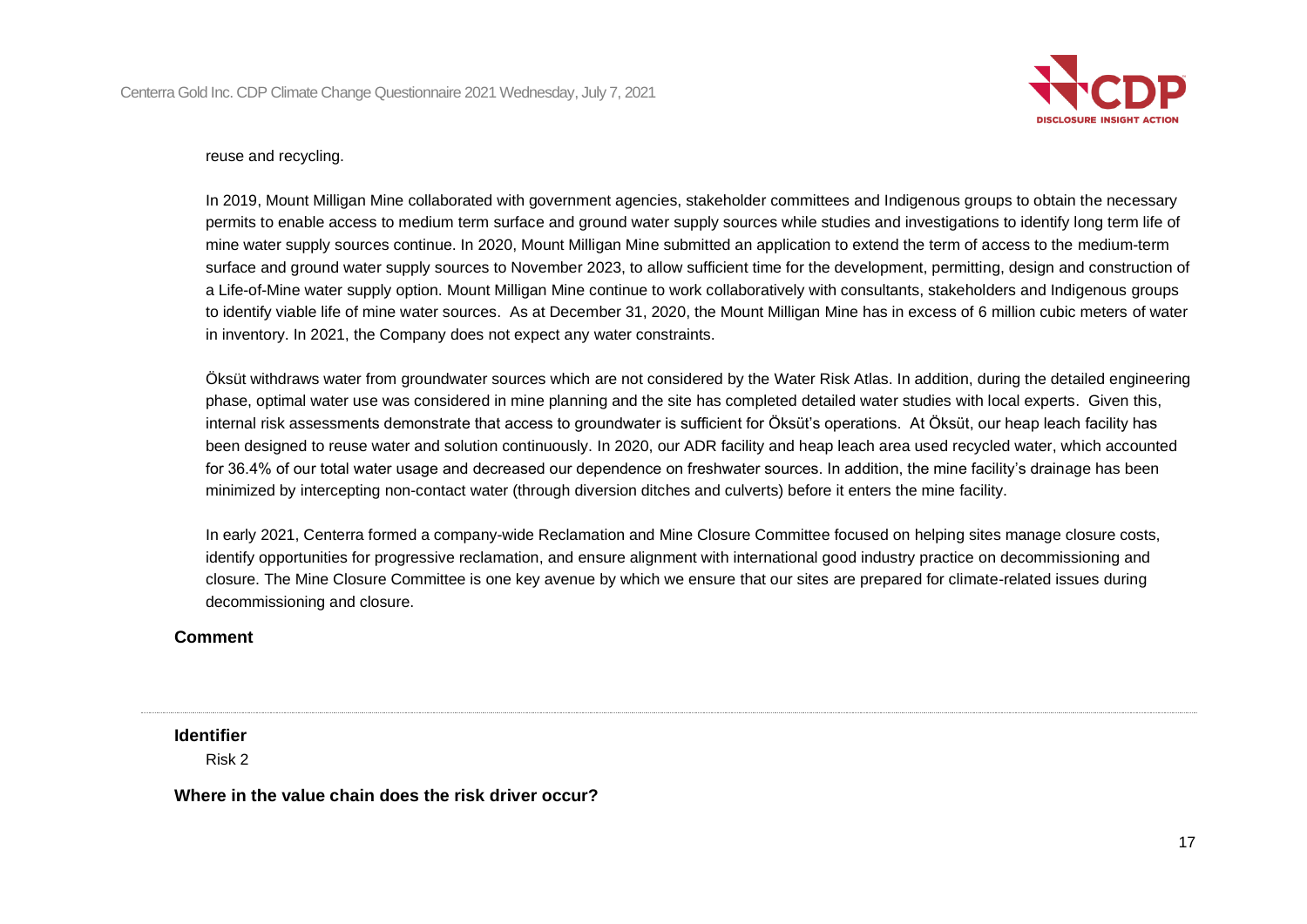

Direct operations

### **Risk type & Primary climate-related risk driver**

Reputation

Increased stakeholder concern or negative stakeholder feedback

#### **Primary potential financial impact**

Increased capital expenditures

#### **Company-specific description**

Centerra has significant operations in regions that typically have environmentally conscious cultures, citizens and governments (British Columbia, the Kyrgyz Republic and Turkey). Previously, the company has faced scrutiny related to its environmental impacts in both British Columbia (water issues) and the Kyrgyz Republic (impact on glacier), thereby increasing its exposure to this issue.

#### **Time horizon**

Medium-term

### **Likelihood**

More likely than not

#### **Magnitude of impact**

Medium-high

### **Are you able to provide a potential financial impact figure?**

No, we do not have this figure

### **Potential financial impact figure (currency)**

**Potential financial impact figure – minimum (currency)**

**Potential financial impact figure – maximum (currency)**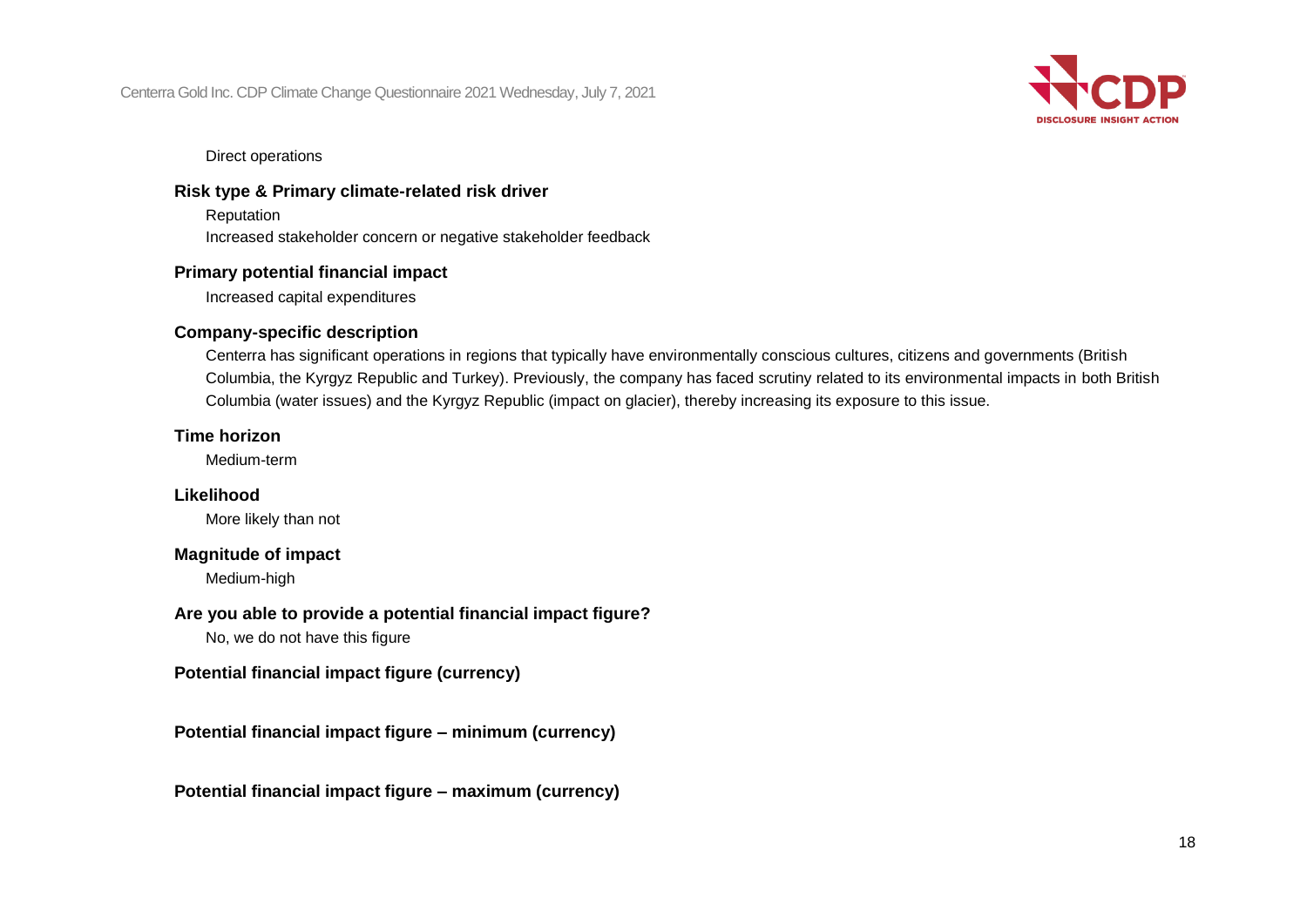

#### **Explanation of financial impact figure**

#### **Cost of response to risk**

#### **Description of response and explanation of cost calculation**

In general, our reputational risks are mitigated by ensuring we are operating responsibly, which includes rigorous and transparent business practices, high standards for safety and environmental performance, and strategic community investments / developments in the regions we operate or have projects. Maintaining our social license to operate is considered a cost of doing business, which we track and report on in our ESG reporting.

We are accountable to our stakeholders for their concerns, issues and expectations and continuously listen, learn, share, and receive constructive feedback and comments regarding our mining activities. We manage community-related feedback and potential risks before they become grievances and lead to operational disruptions. Our stakeholder engagement processes ensures that our stakeholders and projectimpacted Indigenous groups are informed about our current activities and future plans. Our stakeholder engagement and community investment is led by our site community relations teams, often comprised of individuals from local or nearby communities who understand regional nuances and community needs. Stakeholder identification and mapping begins during exploration and is a continuous process which is regularly undertaken through to mine closure.

To ensure our environmental practices remain aligned with good international industry practices and to strengthen market credibility, we have publicly committed conformance with the World Gold Council's Responsible Gold Mining Principles (RGMP). The RGMPs set clear expectations for consumers, investors and the downstream gold supply chain as to what constitutes responsible gold mining. In November 2020, Centerra received external assurance over its Year 1 RGMP requirements at the Mount Milligan and Kumtor sites and Year 3 RGMP conformance at its Öksüt Mine: https://sustainability.centerragold.com/\_doc/Centerra\_Gold\_RGMP\_Progress\_Report\_2020.pdf

Our Investor Relations program and annual ESG reporting are key tools used to ensure that our stakeholders and other interested groups understand the measures we take to mitigate our environmental impact. Our ESG reporting is aligned with the Sustainability Accounting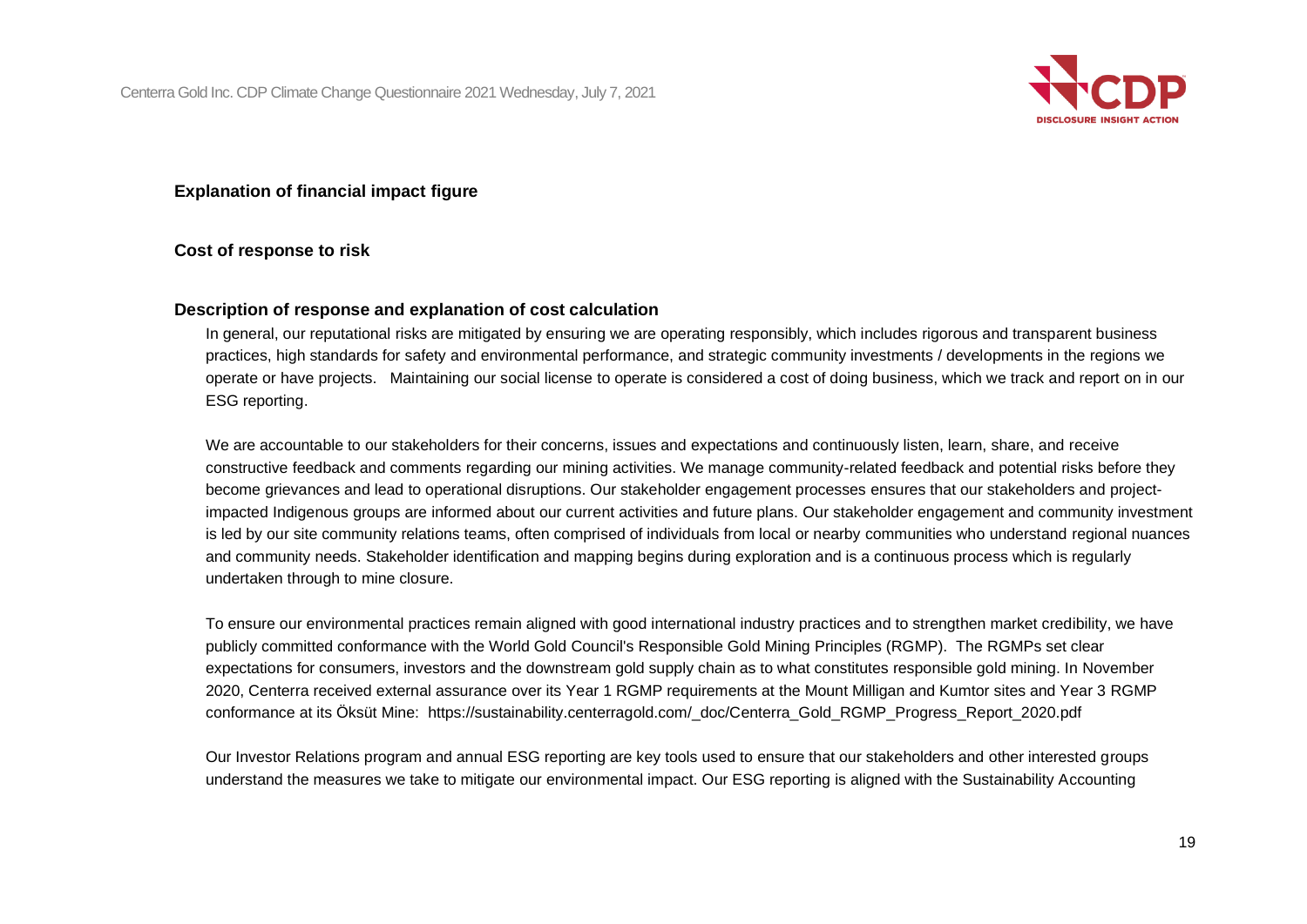

Standards Board (SASB), which is our investor preferred reporting framework. We also have a dedicated ESG website that contains relevant information and case studies on how we mitigate and address our environmental impact: https://sustainability.centerragold.com/.

### **Comment**

### **Identifier**

Risk 3

## **Where in the value chain does the risk driver occur?**

Direct operations

### **Risk type & Primary climate-related risk driver**

Acute physical Increased likelihood and severity of wildfires

#### **Primary potential financial impact**

Increased direct costs

### **Company-specific description**

Centerra's operations in B.C., Turkey and the Kyrgyz Republic are vulnerable to extreme weather events, notably wildfires, high wind, drier conditions and extreme precipitation events. Wildfires have the potential to disrupt operations, damage assets and infrastructure, impact employee health and safety and lead to increased capital expenditures and reduced revenue. Extreme precipitation events can also cause damage to integral infrastructure, including tailings storage facilities, and lead to road washouts, delays in the delivery of required goods to site and cause power outages. Acute physical climate-related events have already been experienced across the mine sites, and there is potential for increased extreme weather events to continue. Initiatives to increase resilience to wildfires or other extreme weather events can be costly and take time to implement.

At the Öksüt Mine, the mine has experienced sustained colder temperatures and extreme weather conditions throughout the winter months that was not accounted for during detailed project engineering. This has resulted in weather-related downtime due to poor visibility from fog, ice /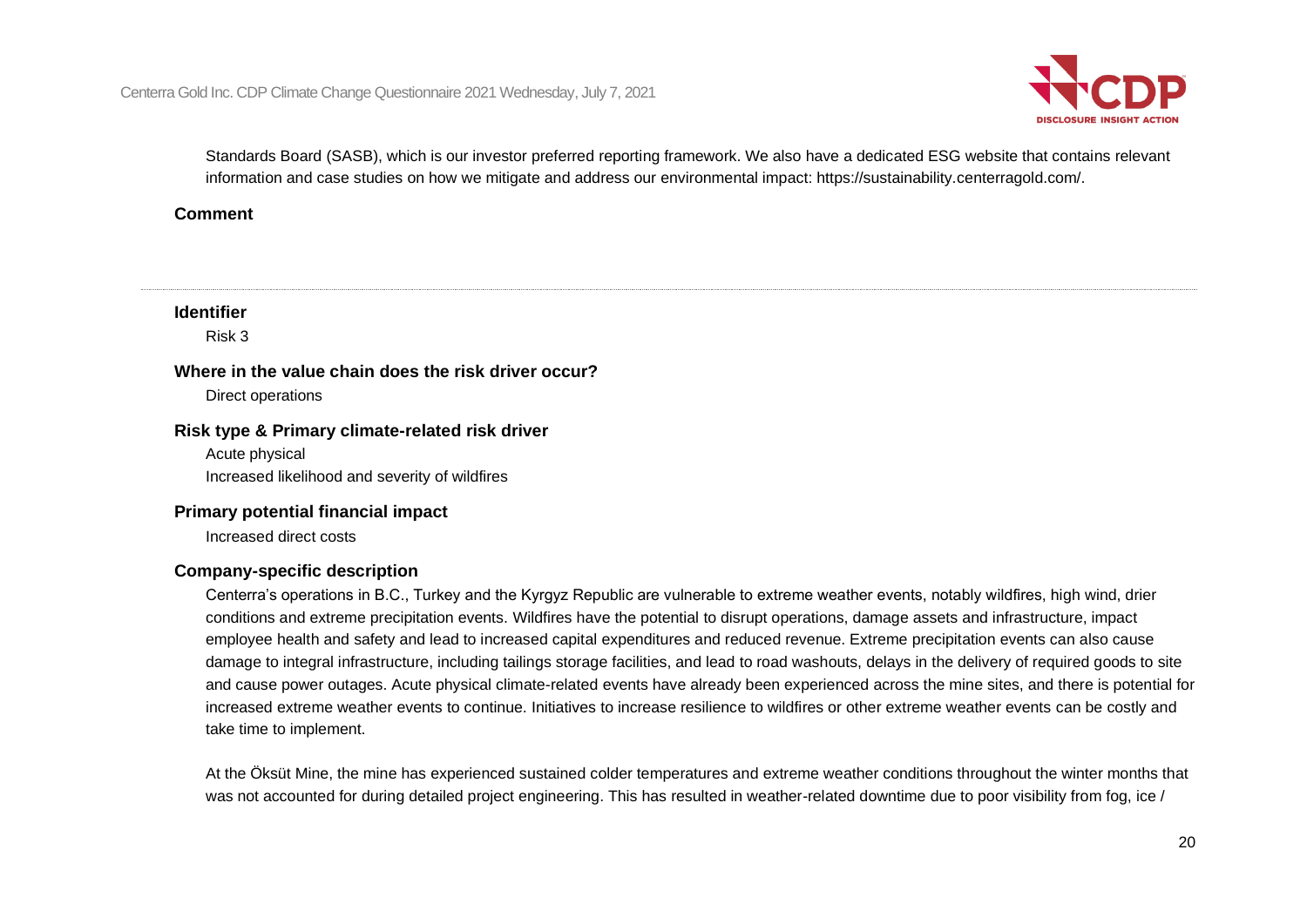

snow conditions, freezing temperatures and strong winds. These weather-related impacts to operations are projected to continue throughout Öksüt's life of mine. Similarly, at Kumtor, strong winds in 2020 caused immaterial damage to infrastructure at the Balykchy Marshalling Yard. Extreme precipitation events also contributed to power outages at the Kumtor and Mount Milligan Mines in 2020. Importantly, neither caused any significant financial or operational impacts.

#### **Time horizon**

Short-term

### **Likelihood**

Likely

### **Magnitude of impact**

Medium-high

### **Are you able to provide a potential financial impact figure?**

No, we do not have this figure

**Potential financial impact figure (currency)**

**Potential financial impact figure – minimum (currency)**

**Potential financial impact figure – maximum (currency)**

**Explanation of financial impact figure**

**Cost of response to risk**

**Description of response and explanation of cost calculation**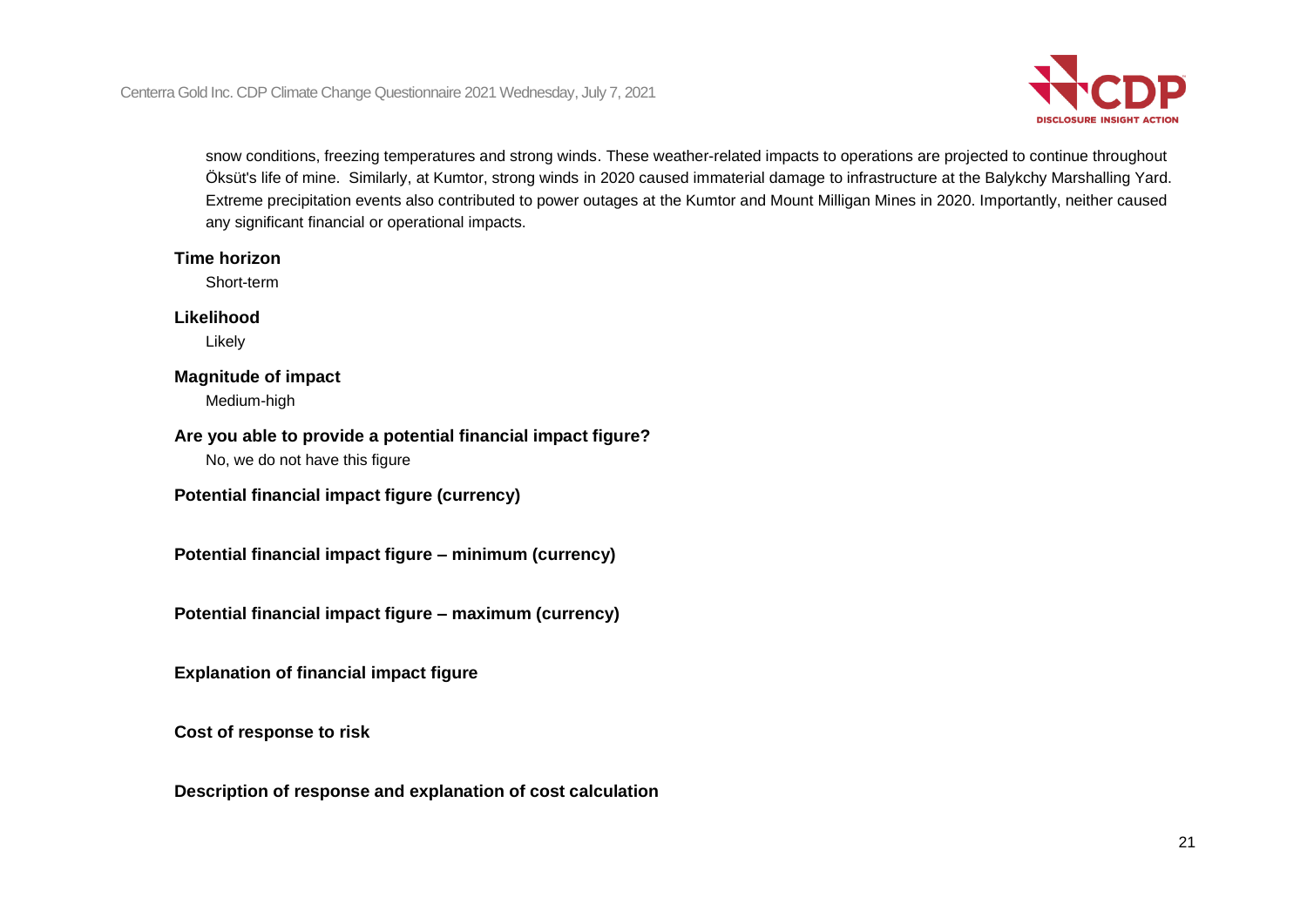

Across its operations, Centerra conducts engineering surveys of infrastructure and tailings facilities to assess seismic resistance. Centerra's TSFs have all been designed by professional engineers and are constructed, operated and monitored under the guidance of an external engineer of record. TSFs are actively managed to maintain structural performance and ensure environmental safety. Centerra's TSFs are designed in accordance with all applicable dam safety regulations and requirements. Centerra has developed a 5-step management process that is applied and monitored at each site. Trained site personnel and technical staff perform daily inspections on each active TSF. For example, at Mount Milligan, water levels at the TSF are monitored daily to ensure the design minimum freeboard is maintained. The operations and on-site teams perform monthly inspections and review systems data to monitor the tailings facilities for cracking or other signs of potential instability. More frequent inspections are conducted following significant precipitation, wind, fire or seismic events.

Mount Milligan has identified a risk of forest fires due to continued dry conditions contributing to increased provincewide fires. To mitigate this potential risk, the site has an active on-site weather station that monitors climatic conditions, trained a mine rescue team on wildland firefighting techniques, removed timber around mill process building and other critical infrastructure, performs power line inspections and limits tree undergrowth.

Öksüt has addressed the challenges associated with extreme weather conditions by enclosing its ADR facility to prevent equipment freezing and making minor modifications to other facilities to mitigate against high-wind events. In addition, to ensure the health and safety of its workforce, the mine has implemented new procedures to limit work in certain weather conditions, increased supervision during poor weather, increased road maintenance, conducted emergency weather drills, and established a 'Permit to Work' system.

In 2020, there were two power outages at Kumtor and one outage at Mount Milligan. Mount Milligan, Kumtor and Öksüt maintain standby generator stations in case of power outages. In addition, at Öksüt, the site draws energy from two electricity substations. Neither of these power outages resulted in a significant adverse financial or operational impact.

### **Comment**

**Identifier**

Risk 4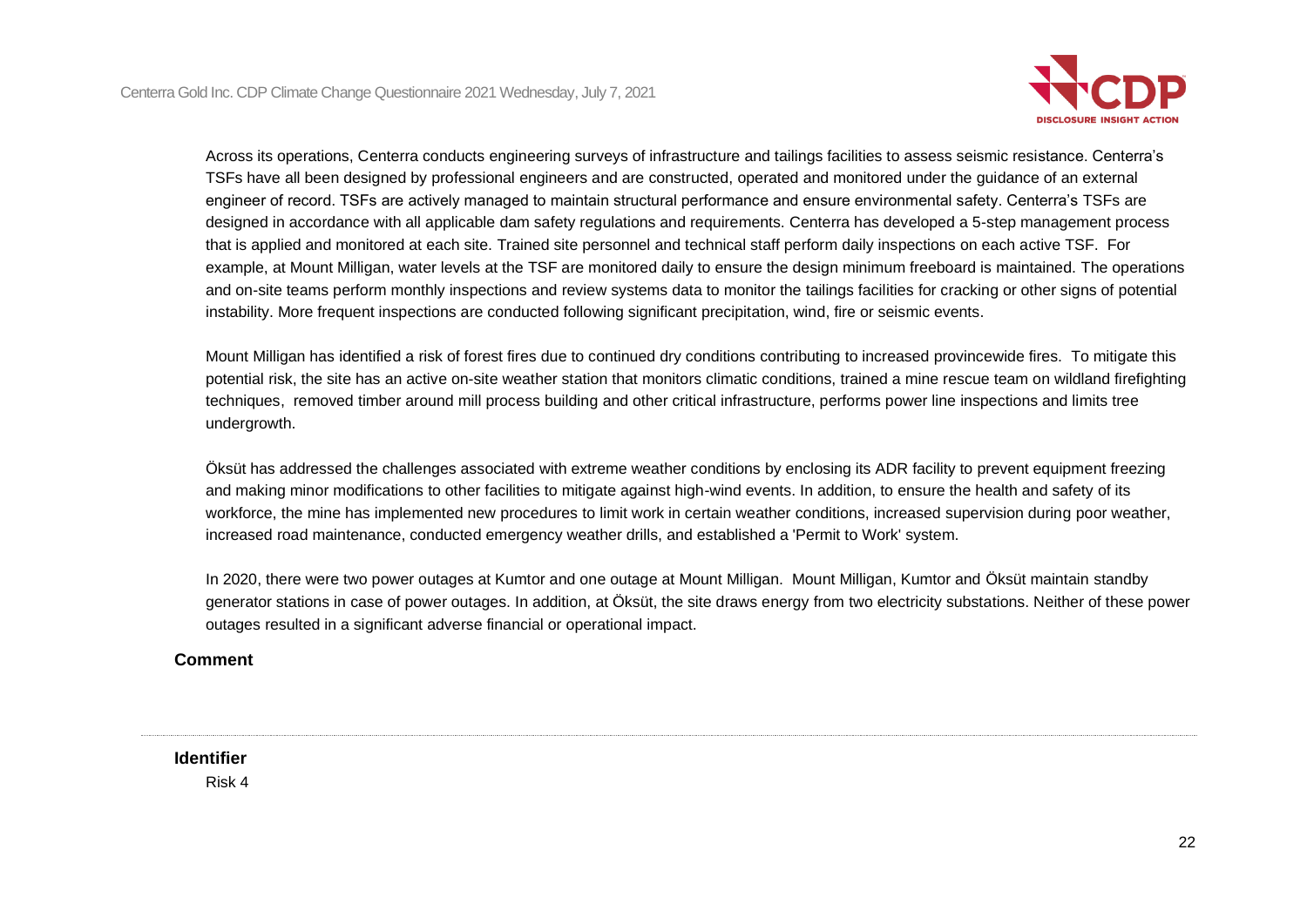

#### **Where in the value chain does the risk driver occur?**

Direct operations

### **Risk type & Primary climate-related risk driver**

Emerging regulation Carbon pricing mechanisms

### **Primary potential financial impact**

Increased indirect (operating) costs

#### **Company-specific description**

Centerra operates in various regions and jurisdictions where climate change laws are evolving and inconsistent. Both Canada and the Kyrgyz Republic have ratified the Paris Agreement. Under the Paris Agreement, Canada has committed to reducing its GHG emissions by 40% – 45% reductions below 2005 levels by 2030 and to achieving net-zero emissions future by 2050. To help meet this commitment, Canada will increase its carbon price to \$170 per tCO2e emissions by 2030 . To meet long-term legislated emissions reductions, the province of British Columbia (B.C.) has committed to reducing its GHG emissions by 40% below its 2007 levels by 2030. As part of its commitment, B.C. implemented a carbon tax in 2008. In April 2019, the tax increased from \$35 to \$40 per tCO2e emissions and in April 1, 2021, it rose to \$45 per tCO2e emissions.

In November 2020, Bill C-12, an Act to create accountability in Canada's efforts to achieve net-zero greenhouse gas emissions by the year 2050 was read for the second first time in the Canadian parliament. If passed, this Act would require that national targets for the reduction of greenhouse gas emissions in Canada be set in order to achieve net-zero emissions by 2050.

There were no emission-limiting regulations imposed in either the Kyrgyz Republic or Turkey in 2020 but we continue to proactively monitor the regulatory landscape in both countries as we anticipate emerging legislation due to the ratification of the Paris Agreement in the Kyrgyz Republic and continued path towards EU accession in Turkey. In Turkey, EU membership will create more stringent environmental standards and regulations nationwide like the EU's emissions trading system and the European Green Deal.

In the longer-term, Centerra could be exposed to increased operational costs due to increasingly stringent GHG emissions policies, thereby impacting compliance costs and profit margins.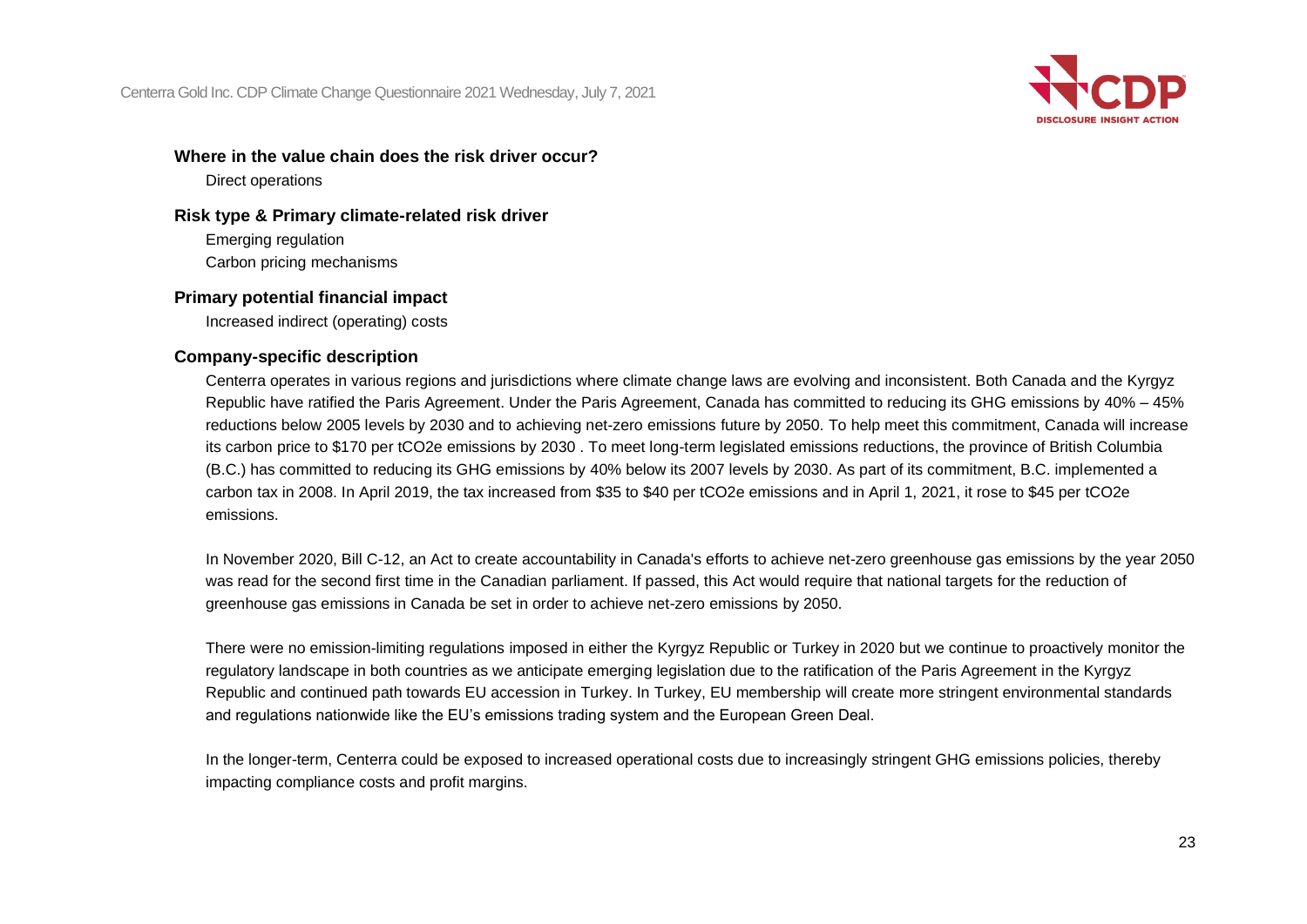

#### **Time horizon**

Medium-term

### **Likelihood** Likely

## **Magnitude of impact** Medium-high

**Are you able to provide a potential financial impact figure?**

No, we do not have this figure

**Potential financial impact figure (currency)**

**Potential financial impact figure – minimum (currency)**

**Potential financial impact figure – maximum (currency)**

**Explanation of financial impact figure**

**Cost of response to risk**

### **Description of response and explanation of cost calculation**

To enable us to effectively manage regulatory risks, we proactively monitor and assess the regulatory environment in our operating jurisdictions. We continue to monitor trends related to climate change regulation and events through our regular risk assessments and business planning activities as we recognize the impact that new regulation may have on our operations. Centerra seeks to work closely with regulators to identify emerging regulations that will impact its operations. In addition, each site extensively consults local experts on regulation matters; this involves regular calls with sites and office visits with local staff and advisors.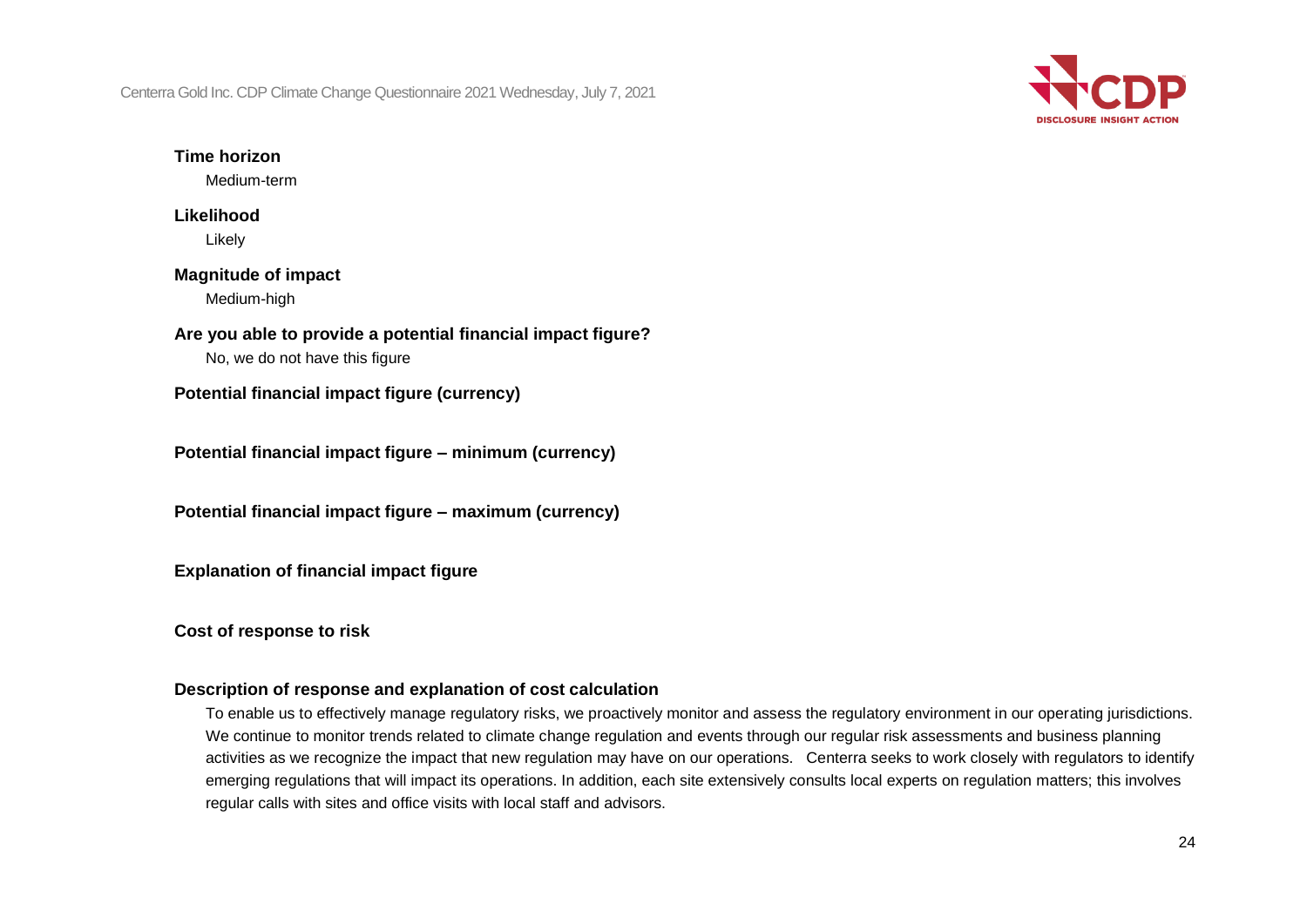

Our operating sites, namely Mount Milligan and Kumtor, utilize significant amounts of renewable power generation for their electricity consumption, thereby lowering Centerra's GHG emissions from electricity use. British Columbia generates close to 95% of its electricity from renewables. At Mount Milligan, 100% of our electric power is accessed from B.C. Hydro, a crown corporation responsible for generating, purchasing, distributing and selling electricity throughout the province of British Columbia. The Kyrgyz Republic generates approximately 90% of its electricity through hydropower. The Kyrgyz Republic is a leading producer and exporter of hydroelectric energy in the Central Asian region. The major source of the power supplied to Kumtor is from the grid-connected Toktogul Reservoir located on the Naryn River. In 2020, Öksüt consumed approximately 15% of the energy supplied by TEİAŞ was from renewable energy facilities. Our use of renewable hydropower at Mount Milligan and Kumtor allows us to not only lower our carbon footprint but also mitigates our exposure from high energy costs and increasing utility prices.

In 2020, Centerra's GHG emissions intensity was 0.49 per tCO2e, which is below the industry average of 0.8 per tCO2e, according to S&P Global Market Intelligence, which is likely attributed to the low emissions intensity grids due to its reliance on hydropower in Centerra's operating regions relative to the global average.

#### **Comment**

| <b>Identifier</b><br>Risk 5                                                                                  |
|--------------------------------------------------------------------------------------------------------------|
| Where in the value chain does the risk driver occur?<br>Direct operations                                    |
| Risk type & Primary climate-related risk driver<br>Technology<br>Transitioning to lower emissions technology |
| <b>Primary potential financial impact</b>                                                                    |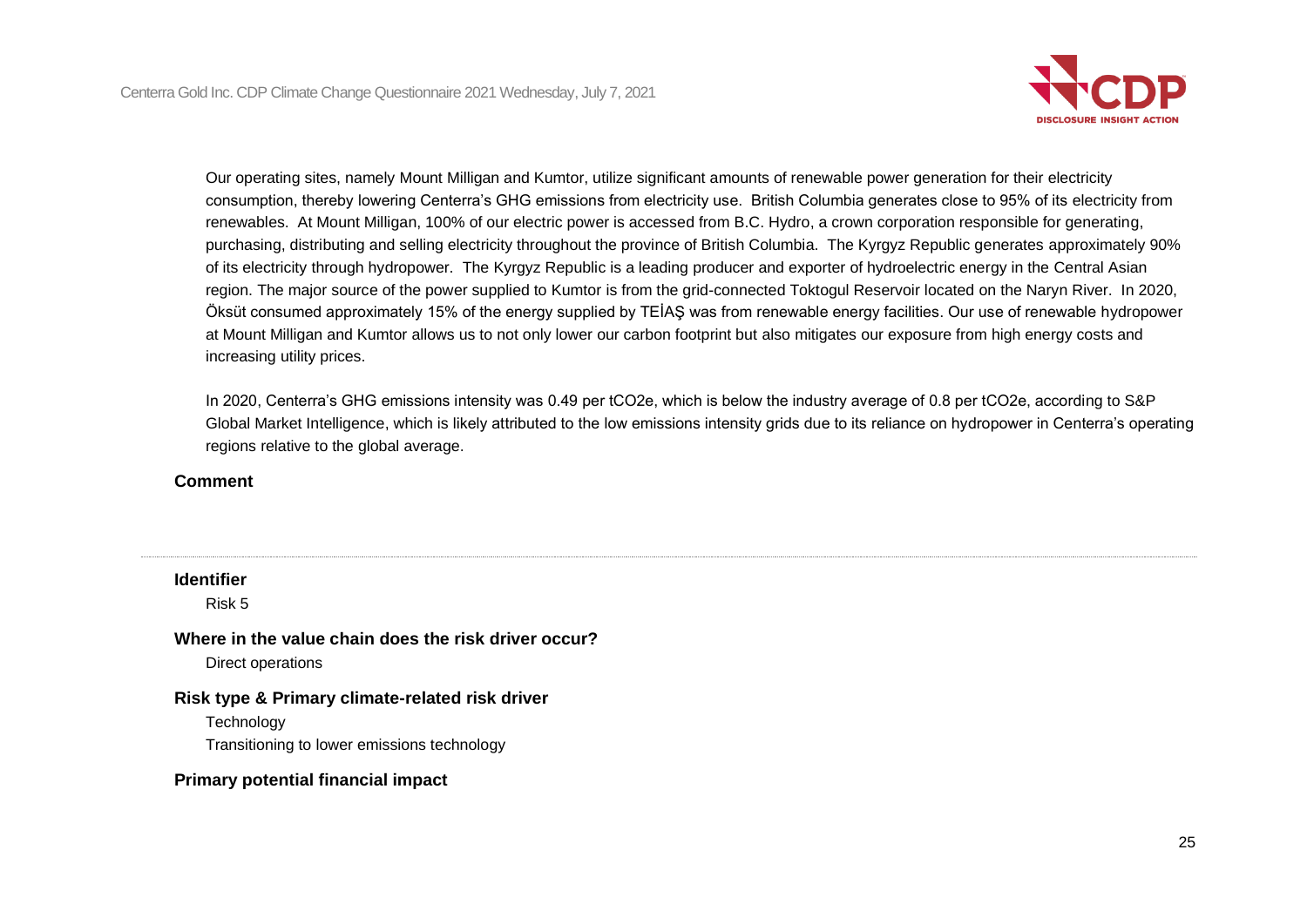

#### Increased capital expenditures

### **Company-specific description**

Centerra is likely to face growing pressure to reduce GHG emissions, potentially requiring significant capital expenditures to develop and implement new low carbon technologies in the face of pressure from governments and investors to improve sustainable mining practices by reducing GHG emissions from operations in the longer-term.

#### **Time horizon**

Medium-term

### **Likelihood**

More likely than not

#### **Magnitude of impact**

Medium

#### **Are you able to provide a potential financial impact figure?**

No, we do not have this figure

## **Potential financial impact figure (currency)**

**Potential financial impact figure – minimum (currency)**

**Potential financial impact figure – maximum (currency)**

**Explanation of financial impact figure**

**Cost of response to risk**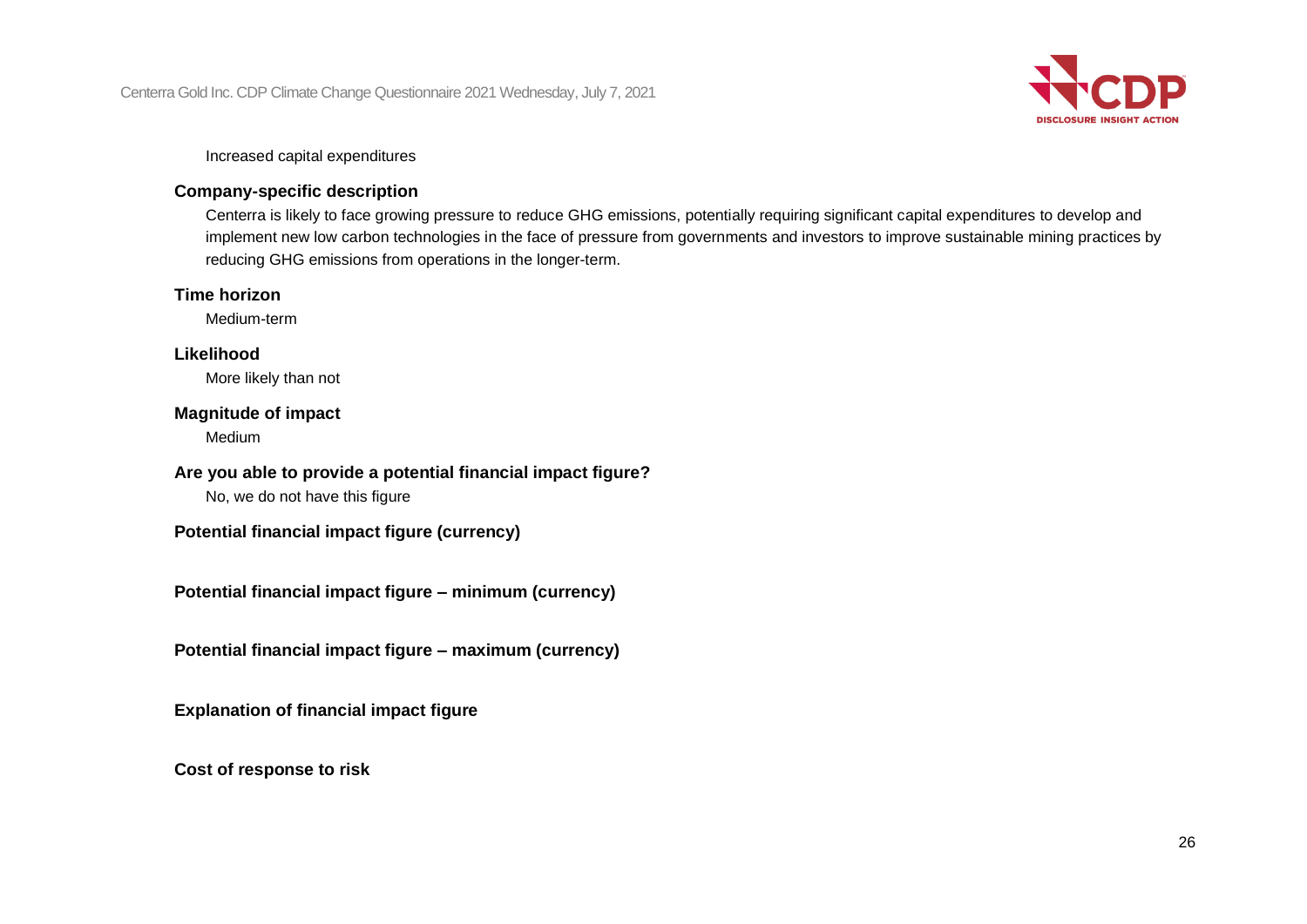

#### **Description of response and explanation of cost calculation**

Efforts have been made to leverage new technology and reduce reliance on legacy technologies that are higher emitting.

For example, at the Mount Milligan Mine, we have replaced diesel-powered generators and pumps with grid-connected electric equipment (overhead powerline). Electricity provided via these powerlines is used to operate pumps that pump water from groundwater wells at Philips Lake and Lower Rainbow Valley to the tailings storage facility. Together, these projects will help Mount Milligan mine avoid close to 8,875 tC02e annually. Specifically, the Philips Lake Project is expected to reduce roughly 48,000 tonnes of carbon dioxide equivalent over the next decade which is like taking more than 17,000 cars off the road for a year - and the Lower Rainbow Valley is expected to help avoid approximately 23,000 tonnes of carbon dioxide equivalent emissions through to 2028 – which equivalent to taking more than 7,000 passenger vehicles off the road for one year. More information on each of these projects can be found in Section C4.3b of this disclosure.

At Kumtor, whenever possible, we actively switch from diesel generators to grid electricity, for such uses as mine-site lighting, dewatering pumps, and other equipment. To manage our truck fleet energy consumption, we have transitioned to more fuel-efficient engines and have implemented a program to reduce engine idling on parked vehicles. Additional energy conservation measures range from the installation of low wattage, high efficiency lighting systems, better insulation in camp buildings, and encouraging behavioural employee changes through continued education and awareness sessions. We continue to explore approaches that may help reduce our energy consumption.

#### **Comment**

#### **Identifier**

Risk 6

#### **Where in the value chain does the risk driver occur?**

Direct operations

#### **Risk type & Primary climate-related risk driver**

Market

Increased cost of raw materials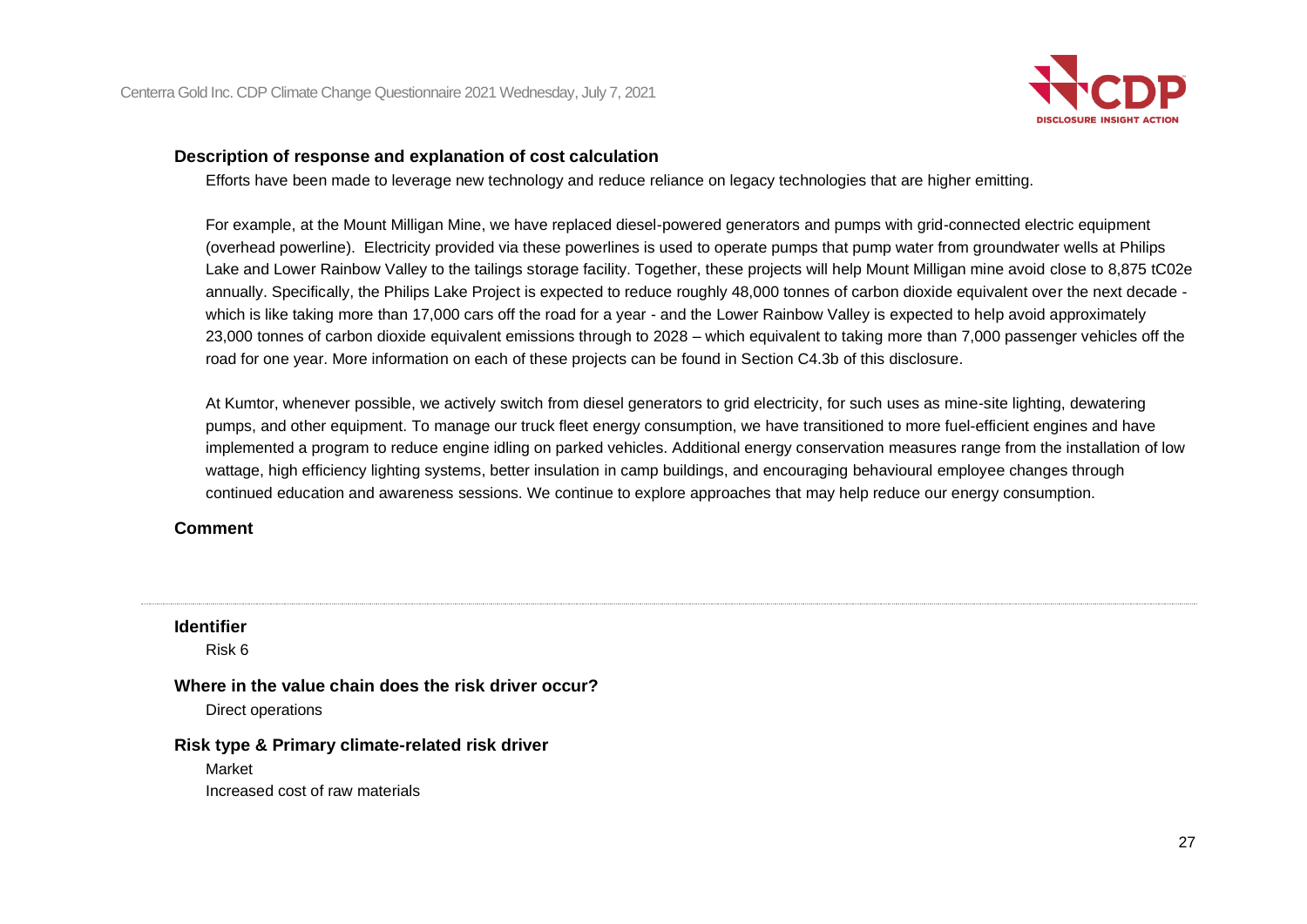

#### **Primary potential financial impact**

Increased indirect (operating) costs

### **Company-specific description**

Centerra's energy costs are significant and any increase in the cost of energy could have a potential financial impact in the form of increased expenses and reduced profitability. Our operating sites utilize energy for multiple activities: fuel (for both mobile vehicles and stationary combustion), electricity (for Mill operations) and explosives (for blasting). At Mount Milligan, the mine equipment, including our truck fleet and support equipment, represents 94% of our fuel usage, and at Öksüt, our truck fleet and generators represent 97% of our energy usage. Kumtor's mine equipment uses approximately 91% of all fuel consumption. In 2020, fuel costs represented 11% of Centerra's production costs.

Another key raw material whose cost may increase due to climate related factors is water. The responsible management of water is a critical business issue which affects the growth and profitability of mining companies. Mining companies face operational risks and increased costs due to water scarcity and consumption, water infrastructure requirements, regulations on effluents, and catchment-level water needs. Water management is an essential component of gold and copper extraction and in the operation of our tailings storage facilities (TSF).

Market risks may occur when there are shifts in supply and demand for certain commodities. Notably, the global requirement for metals such as copper may increase, which could favourably impact Centerra's existing copper production from its Mount Milligan Mine. The World Gold Council notes that gold has a role in the transition to the low-carbon economy as an important input to new technologies that can support lower GHG emissions and as such, the outlook for gold is stable in the low-carbon economy.

#### **Time horizon**

Long-term

#### **Likelihood**

More likely than not

#### **Magnitude of impact**

Medium-high

#### **Are you able to provide a potential financial impact figure?**

No, we do not have this figure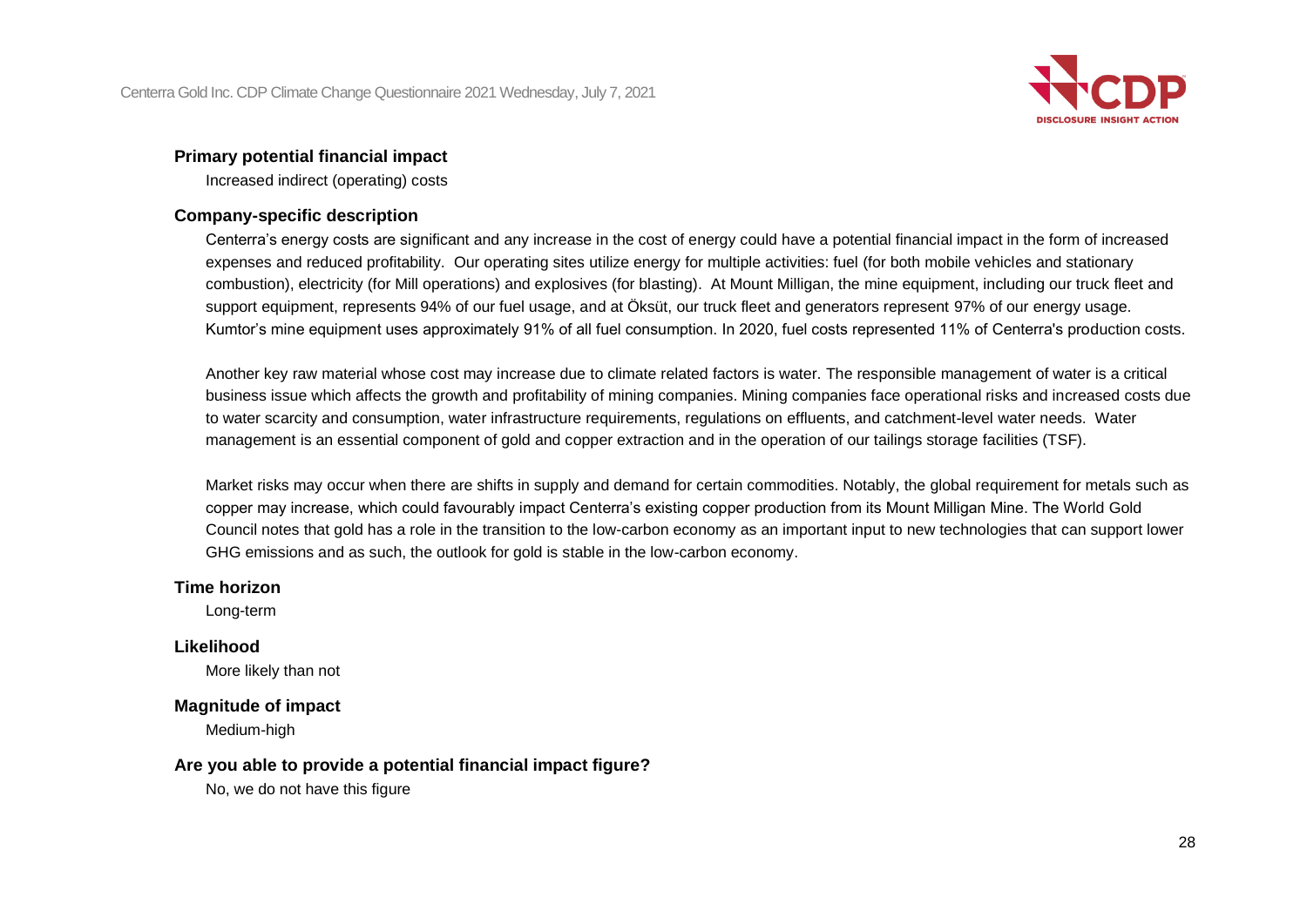

**Potential financial impact figure (currency)**

**Potential financial impact figure – minimum (currency)**

**Potential financial impact figure – maximum (currency)**

**Explanation of financial impact figure**

**Cost of response to risk**

#### **Description of response and explanation of cost calculation**

We have implemented initiatives to reduce energy consumption. For example, at Kumtor, whenever possible, we actively switch from diesel generators to grid electricity, for such uses as mine-site lighting, dewatering pumps, and other equipment. To manage our truck fleet energy consumption, we have transitioned to more fuel-efficient engines and have implemented a program to reduce engine idling on parked vehicles. Additional energy conservation measures range from the installation of low wattage, high efficiency lighting systems, better insulation in camp buildings, and encouraging behavioural employee changes through continued education and awareness sessions. We continue to explore approaches that may help reduce our energy consumption.

In addition, we recognize the importance of water conservation measures throughout our operations.

At the Mount Milligan mine, water is recycled from the tailings storage facility (TSF) and is used for processing copper and gold ore in the mill. In 2020, approximately 72% of our process water was recycled. In addition, typically, during dry periods in the summer months we apply a chemical dust suppressant to roadways to reduce roadway watering requirements.

At Kumtor, annually, approximately 7.2 - 9.1Mm<sup>3</sup> water is recirculated in the Mill and used for grinding and flotation processes, leaching cycle as well as for the Mill's technological needs. We also currently use approximately 1.5Mm<sup>3</sup> per year of pit water annually at the Mill. To further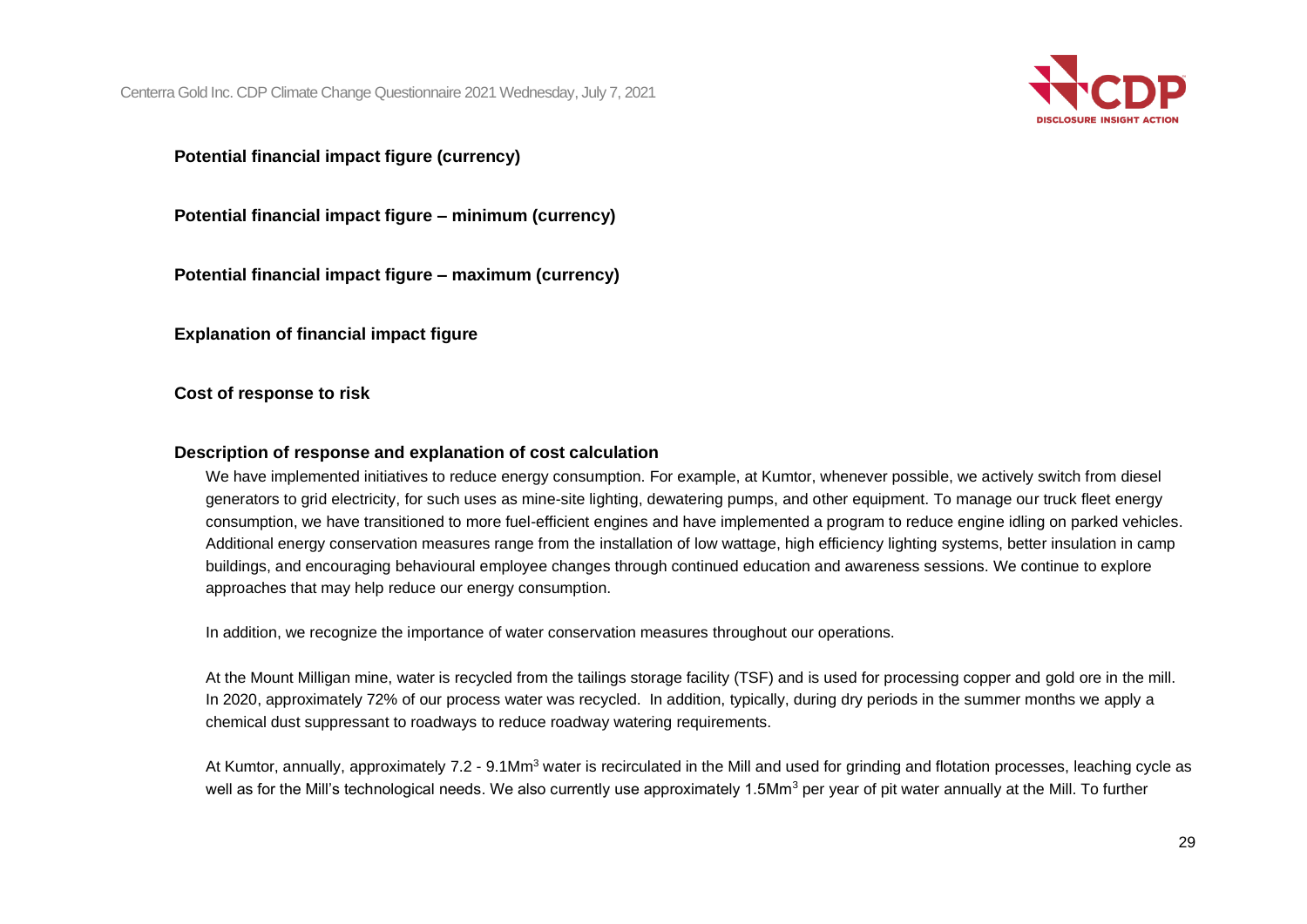

minimize our use of fresh water from Lake Petrov, we plan to increase the intake of pit meltwater for use in the Mill's technological processes.

At Öksüt, our operations use a heap leach facility. This facility has been designed to reuse water and solution continuously. The irrigation lines used on the Heap Leach Pad are buried to minimize water loss to evaporation, therefore reducing the freshwater demand. In 2020, our Adsorption-Desorption Recovery (ADR) facility and heap leach area used recycled water, which accounted for 36.4% of our total water usage and decreased our dependence on freshwater sources.

Refer to Risk 1 for further information on our water management strategies.

#### **Comment**

### **Identifier**

Risk 7

#### **Where in the value chain does the risk driver occur?**

Direct operations

#### **Risk type & Primary climate-related risk driver**

Emerging regulation

Enhanced emissions-reporting obligations

### **Primary potential financial impact**

#### **Company-specific description**

Centerra is listed on the Toronto Stock Exchange and the New York Stock Exchange.

In January 2021, the Ontario Capital Markets Modernization Task Force, in Canada, recommended that companies adopt the TCFD citing it as the most stringent set of standards on climate-related disclosure. The Ontario Task Force has recommended that compliance be monitored by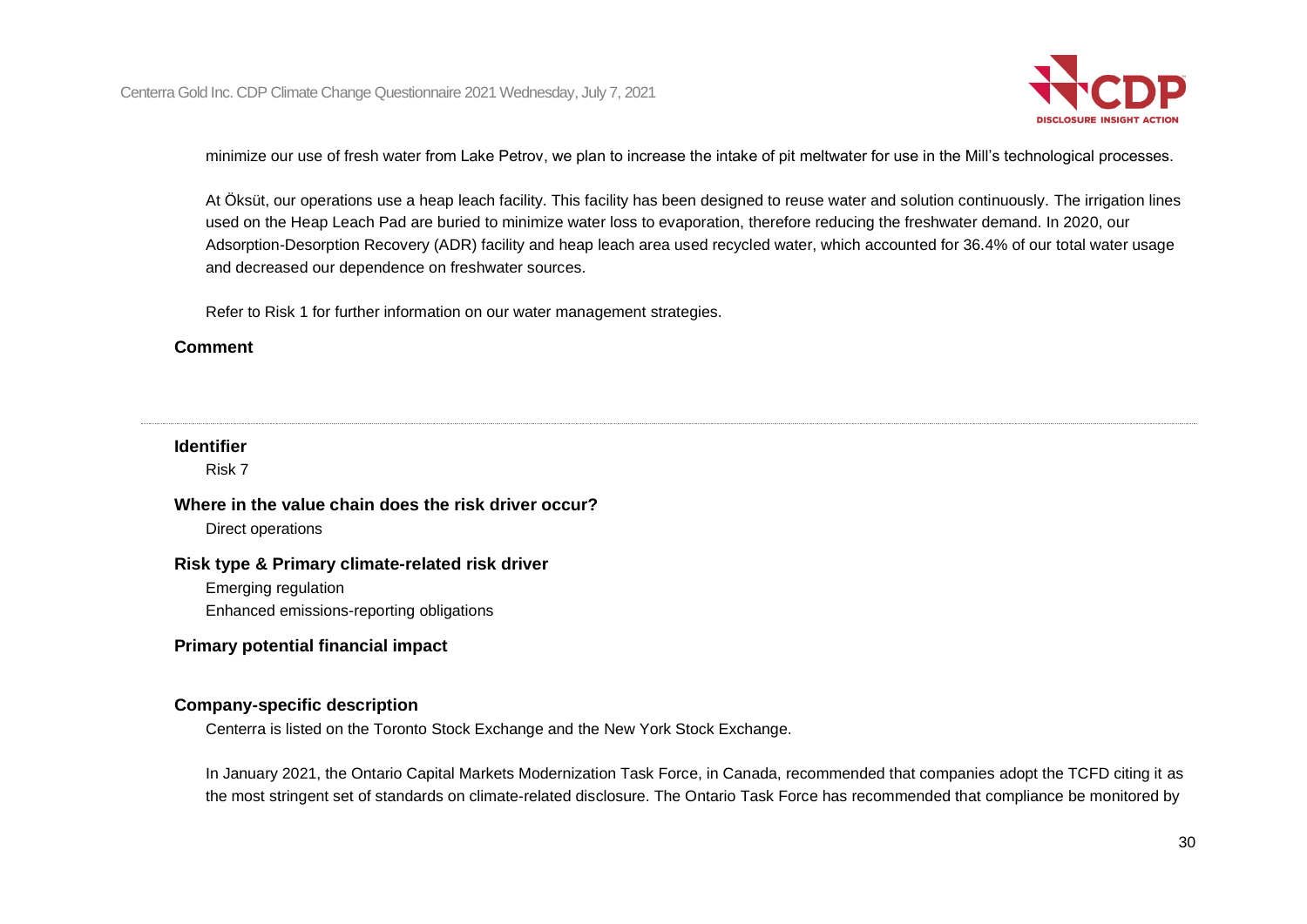

the Ontario Securities Commission (OSC) and has further recommended that the OSC provide companies with a market capitalization above \$500 million two years to adhere to these recommendations.

In early 2021, the U.S. Securities and Exchange Commission (SEC) Division of Finance will enhance its focus on climate-related disclosure in public company filings with the aim of updating the 2010 guidance to take into account developments in the last decade.

There has been an increased focus on standardizing ESG and climate change disclosure over the past few years and ESG and climate change reporting obligations are likely to increase moving forward.

#### **Time horizon**

Medium-term

### **Likelihood**

Likely

#### **Magnitude of impact**

Medium

**Are you able to provide a potential financial impact figure?**

**Potential financial impact figure (currency)**

**Potential financial impact figure – minimum (currency)**

**Potential financial impact figure – maximum (currency)**

**Explanation of financial impact figure**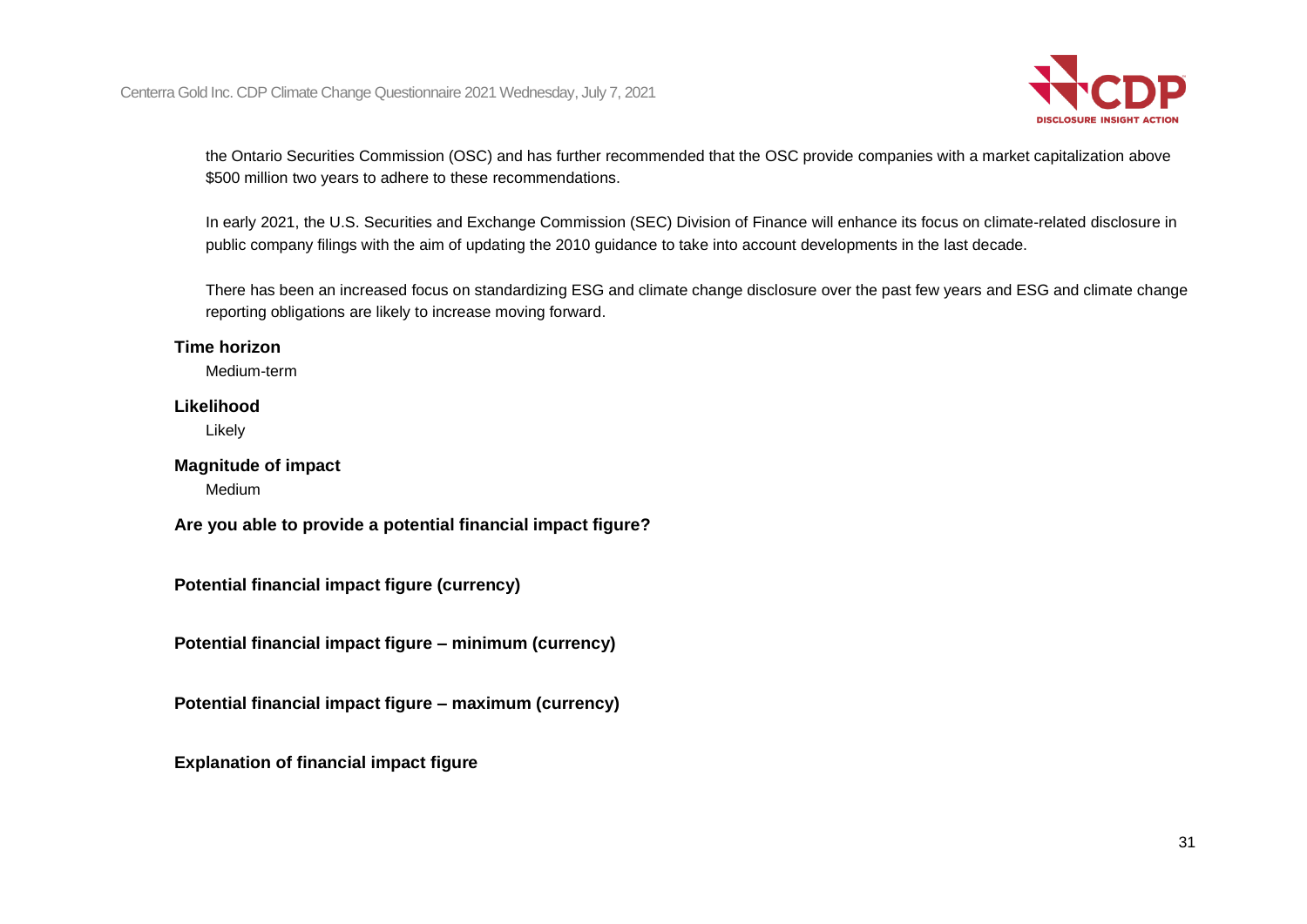

### **Cost of response to risk**

### **Description of response and explanation of cost calculation**

We continue to monitor trends and events through our regular risk assessments and business planning activities as we recognize the impact that new reporting regulation may have on our operations.

Our ongoing climate change work is aligned with the Task Force on Climate related Finance Disclosures (TCFD). Following the completion of the strategy in 2021, we will be in a better position to release enhanced climate disclosure aligned with the TCFD in 2022.

Throughout 2020 and 2021, we have enhanced our governance processes related to our ESG reporting to ensure accuracy, consistency, and timeliness of our ESG reporting. These measures include, but are not limited to: Board-level ESG disclosure review, Executive Disclosure Committee review, external ESG consultant review, developing a standardized GHG inventory across our sites, and external verification.

In 2020, we developed a standard GHG protocol across our sites. Centerra's 2020 GHG emissions inventory has been prepared in accordance with British Columbia Greenhouse Gas Reporting Regulation, as this is the only jurisdiction where Centerra currently has reporting requirements.

In 2021, we verified our 2020 Scope 1 and Scope 2 GHG emissions and in late 2021, will undertake a Scope 3 estimate. In addition, we are considering verification of other climate related data in 2022.

#### **Comment**

# **C2.4**

**(C2.4) Have you identified any climate-related opportunities with the potential to have a substantive financial or strategic impact on your business?**

Yes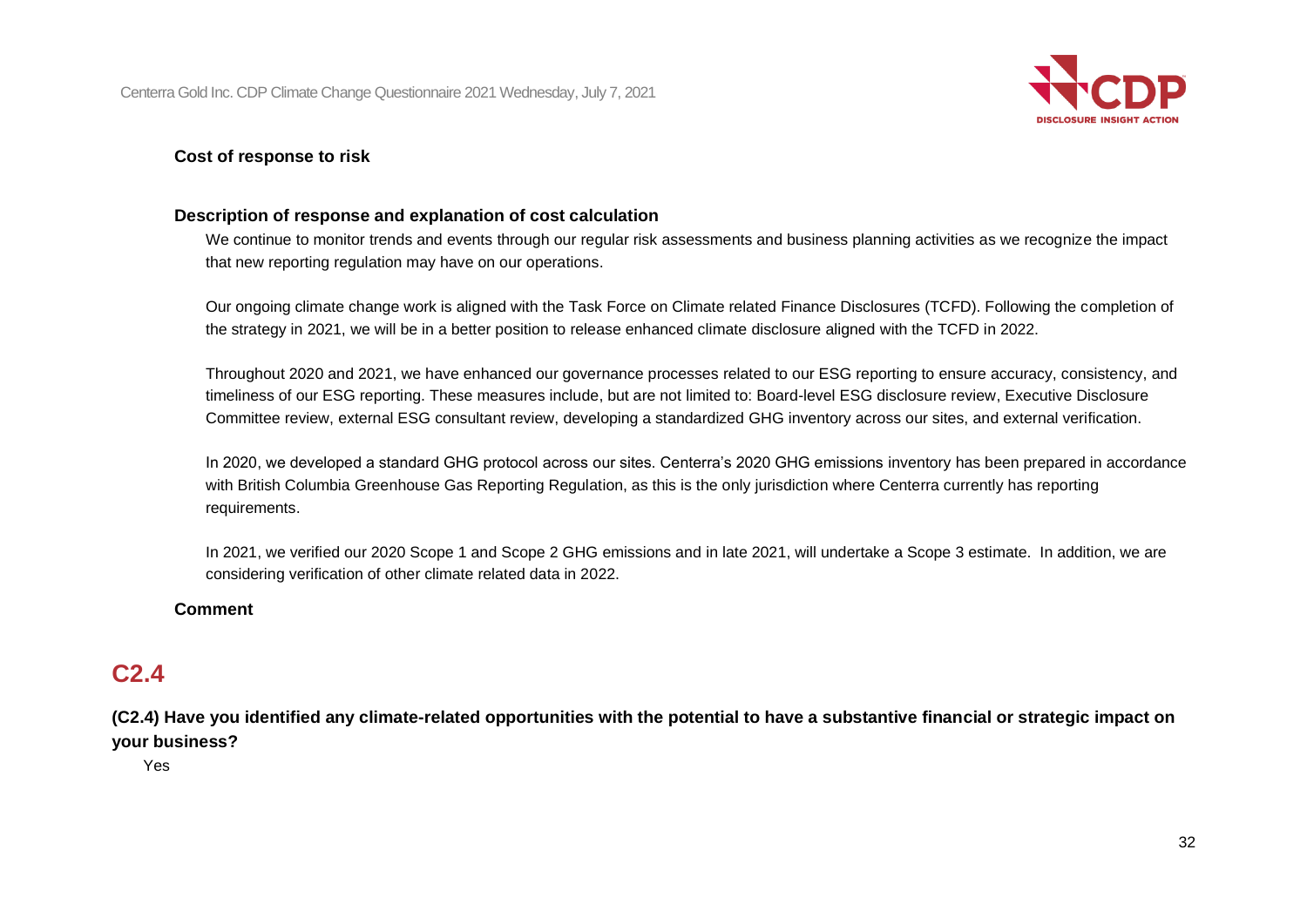

# **C2.4a**

**(C2.4a) Provide details of opportunities identified with the potential to have a substantive financial or strategic impact on your business.**

#### **Identifier**

Opp1

# **Where in the value chain does the opportunity occur?**

Direct operations

## **Opportunity type**

Resource efficiency

## **Primary climate-related opportunity driver**

Use of more efficient production and distribution processes

## **Primary potential financial impact**

Reduced indirect (operating) costs

## **Company-specific description**

Improvements to the resource efficiency of the company's drills, rigs and vehicle fleets, could reduce operational costs for Centerra. A significant portion of Centerra's fleet is powered by diesel increasing exposure to this opportunity. There also exist opportunities to improve the water efficiency of operations (e.g. reduced use of water in milling processes, improved water treatment and recycling to reduce freshwater consumption).

### **Time horizon**

Short-term

## **Likelihood**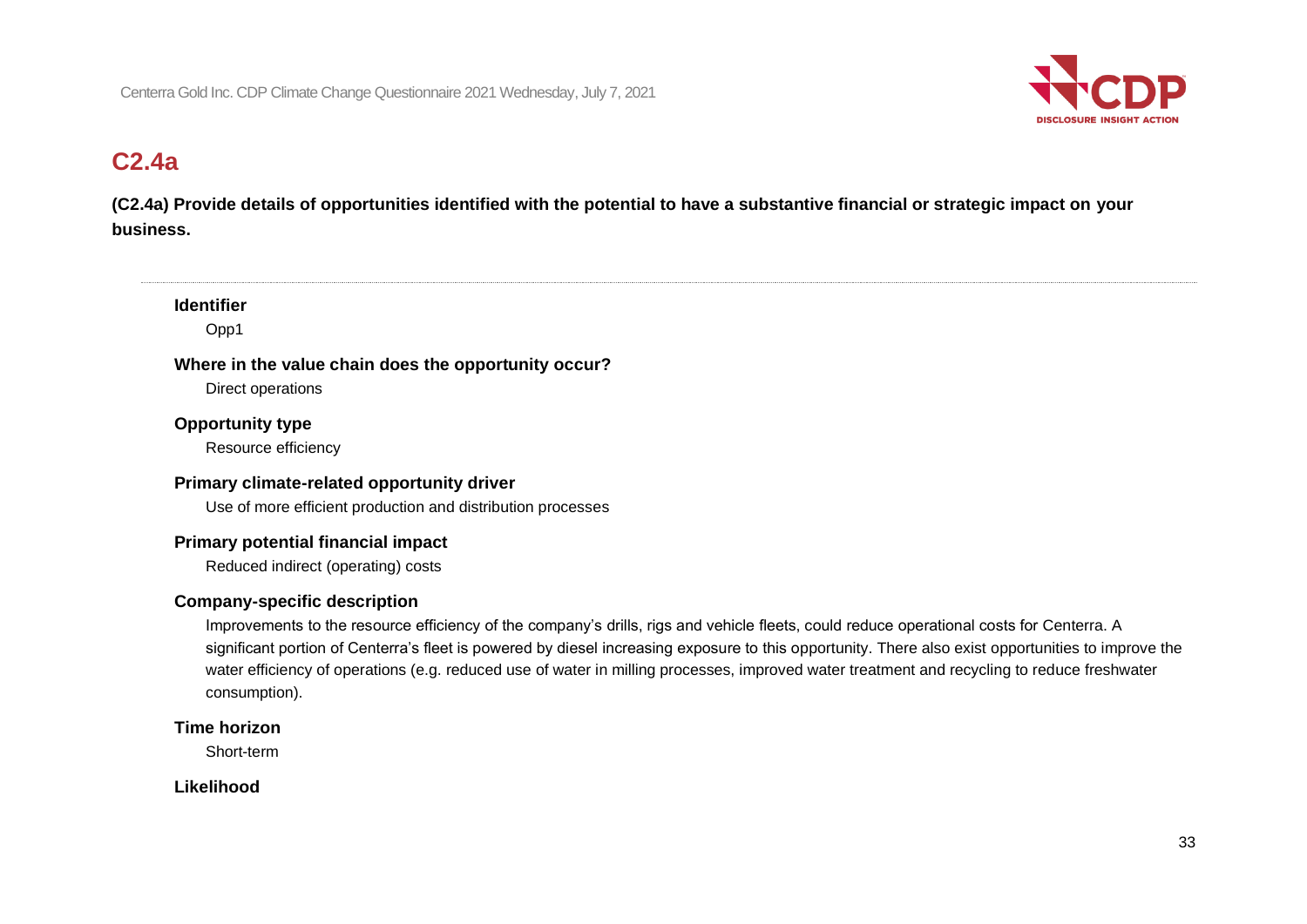

Likely

**Magnitude of impact** Medium

**Are you able to provide a potential financial impact figure?** No, we do not have this figure

**Potential financial impact figure (currency)**

**Potential financial impact figure – minimum (currency)**

**Potential financial impact figure – maximum (currency)**

**Explanation of financial impact figure**

#### **Cost to realize opportunity**

#### **Strategy to realize opportunity and explanation of cost calculation**

Our operating sites, namely Mount Milligan and Kumtor, utilize significant amounts of renewable power generation for their electricity consumption, thereby lowering Centerra's GHG emissions from electricity use.

Despite this, efforts continue to be made to improve the resource efficiency of operations. For example, at Kumtor, whenever possible, we actively switch from diesel generators to grid electricity, for such uses as mine-site lighting, dewatering pumps, and other equipment. To manage our truck fleet energy consumption, we have transitioned to more fuel-efficient engines and have implemented a program to reduce engine idling on parked vehicles. Additional energy conservation measures range from the installation of low wattage, high efficiency lighting systems, better insulation in camp buildings, and encouraging behavioral employee changes through continued education and awareness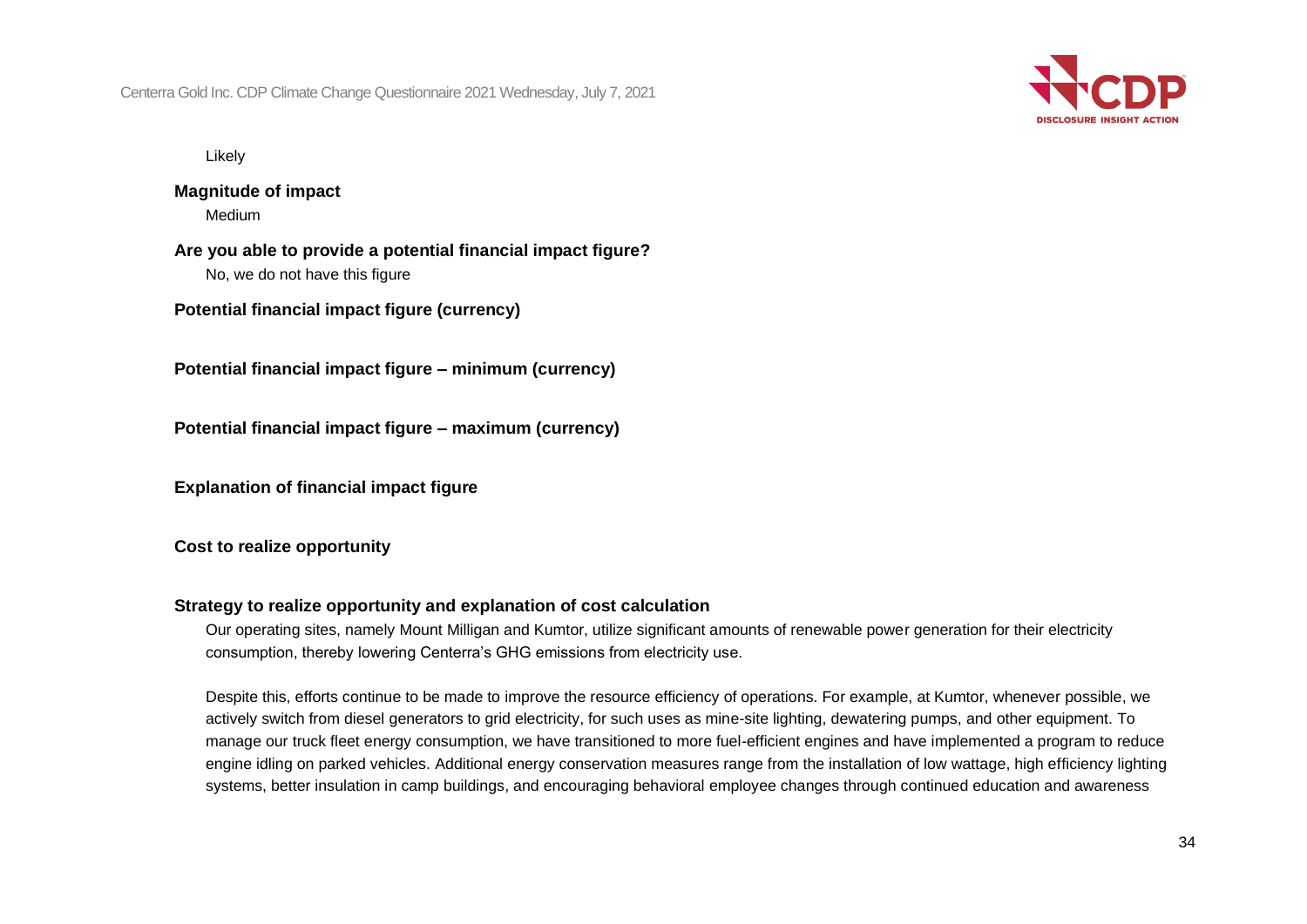

#### sessions.

In addition, we recognize the importance of water conservation measures throughout our operations. For example, at the Mount Milligan mine, water is recycled from the tailings storage facility (TSF) and is used for processing copper and gold ore in the mill. In 2020, approximately 72% of our process water was recycled. Refer to Risk 1 for further information on our water management strategies. As part of our ongoing climate change work, we may assess further water efficiency opportunities.

#### **Comment**

#### **Identifier**

Opp2

#### **Where in the value chain does the opportunity occur?**

Direct operations

#### **Opportunity type**

Energy source

#### **Primary climate-related opportunity driver**

Use of lower-emission sources of energy

#### **Primary potential financial impact**

Reduced indirect (operating) costs

#### **Company-specific description**

There exist opportunities for Centerra to reduce GHG emissions and/or operational costs by using new energy sources, to electrify certain processes that are reliant on diesel and to leverage renewable energy sources. Energy is one of Centerra's top input costs and there is an opportunity to decrease energy costs and associated GHG emissions by diversifying existing energy sources to cheaper and/or lower emitting sources and/or electrifying processes.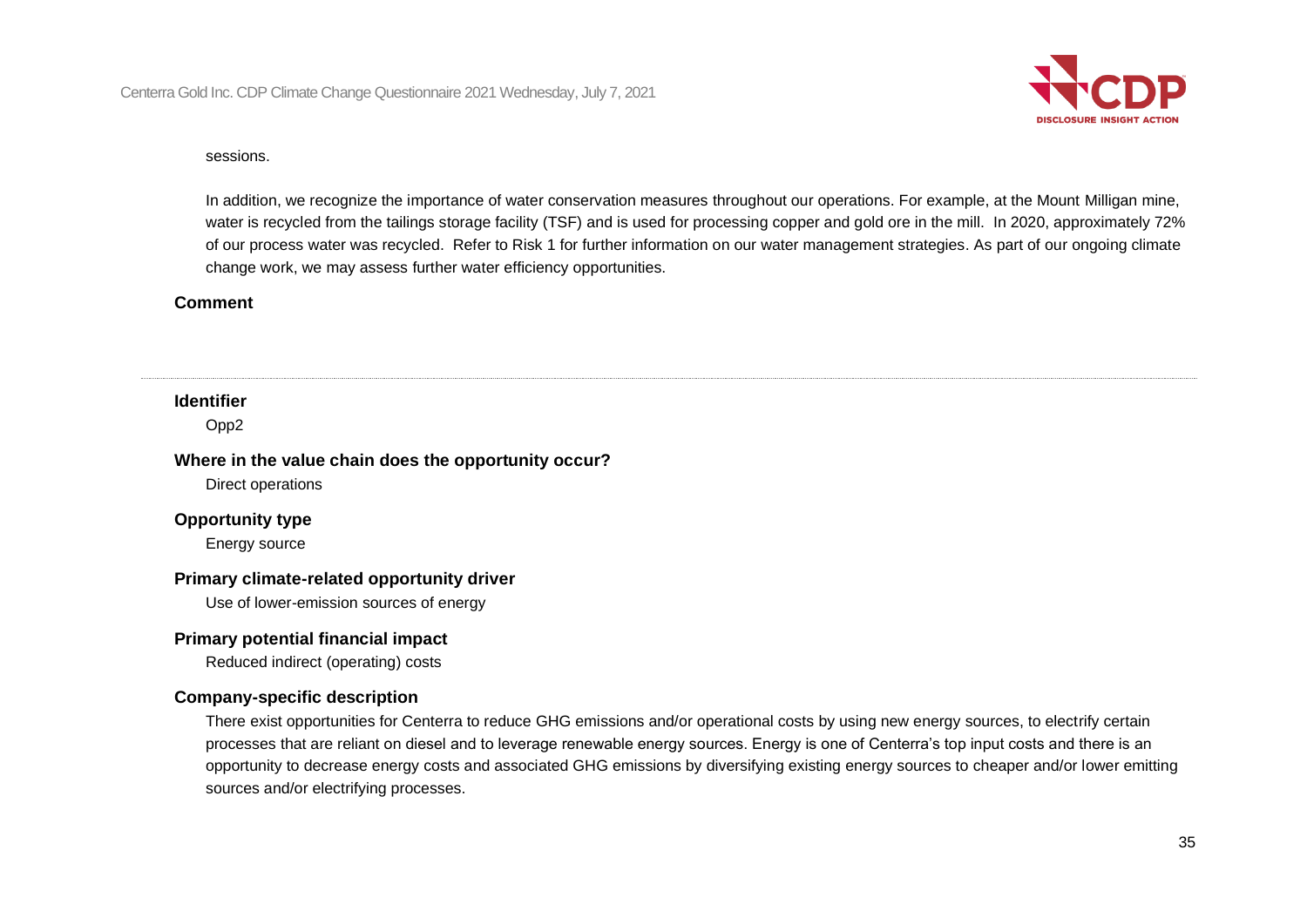

## **Time horizon**

Short-term

## **Likelihood** Likely

## **Magnitude of impact** Medium-high

**Are you able to provide a potential financial impact figure?**

No, we do not have this figure

**Potential financial impact figure (currency)**

**Potential financial impact figure – minimum (currency)**

**Potential financial impact figure – maximum (currency)**

**Explanation of financial impact figure**

**Cost to realize opportunity**

## **Strategy to realize opportunity and explanation of cost calculation**

Our operating sites, namely Mount Milligan and Kumtor, utilize significant amounts of renewable power generation for their electricity consumption, thereby lowering Centerra's GHG emissions from electricity use. British Columbia generates close to 95% of its electricity from renewables. At Mount Milligan, 100% of our electric power is accessed from B.C. Hydro, a crown corporation responsible for generating, purchasing, distributing and selling electricity throughout the province of British Columbia. The Kyrgyz Republic generates approximately 90% of its electricity through hydropower. In 2020, Öksüt consumed approximately 15% of the energy supplied by TEİAŞ was from renewable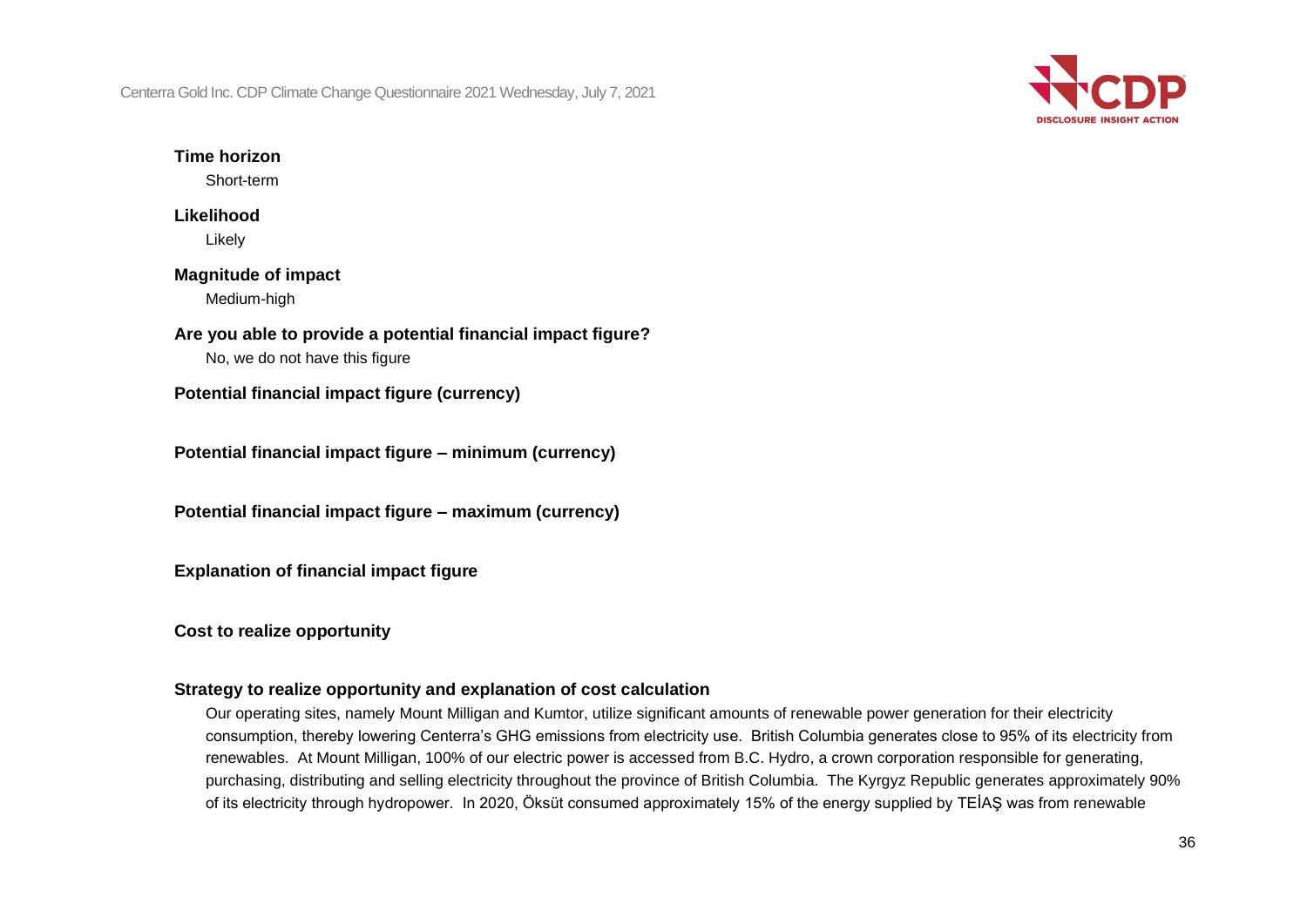

energy facilities. Our use of renewable hydropower at Mount Milligan and Kumtor allows us to not only lower our carbon footprint but also mitigates our exposure from high energy costs and increasing utility prices.

At the Mount Milligan Mine, we have replaced diesel-powered generators and pumps with grid-connected electric equipment (overhead powerline). Electricity provided via these powerlines is used to operate pumps that pump water from groundwater wells at Philips Lake and Lower Rainbow Valley to the tailings storage facility. Together, these projects will help Mount Milligan mine avoid close to 8,875 tC02e annually. Specifically, the Philips Lake Project is expected to reduce roughly 48,000 tonnes of carbon dioxide equivalent over the next decade - which is like taking more than 17,000 cars off the road for a year - and the Lower Rainbow Valley is expected to help avoid approximately 23,000 tonnes of carbon dioxide equivalent emissions through to 2028 – which equivalent to taking more than 7,000 passenger vehicles off the road for one year. More information on each of these projects can be found in Section C4.3b of this disclosure.

At Kumtor, whenever possible, we actively switch from diesel generators to grid electricity, for such uses as mine-site lighting, dewatering pumps, and other equipment. To manage our truck fleet energy consumption, we have transitioned to more fuel-efficient engines and have implemented a program to reduce engine idling on parked vehicles. Additional energy conservation measures range from the installation of low wattage, high efficiency lighting systems, better insulation in camp buildings, and encouraging behavioral employee changes through continued education and awareness sessions.

### **Comment**

### **Identifier**

Opp4

### **Where in the value chain does the opportunity occur?**

Direct operations

### **Opportunity type**

Products and services

### **Primary climate-related opportunity driver**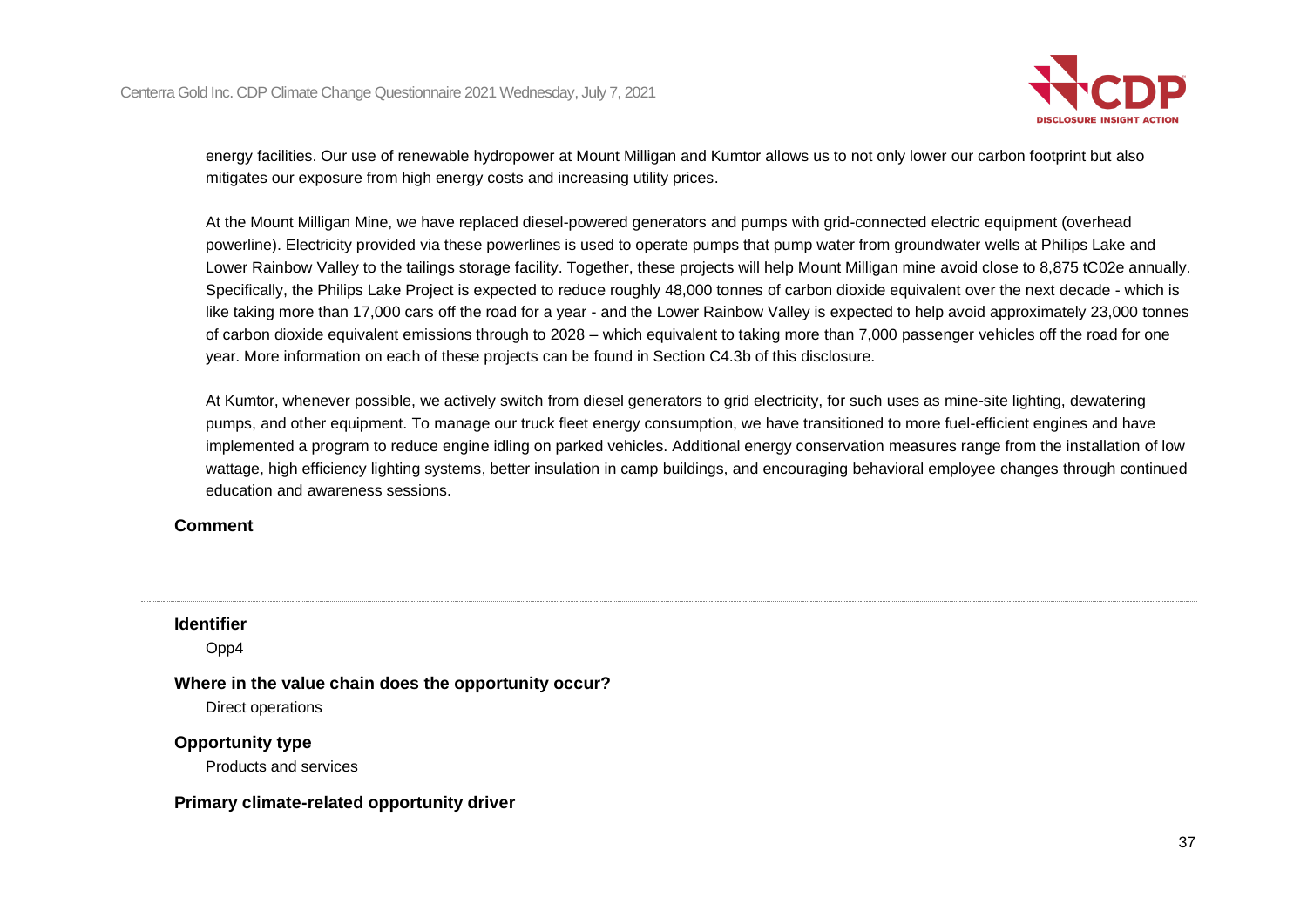

Shift in consumer preferences

### **Primary potential financial impact**

Increased revenues resulting from increased demand for products and services

### **Company-specific description**

The mining sector has growth opportunities to support the low carbon transition (e.g. providing precious metals such as copper, nickel and lithium that are required as inputs to batteries, solar panels, wind turbines). Centerra currently produces gold and a gold - copper concentrate. As Centerra's operational mines reach the end of their life cycles, there could be an opportunity for the company to build out its copper production business to capitalize on increased demand for copper (and/or other new market opportunities) created by the low carbon transition.

### **Time horizon**

Long-term

### **Likelihood**

More likely than not

### **Magnitude of impact**

Medium-high

**Are you able to provide a potential financial impact figure?**

**Potential financial impact figure (currency)**

**Potential financial impact figure – minimum (currency)**

**Potential financial impact figure – maximum (currency)**

**Explanation of financial impact figure**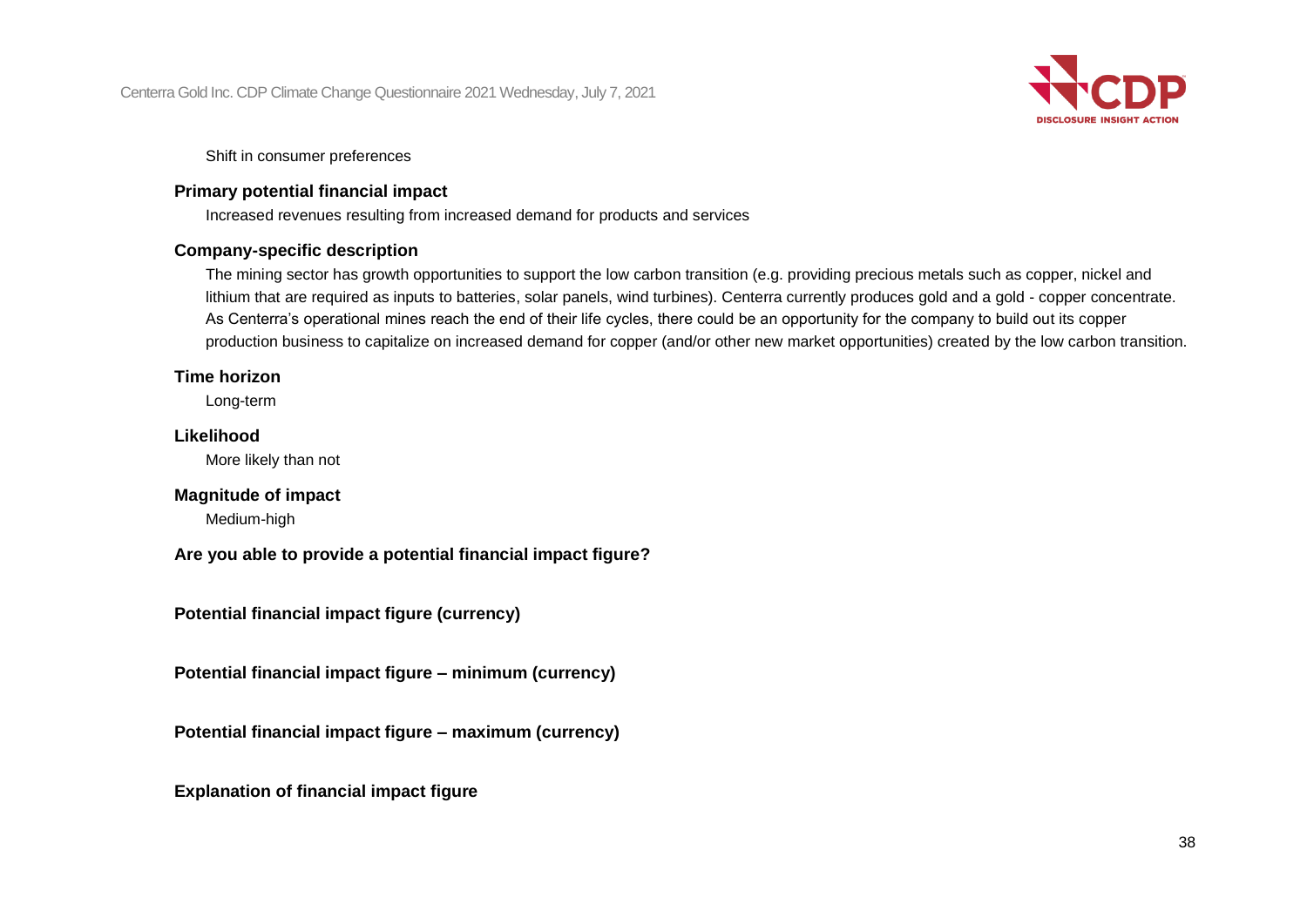

### **Cost to realize opportunity**

#### **Strategy to realize opportunity and explanation of cost calculation**

In 2021, Centerra will work with both technical and strategy consultants to define its material climate risks and opportunities, conduct a quantitative scenario analysis, identify adaptation options to manage its core climate risks, conduct a Scope 3 GHG screening estimate, develop GHG emissions reduction targets (and evaluating aligning these targets to the Science Based Targets Initiative) and undertake work to understand options for a net-zero pathway.

#### **Comment**

### **Identifier**

Opp5

#### **Where in the value chain does the opportunity occur?**

Direct operations

### **Opportunity type**

**Markets** 

#### **Primary climate-related opportunity driver**

Use of public-sector incentives

#### **Primary potential financial impact**

Increased access to capital

#### **Company-specific description**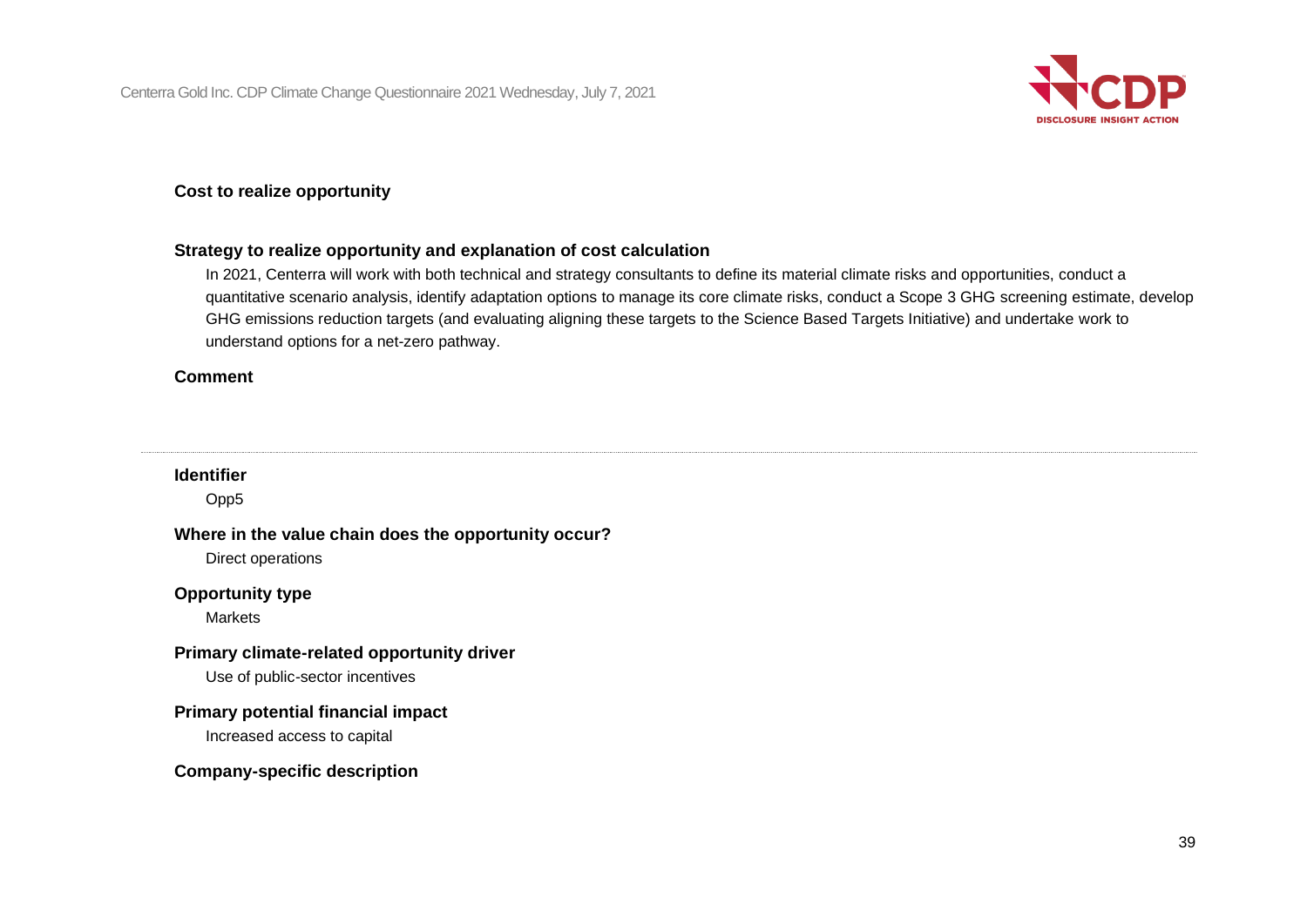

There are growing pools of government funding to reduce GHG emissions from mining operations. Centerra may be able to access government funding in Canada and Turkey to help offset the costs of research and development activities related to new technologies.

### **Time horizon**

Medium-term

### **Likelihood**

About as likely as not

### **Magnitude of impact**

Medium-low

### **Are you able to provide a potential financial impact figure?**

Yes, an estimated range

### **Potential financial impact figure (currency)**

**Potential financial impact figure – minimum (currency)**

### **Potential financial impact figure – maximum (currency)**

5,000,000

### **Explanation of financial impact figure**

Mining peers have received up to \$5,000,000 from provincial and federal governments in Canada towards electrification activities.

### **Cost to realize opportunity**

### **Strategy to realize opportunity and explanation of cost calculation**

In 2021, Centerra will work with both technical and strategy consultants to define its material climate risks and opportunities, conduct a quantitative scenario analysis, identify adaptation options to manage its core climate risks, conduct a Scope 3 GHG screening estimate, develop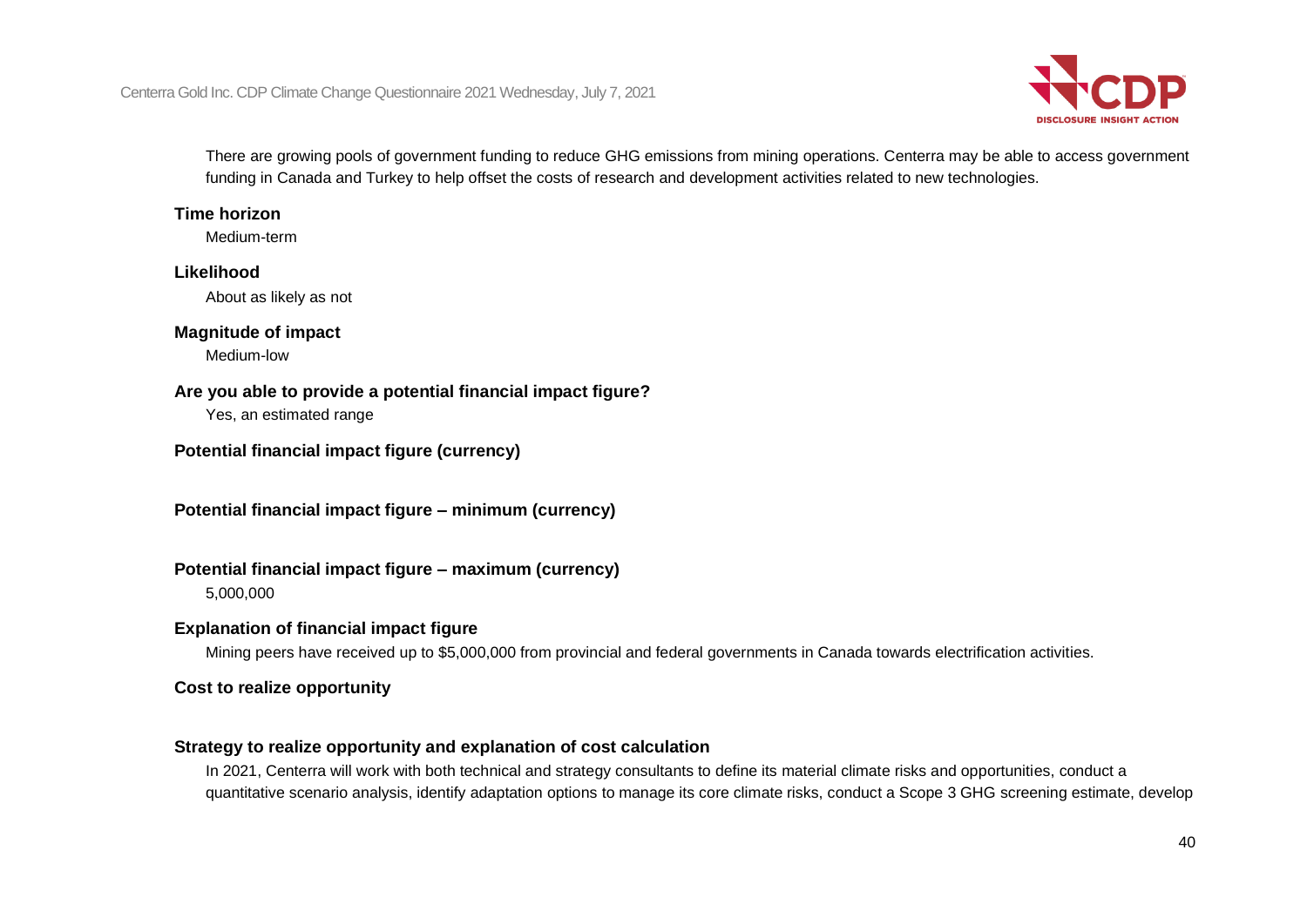

GHG emissions reduction targets (and evaluating aligning these targets to the Science Based Targets Initiative) and undertake work to understand options for a net-zero pathway.

### **Comment**

### **Identifier**

Opp6

### **Where in the value chain does the opportunity occur?**

Direct operations

### **Opportunity type**

Resource efficiency

### **Primary climate-related opportunity driver**

Use of recycling

### **Primary potential financial impact**

Reduced indirect (operating) costs

### **Company-specific description**

Centerra is committed to managing the different streams of waste that our operations produce. We incorporate reduce, reuse and recycling concepts into our plans and practices related to waste.

### **Time horizon**

Short-term

### **Likelihood**

More likely than not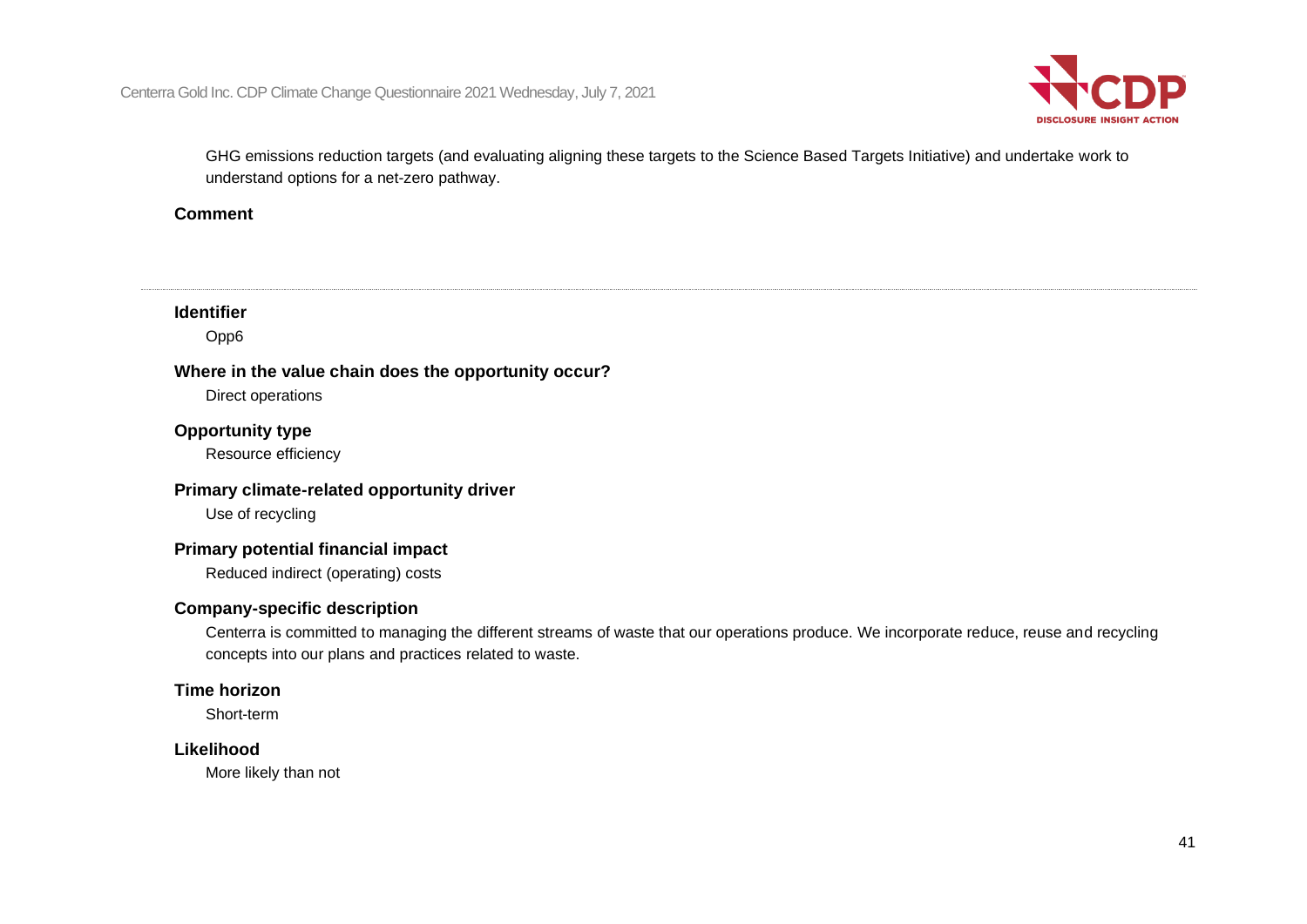

### **Magnitude of impact**

Low

**Are you able to provide a potential financial impact figure?** No, we do not have this figure

**Potential financial impact figure (currency)**

**Potential financial impact figure – minimum (currency)**

**Potential financial impact figure – maximum (currency)**

**Explanation of financial impact figure**

**Cost to realize opportunity**

### **Strategy to realize opportunity and explanation of cost calculation**

Kumtor has an integrated waste management strategy which set out a target of 100% recycling of industrial waste, reduction in the volume of solid domestic waste to be landfilled and 100% composting of food waste. In 2017, a biodegradable waste processing station, or compost unit, was designed and constructed on the mine site which is able to process about one ton of food waste per day. Laboratory tests have confirmed that the chemical-biological composition of the final product – compost – fully complies with the properties of organic fertilizers. The fertilizer is stored and is intended to be used during the reclamation process. In 2020, 244, 040kg of food waste was processed, generating 63 tonnes of compost.

In December 2020, Öksüt was issued a Zero Waste Certificate by the Ministry of Environment and Urban Planning (MoEU). Turkey's Zero Waste Regulation requires companies to develop 'zero waste management systems' aimed at proper waste separation and prevention and reduction of waste generation. There are four different zero waste certificates that are prescribed in the regulation; Öksüt has achieved its basic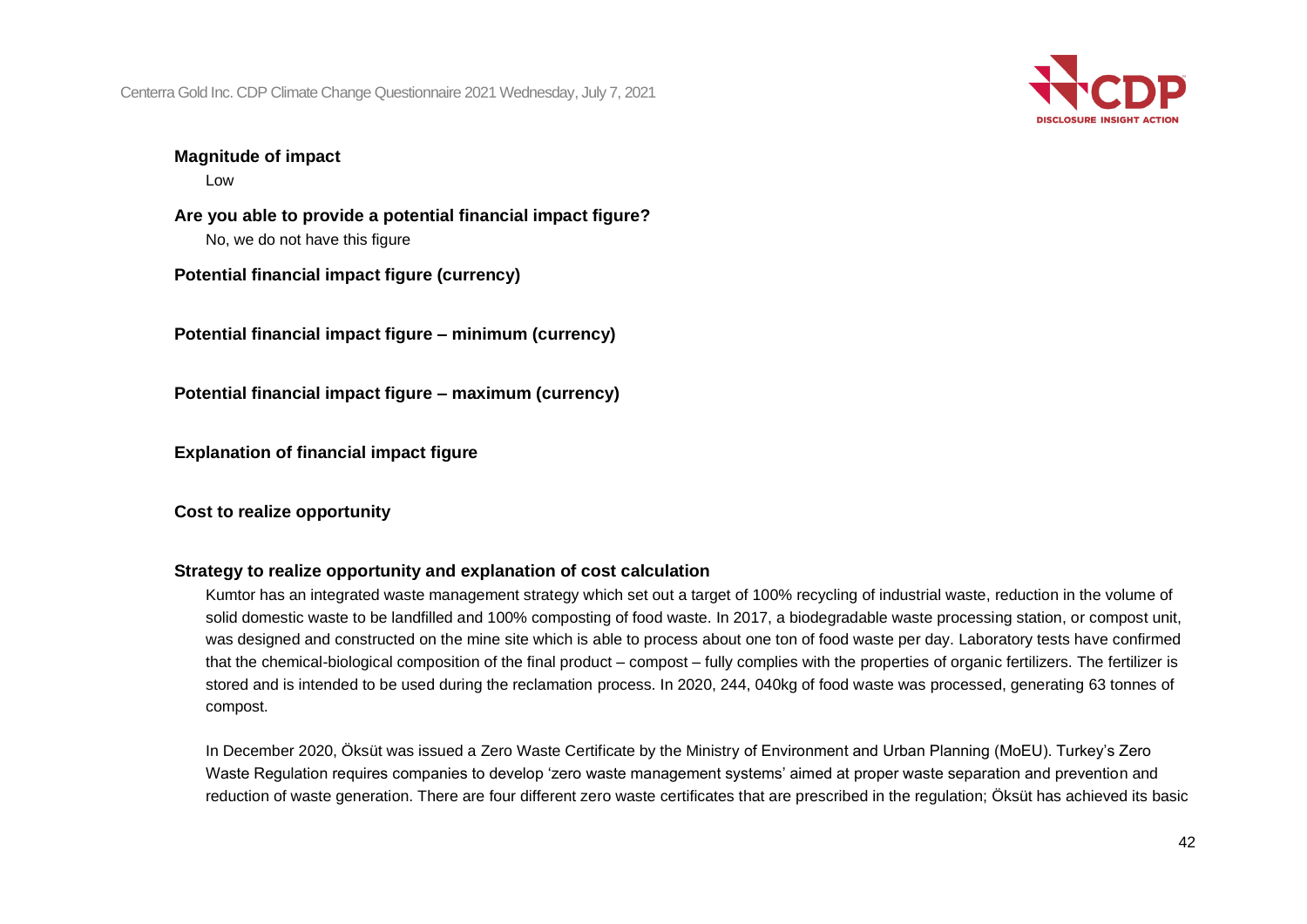

certification and will aim for gold (third tier) certification in 2021. As per the regulation, provincial directorates of the MoEU will complete at least one inspection of Öksüt's zero waste management system during the certificate's validity period. As part of this commitment, Öksüt will install a compost unit in mid-2021 which will compost the mine's food waste.

**Comment**

# **C3. Business Strategy**

# **C3.1**

**(C3.1) Have climate-related risks and opportunities influenced your organization's strategy and/or financial planning?** Yes

### **C3.1b**

**(C3.1b) Does your organization intend to publish a low-carbon transition plan in the next two years?**

|            | Intention to<br>publish a low-<br>carbon transition<br>plan | Intention to include the<br>transition plan as a scheduled<br>resolution item at Annual<br><b>General Meetings (AGMs)</b> | Comment                                                                                                                                                                                                                                                                                                                                                                                                                                                                                    |  |
|------------|-------------------------------------------------------------|---------------------------------------------------------------------------------------------------------------------------|--------------------------------------------------------------------------------------------------------------------------------------------------------------------------------------------------------------------------------------------------------------------------------------------------------------------------------------------------------------------------------------------------------------------------------------------------------------------------------------------|--|
| <b>Row</b> | Yes, in the next two<br>years                               |                                                                                                                           | In 2021, Centerra will work with both technical and strategy consultants to define its material<br>climate risks and opportunities, conduct a quantitative scenario analysis, identify adaptation<br>options to manage its core climate risks, conduct a Scope 3 GHG screening estimate,<br>develop GHG emissions reduction targets (and evaluating aligning these targets to the<br>Science Based Targets Initiative) and undertake work to understand options for a net-zero<br>pathway. |  |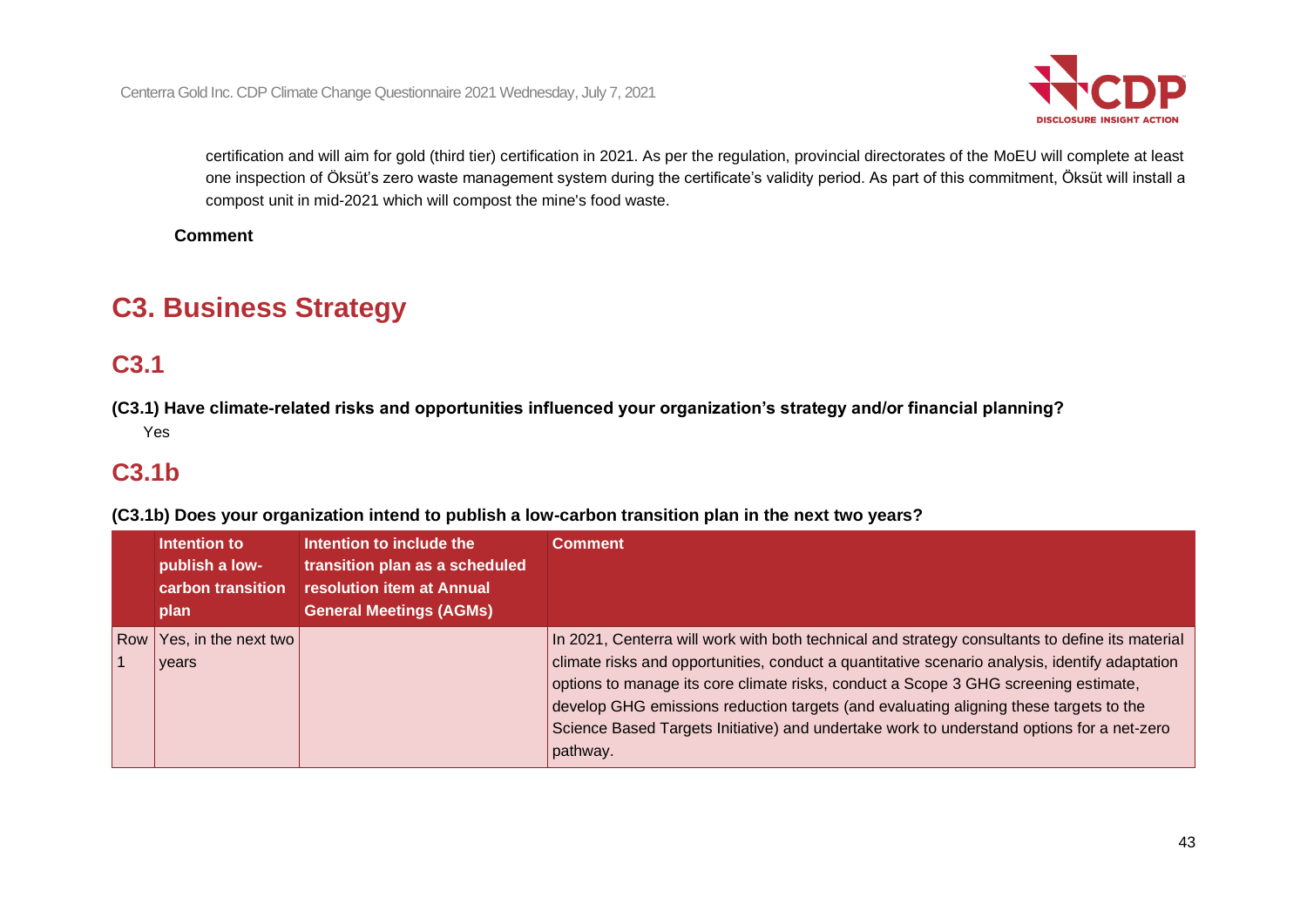

# **C3.2**

### **(C3.2) Does your organization use climate-related scenario analysis to inform its strategy?**

No, but we anticipate using qualitative and/or quantitative analysis in the next two years

### **C3.2b**

### **(C3.2b) Why does your organization not use climate-related scenario analysis to inform its strategy?**

In 2021, Centerra will work with both technical and strategy consultants to define its material climate risks and opportunities, conduct a quantitative scenario analysis, identify adaptation options to manage its core climate risks, conduct a Scope 3 GHG screening estimate, develop GHG emissions reduction targets (and evaluating aligning these targets to the Science Based Targets Initiative) and undertake work to understand options for a netzero pathway. This work is expected to be completed by the end of 2021.

### **C3.3**

|                                       | Have climate-related risks and<br>opportunities influenced your<br>strategy in this area? | <b>Description of influence</b>                                                                                                                                                                                                                                                                                                                                                                                                                                                                                                                    |
|---------------------------------------|-------------------------------------------------------------------------------------------|----------------------------------------------------------------------------------------------------------------------------------------------------------------------------------------------------------------------------------------------------------------------------------------------------------------------------------------------------------------------------------------------------------------------------------------------------------------------------------------------------------------------------------------------------|
| Products and<br>services              | Evaluation in progress                                                                    | In 2021, Centerra will work with both technical and strategy consultants to define its material climate<br>risks and opportunities, conduct a quantitative scenario analysis, identify adaptation options to manage<br>its core climate risks, conduct a Scope 3 GHG screening estimate, develop GHG emissions reduction<br>targets (and evaluate aligning these targets to the Science Based Targets Initiative) and undertake<br>work to understand options for a net-zero pathway. This work is expected to be completed by the end of<br>2021. |
| Supply chain<br>and/or value<br>chain | Evaluation in progress                                                                    | In 2021, Centerra will work with both technical and strategy consultants to define its material climate<br>risks and opportunities, conduct a quantitative scenario analysis, identify adaptation options to manage<br>its core climate risks, conduct a Scope 3 GHG screening estimate, develop GHG emissions reduction<br>targets (and evaluate aligning these targets to the Science Based Targets Initiative) and undertake                                                                                                                    |

### **(C3.3) Describe where and how climate-related risks and opportunities have influenced your strategy.**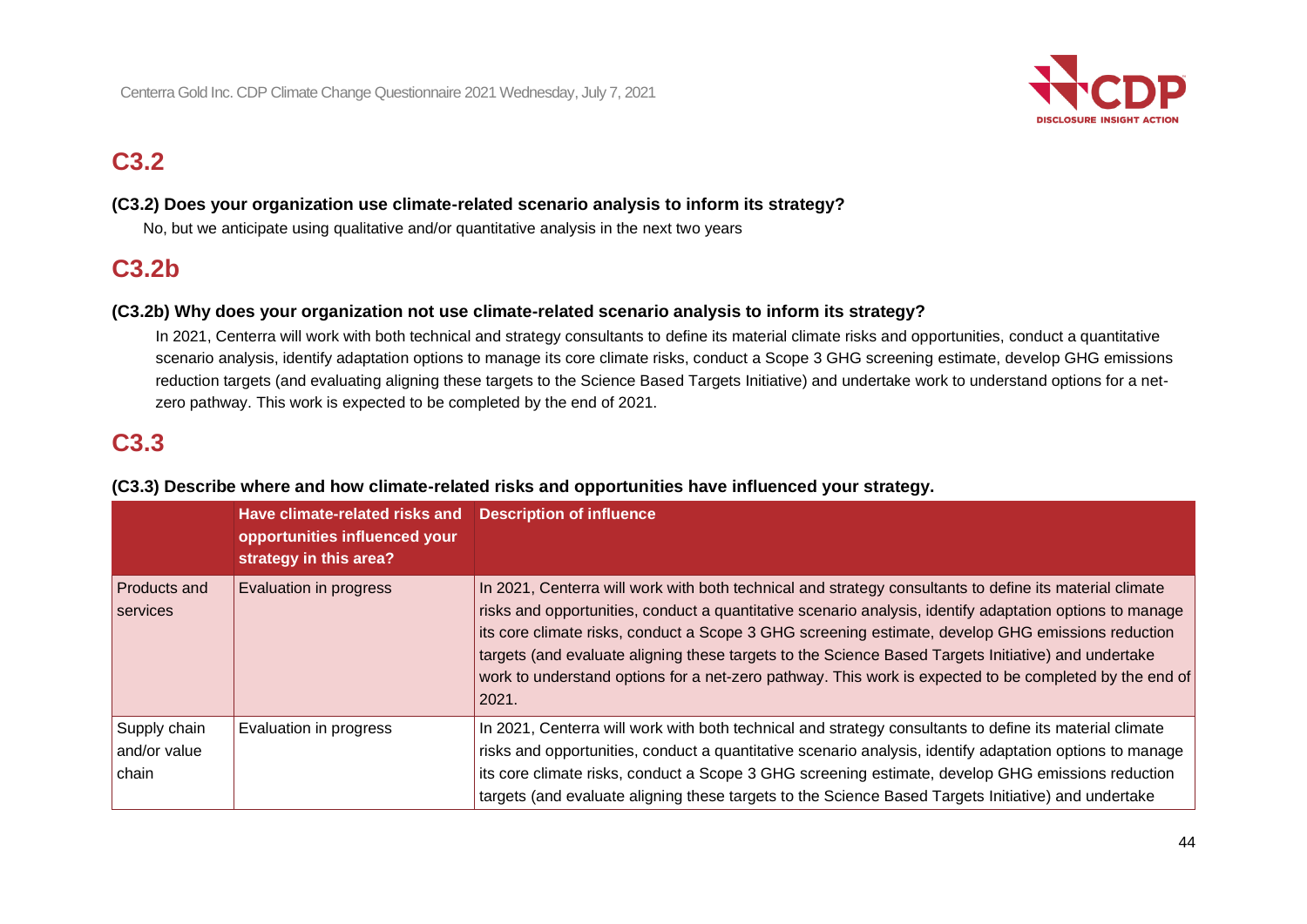

|                      |                               | work to understand options for a net-zero pathway. This work is expected to be completed by the end of<br>2021.                                                                                                                                                                                                                                                                                                                                                                                                                                                                                                                                                                                                                                                                                                                                                                                                                                      |  |
|----------------------|-------------------------------|------------------------------------------------------------------------------------------------------------------------------------------------------------------------------------------------------------------------------------------------------------------------------------------------------------------------------------------------------------------------------------------------------------------------------------------------------------------------------------------------------------------------------------------------------------------------------------------------------------------------------------------------------------------------------------------------------------------------------------------------------------------------------------------------------------------------------------------------------------------------------------------------------------------------------------------------------|--|
| Investment in<br>R&D | <b>Evaluation in progress</b> | In 2021, Centerra will work with both technical and strategy consultants to define its material climate<br>risks and opportunities, conduct a quantitative scenario analysis, identify adaptation options to manage<br>its core climate risks, conduct a Scope 3 GHG screening estimate, develop GHG emissions reduction<br>targets (and evaluate aligning these targets to the Science Based Targets Initiative) and undertake<br>work to understand options for a net-zero pathway. This work is expected to be completed by the end of<br>2021.                                                                                                                                                                                                                                                                                                                                                                                                   |  |
| Operations           | Yes                           | Centerra considers how our operations could be impacted by the physical risks of climate change,<br>existing and emerging regulation, the potential reputational impacts to our company related to climate<br>change. Given the risks and opportunities presented by climate change during the life of mine,<br>Centerra has implemented a number of initiatives to reduce its energy consumption, carbon footprint<br>and exposure to the physical impacts of climate change (including on water availability).                                                                                                                                                                                                                                                                                                                                                                                                                                     |  |
|                      |                               | Centerra has built new infrastructure to access new water sources and ensure future water availability.<br>Efforts have also been made to improve the energy efficiency of operations. For example, Centerra has<br>replaced diesel generators with lower emitting grid electricity for such uses as mine-site lighting,<br>dewatering pumps, and other equipment.                                                                                                                                                                                                                                                                                                                                                                                                                                                                                                                                                                                   |  |
|                      |                               | An example of a strategic decision made by Centerra is the Lower Rainbow Valley well field<br>electrification project. Mount Milligan Mine, which has a current mine life to 2028, sought to remove the<br>diesel-fired generators located at the Lower Rainbow Valley Well Field by extending the mines 25 kV<br>overhead distribution network from the mine facility to the Well Field. In early 2020, with a financial<br>commitment from B.C. Hydro's Low Carbon Electrification Incentive Fund. Mount Milligan constructed<br>the 3.5 km extension of the 25 kV electrical distribution network. With clean and reliable electricity<br>available to operate the well pumps, Mount Milligan removed the diesel generators at the Lower<br>Rainbow Valley. Transitioning from diesel generated electricity to B.C. Hydro will reduce annual<br>operating costs by more than C\$1,000,000 and avoid approximately 23,000 tonnes of carbon dioxide |  |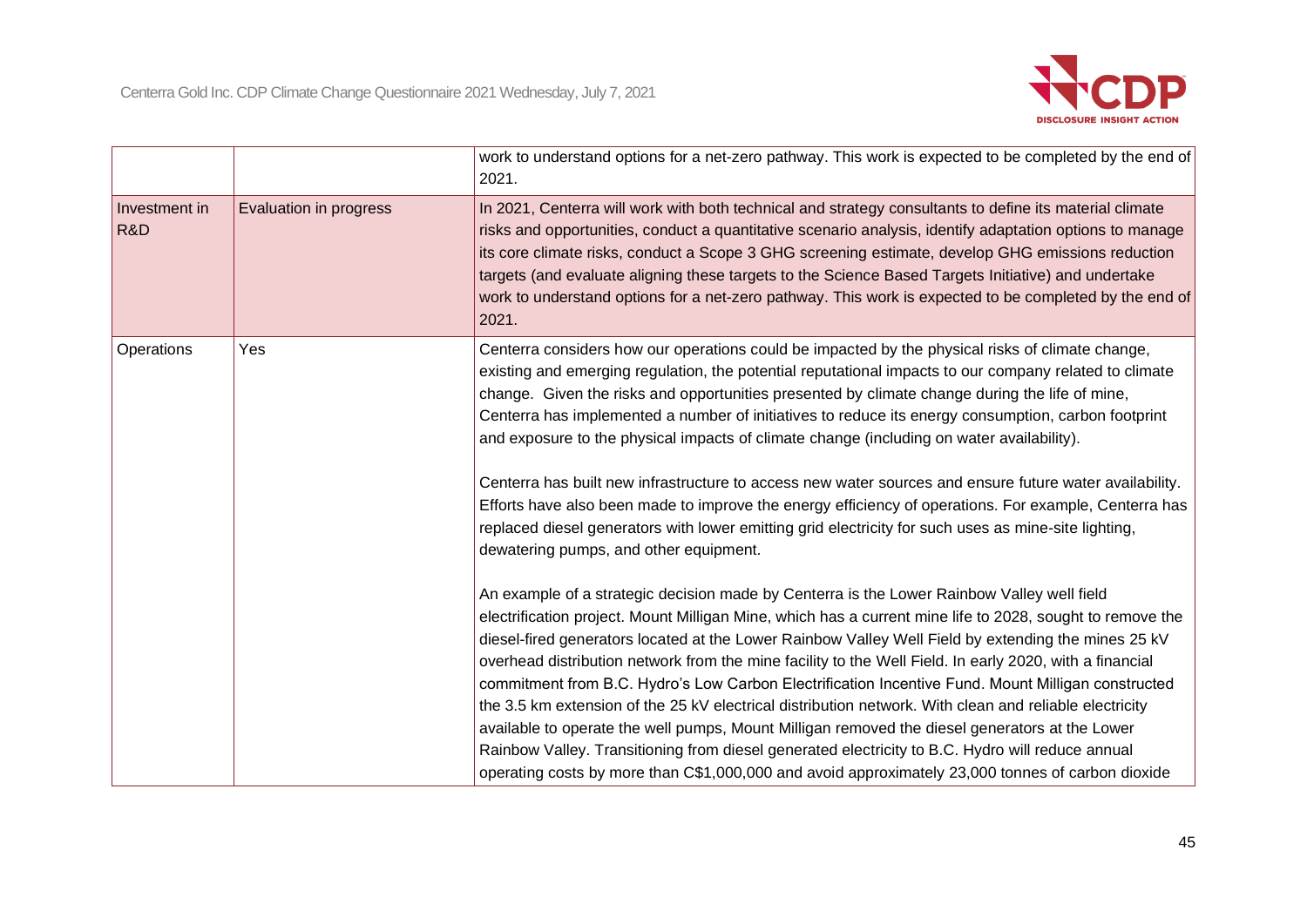

| equivalent emissions through to 2028 – equivalent to taking more than 7,000 passenger vehicles off the |
|--------------------------------------------------------------------------------------------------------|
| road for one vear.                                                                                     |

### **C3.4**

**(C3.4) Describe where and how climate-related risks and opportunities have influenced your financial planning.**

|     | <b>Financial planning</b><br>elements that have been<br>influenced | <b>Description of influence</b>                                                                                                                                                                                                                                                                                                                                                                                                                                                                                                                                                                                                                                                                                                       |
|-----|--------------------------------------------------------------------|---------------------------------------------------------------------------------------------------------------------------------------------------------------------------------------------------------------------------------------------------------------------------------------------------------------------------------------------------------------------------------------------------------------------------------------------------------------------------------------------------------------------------------------------------------------------------------------------------------------------------------------------------------------------------------------------------------------------------------------|
| Row | Capital expenditures<br>Capital allocation                         | We consider how our operating costs and capital expenditures could be impacted by the physical risks of climate<br>change, existing and emerging regulation and the potential reputational impacts to our company related to climate<br>change, in the short, medium and long term.<br>Given the risks and opportunities presented by climate change and their potential financial impacts, Centerra has<br>allocated capital and resources to a number of initiatives to reduce its energy consumption, carbon footprint and<br>exposure to the physical impacts of climate change (including on water availability).<br>For example, new infrastructure was built to access new water sources and ensure future water availability. |

# **C3.4a**

### **(C3.4a) Provide any additional information on how climate-related risks and opportunities have influenced your strategy and financial planning (optional).**

In 2021, Centerra will work with both technical and strategy consultants to define its material climate risks and opportunities, conduct a quantitative scenario analysis, identify adaptation options to manage its core climate risks, conduct a Scope 3 GHG screening estimate, develop GHG emissions reduction targets (and evaluate aligning these targets to the Science Based Targets Initiative) and undertake work to understand options for a net-zero pathway. This work is expected to be completed by the end of 2021.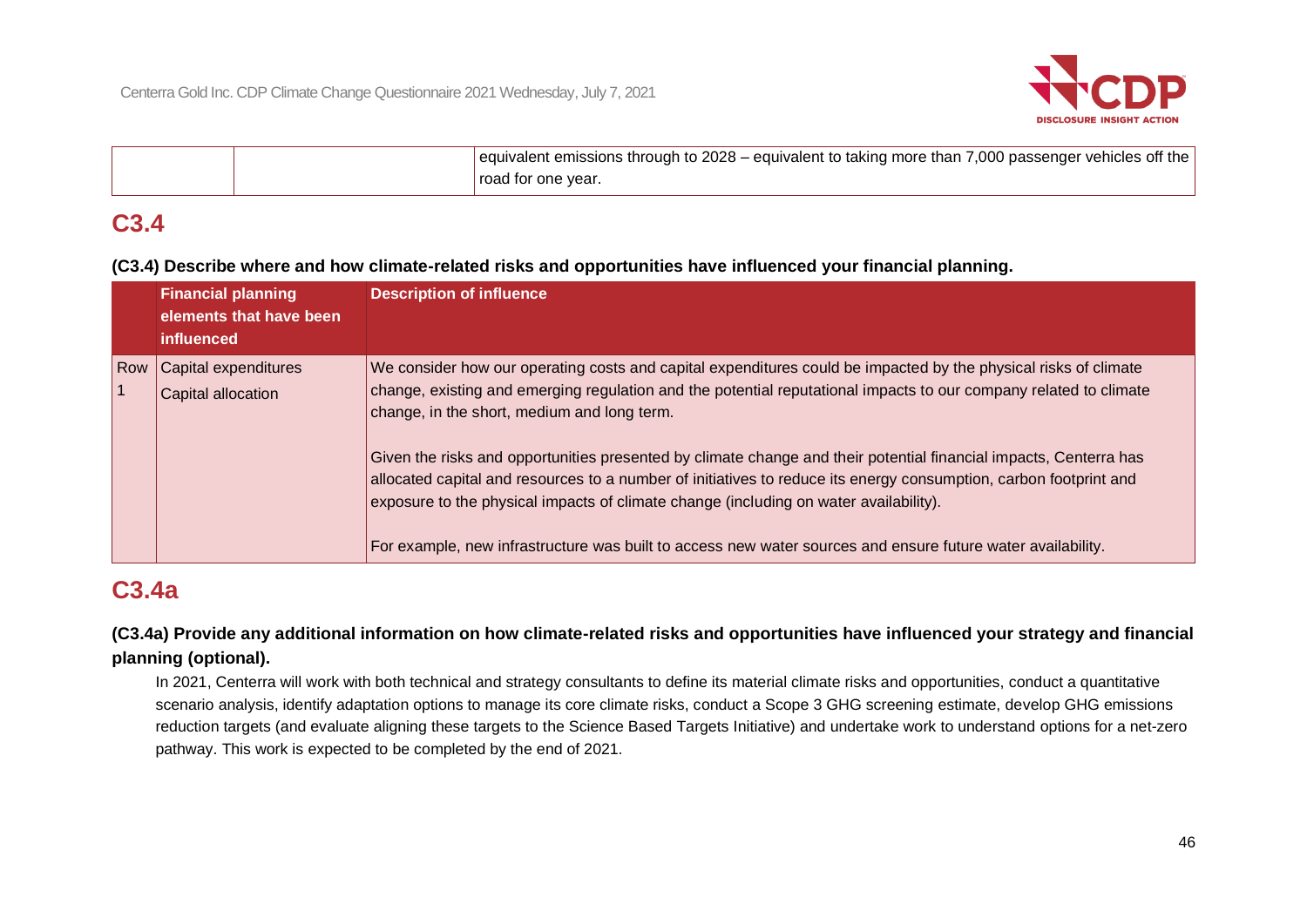

# **C4. Targets and performance**

# **C4.1**

**(C4.1) Did you have an emissions target that was active in the reporting year?** No target

### **C4.1c**

**(C4.1c) Explain why you did not have an emissions target, and forecast how your emissions will change over the next five years.**

|     | <b>Primary reason</b>                   | <b>Five-year</b> | <b>Please explain</b>                                                                                             |
|-----|-----------------------------------------|------------------|-------------------------------------------------------------------------------------------------------------------|
|     |                                         | forecast         |                                                                                                                   |
| Row | $\sqrt{\phantom{a}}$ We are planning to |                  | In 2021, Centerra will work with both technical and strategy consultants to define its material climate risks and |
|     | introduce a target in                   |                  | opportunities, conduct a quantitative scenario analysis, identify adaptation options to manage its core climate   |
|     | the next two years                      |                  | risks, conduct a Scope 3 GHG screening estimate, develop GHG emissions reduction targets (and evaluating          |
|     |                                         |                  | aligning these targets to the Science Based Targets Initiative) and undertake work to understand options for a    |
|     |                                         |                  | net-zero pathway. This work is expected to be completed by the end of 2021. The implementation of the             |
|     |                                         |                  | strategy, and the work to achieve targets, is expected to commence in 2022.                                       |

# **C4.2**

**(C4.2) Did you have any other climate-related targets that were active in the reporting year?**

No other climate-related targets

## **C4.3**

**(C4.3) Did you have emissions reduction initiatives that were active within the reporting year? Note that this can include those in the planning and/or implementation phases.**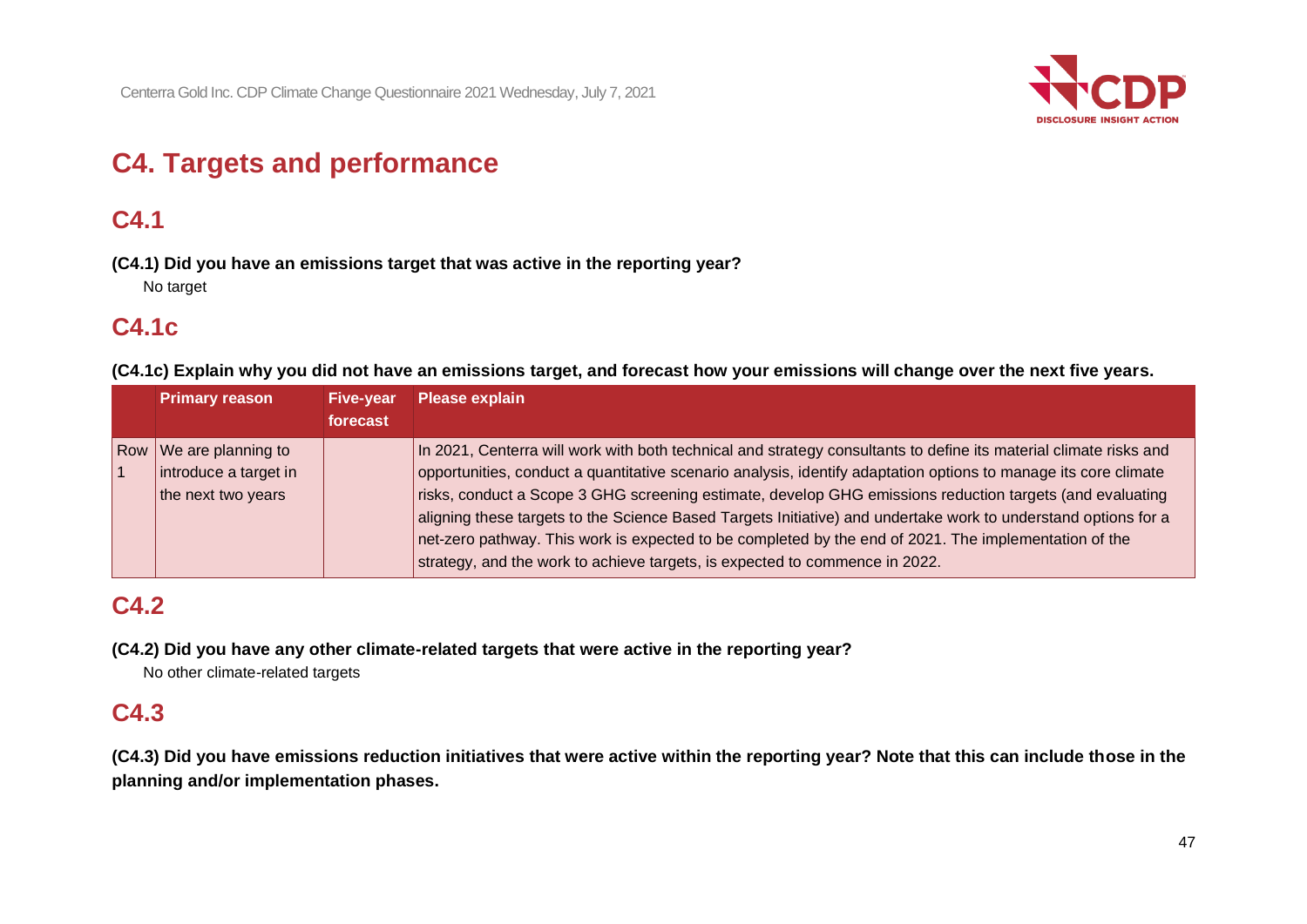

Yes

### **C4.3a**

**(C4.3a) Identify the total number of initiatives at each stage of development, and for those in the implementation stages, the estimated CO2e savings.**

|                           |  | Number of initiatives Total estimated annual CO2e savings in metric tonnes CO2e (only for rows marked *) |  |
|---------------------------|--|----------------------------------------------------------------------------------------------------------|--|
| Under investigation       |  |                                                                                                          |  |
| To be implemented*        |  |                                                                                                          |  |
| Implementation commenced* |  |                                                                                                          |  |
| Implemented*              |  | 8,875                                                                                                    |  |
| Not to be implemented     |  |                                                                                                          |  |

### **C4.3b**

**(C4.3b) Provide details on the initiatives implemented in the reporting year in the table below.**

### **Initiative category & Initiative type**

Low-carbon energy consumption Hydropower

**Estimated annual CO2e savings (metric tonnes CO2e)**

6,000

### **Scope(s)**

Scope 1

**Voluntary/Mandatory**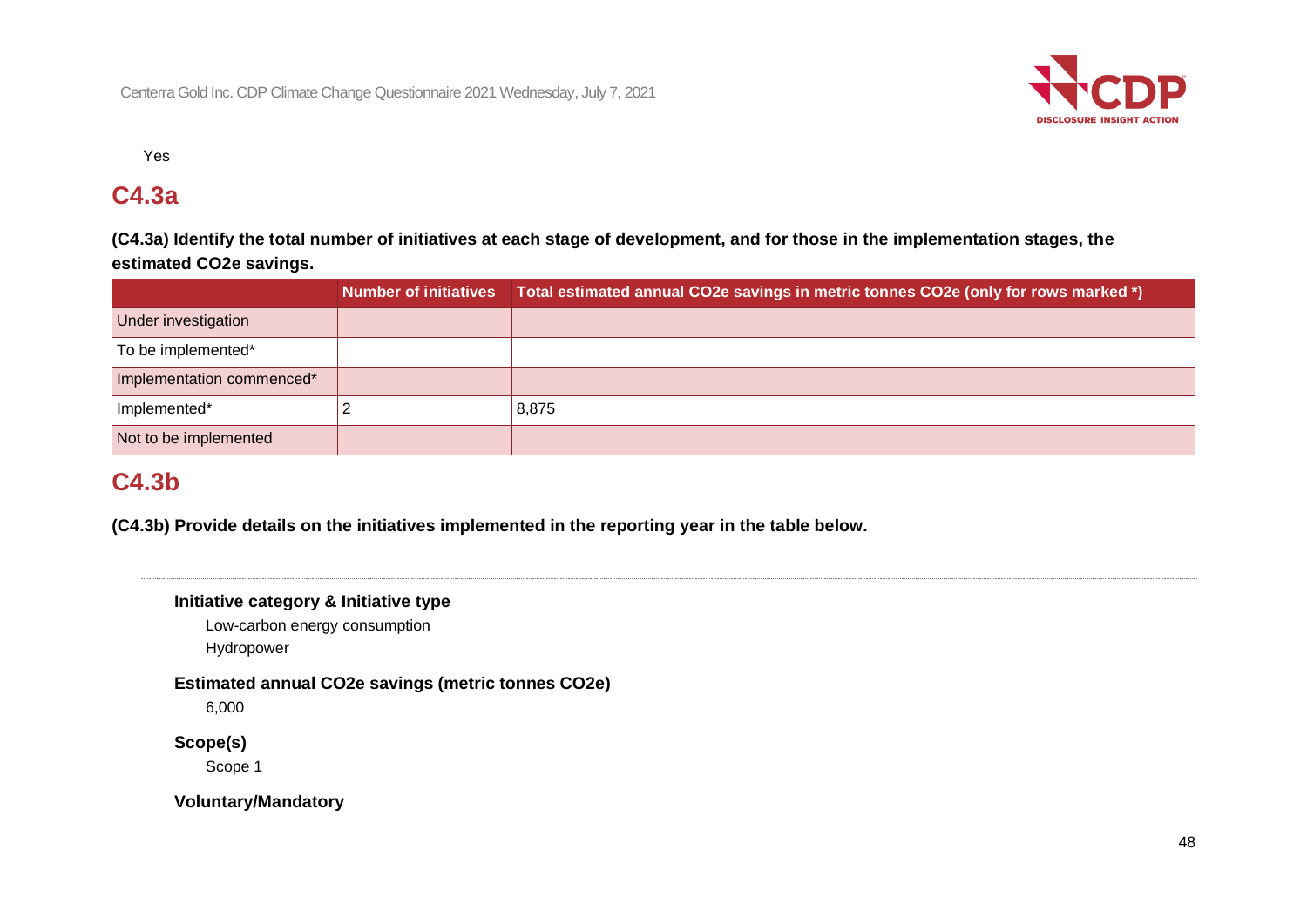

Voluntary

**Annual monetary savings (unit currency – as specified in C0.4)**

**Investment required (unit currency – as specified in C0.4)**

**Payback period**

### **Estimated lifetime of the initiative**

Ongoing

### **Comment**

Centerra installed an overhead powerline from the Mount Milligan Mine, located north of Vanderhoof, to a nearby pumping facility at Phillips Lake. This will replace diesel-powered generators and pumps with grid-connected electric equipment. The Mount Milligan Mine project is funded in part by the CleanBC Industry Fund, which uses carbon tax revenues paid by industry to fund emission reduction projects around the province, and contributed \$440,000. The partnership between the British Columbia and the Mount Milligan Mine will cut local air pollutants at the mine and is expected to reduce roughly 48,000 tonnes of carbon dioxide equivalent over the next decade. This is like taking more than 17,000 cars off the road for a year.

Further information can be found here: https://archive.news.gov.bc.ca/releases/news\_releases\_2017-2021/2020ENV0053-001758.htm

#### **Initiative category & Initiative type**

Low-carbon energy consumption Hydropower

#### **Estimated annual CO2e savings (metric tonnes CO2e)**

2,875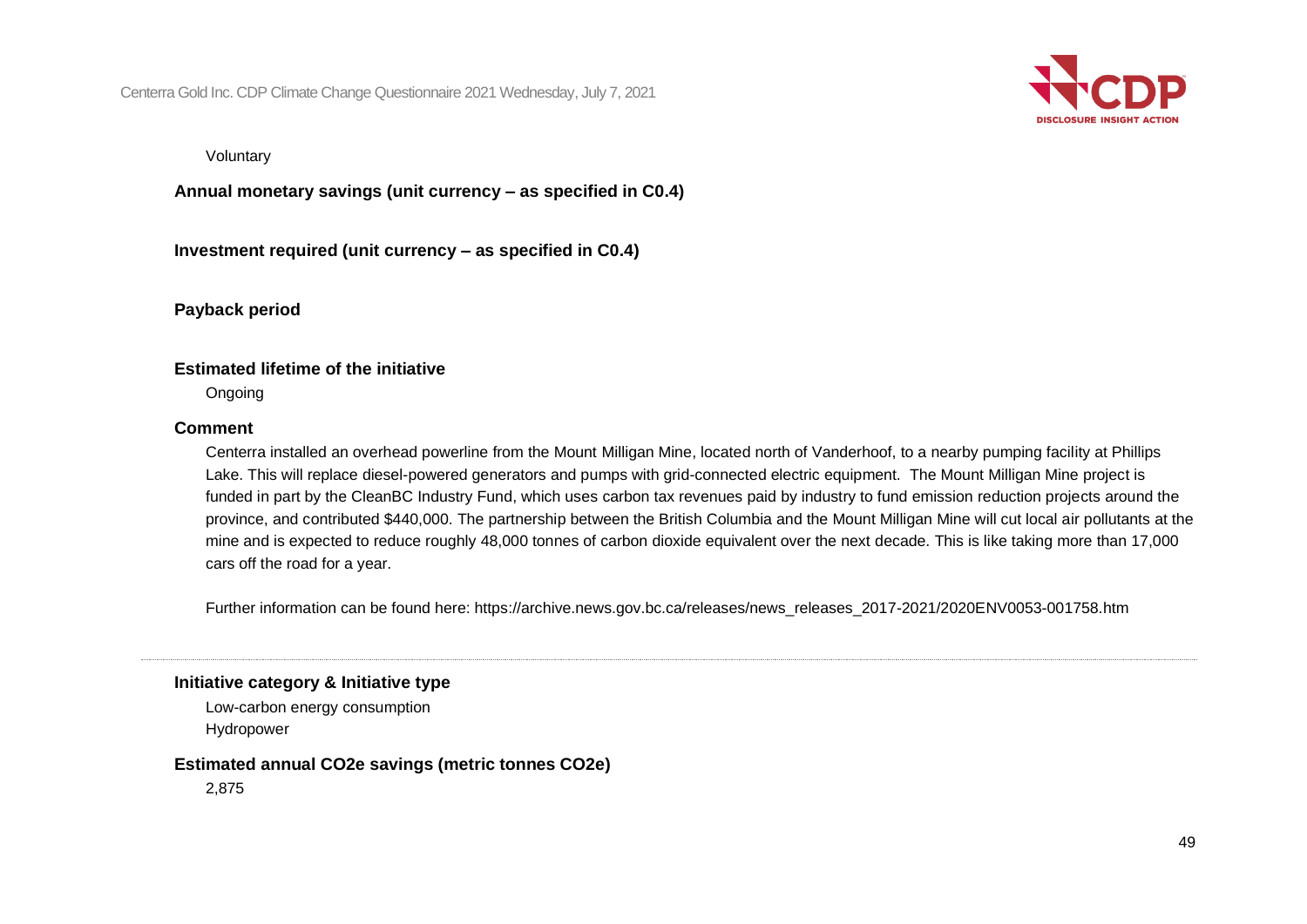

### **Scope(s)**

Scope 1

**Voluntary/Mandatory**

**Annual monetary savings (unit currency – as specified in C0.4)** 1,000,000

**Investment required (unit currency – as specified in C0.4)**

**Payback period**

### **Estimated lifetime of the initiative**

Ongoing

### **Comment**

Freshwater is sourced from surface water withdrawals from Phillip Lake and Rainbow Creek as well as withdrawals from groundwater wells. Mount Milligan operates three groundwater wells located at the Lower Rainbow Valley, pumping the water to the tailings storage facility (TSF) for storage and use. Located 3.5 km away from the mine's existing electrical distribution network, the Well Field did not have the infrastructure in place to operate by means of BC Hydro generated electricity. As a result, the well pumps were originally powered by electricity generated from two 500 kW diesel-fired generators (one prime, one standby). The generators were costly to operate and emitted a substantial amount of greenhouse gas emissions when compared to electricity generated by BC Hydro.

Mount Milligan Mine sought to remove the diesel-fired generators located at the Lower Rainbow Valley Well Field by extending the mine's 25 kV overhead distribution network from the mine facility to the Well Field. In early 2020, with a financial commitment from BC Hydro's Low Carbon Electrification Incentive Fund, Mount Milligan constructed the 3.5 km extension of the 25 kV electrical distribution network. The project will help the Mount Milligan Mine avoid approximately 23,000 tonnes of carbon dioxide equivalent emissions through to 2028 – equivalent to taking more than 7,000 passenger vehicles off the road for one year.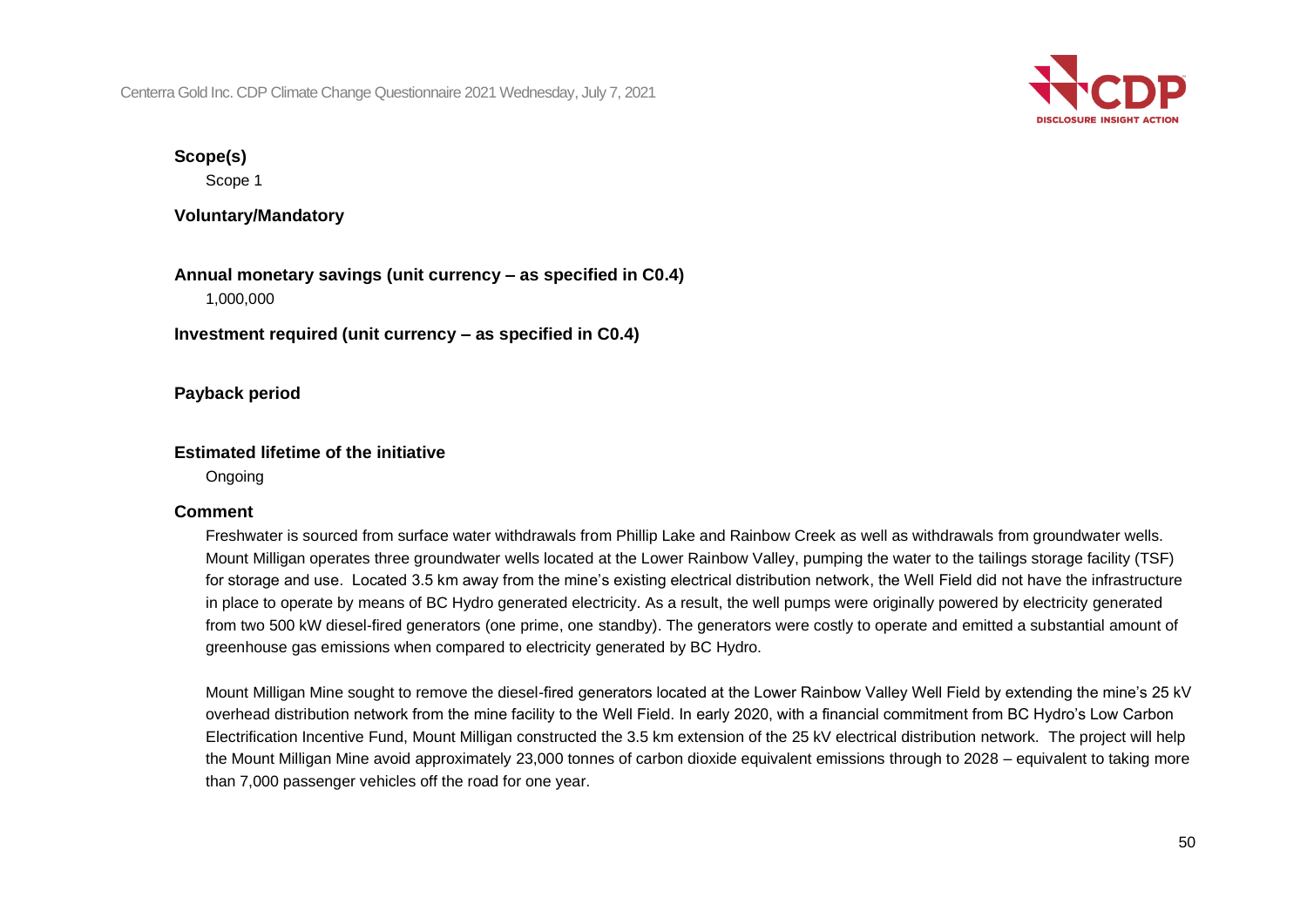

# **C4.3c**

### **(C4.3c) What methods do you use to drive investment in emissions reduction activities?**

| <b>Method</b> | Comment                                                                                                                          |
|---------------|----------------------------------------------------------------------------------------------------------------------------------|
| Employee      | As part of our energy conservation efforts, we have implemented initiatives to encourage behaviour changes and increase employee |
| engagement    | ownership of climate-related objectives and emissions reductions activities.                                                     |

### **C4.5**

**(C4.5) Do you classify any of your existing goods and/or services as low-carbon products or do they enable a third party to avoid GHG emissions?**

Yes

### **C4.5a**

**(C4.5a) Provide details of your products and/or services that you classify as low-carbon products or that enable a third party to avoid GHG emissions.**

**Level of aggregation** Product

### **Description of product/Group of products**

Centerra's Mount Milligan Mine produces a copper-gold concentrate. In addition, the Langeloth Metallurgical Processing Facility processes molybdenum concentrate for third party producers.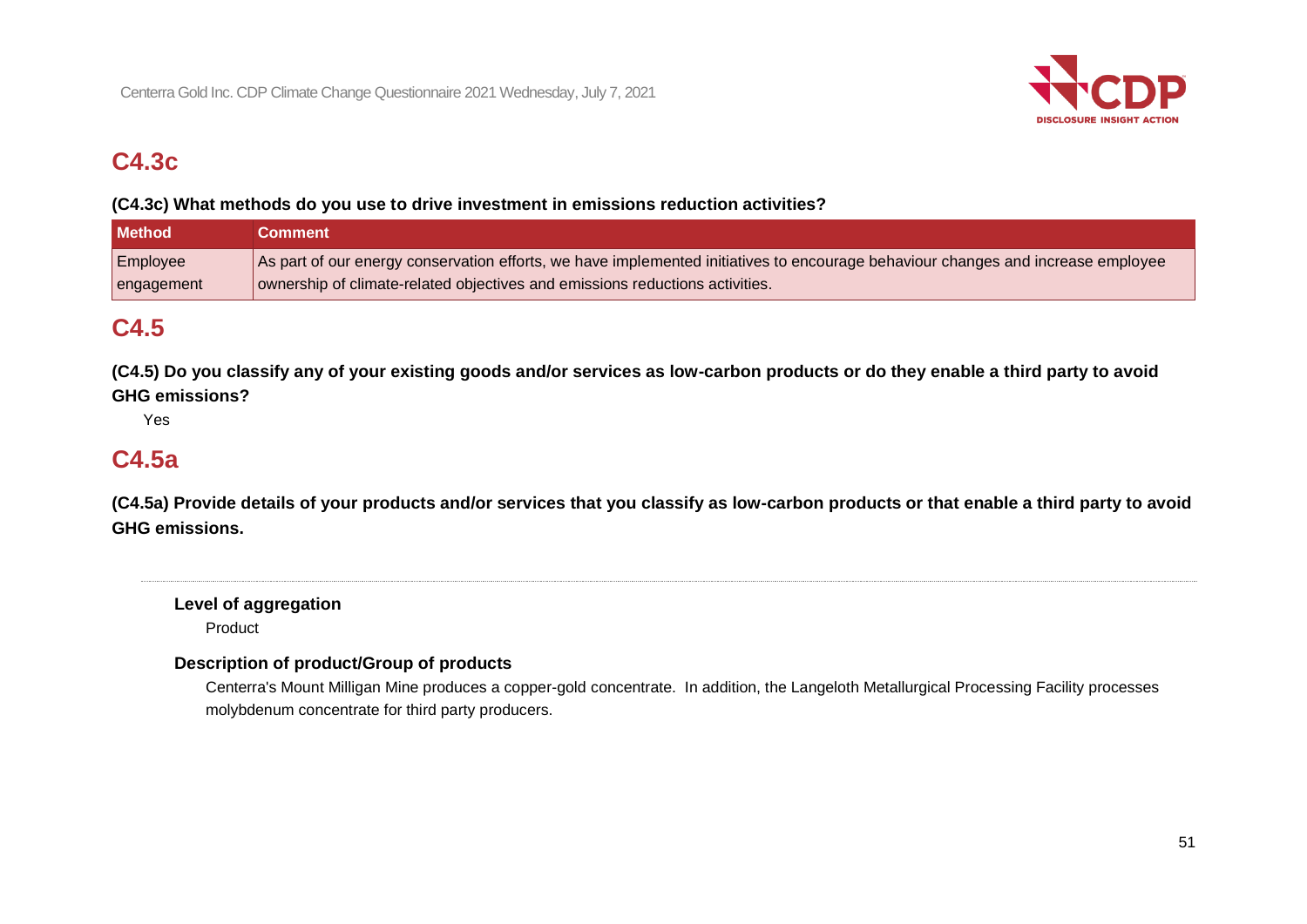

### **Are these low-carbon product(s) or do they enable avoided emissions?**

Avoided emissions

- **Taxonomy, project or methodology used to classify product(s) as low-carbon or to calculate avoided emissions** Other, please specify
- **% revenue from low carbon product(s) in the reporting year**

### **Comment**

The company's copper -gold concentrate would enable avoided emissions as copper is used in a wide variety of clean energy generation and storage technologies. Copper is an excellent conductor of electricity and heat and these properties result in the principal applications for copper consumption. Refined copper is used in the generation and transmission of electricity as well as industrial machinery and consumer products that have electrical and electronic applications.

In addition, through the Langeloth Metallurgical Facility, Centerra purchases molybdenum concentrates from third parties to convert to upgraded products which are then sold into the metallurgical and chemical markets. Molybdenum is an industrial metal principally used for metallurgical applications as a ferro-alloy in steels where high strength, temperature-resistant or corrosion-resistant properties are sought. The addition of molybdenum enhances the strength, toughness and wear and corrosion-resistance in steels when added as an alloy. Similar to copper, molybdenum is used for a variety of clean energy technologies, including solar PV and wind technologies.

# **C5. Emissions methodology**

# **C5.1**

**(C5.1) Provide your base year and base year emissions (Scopes 1 and 2).**

**Scope 1**

**Base year start**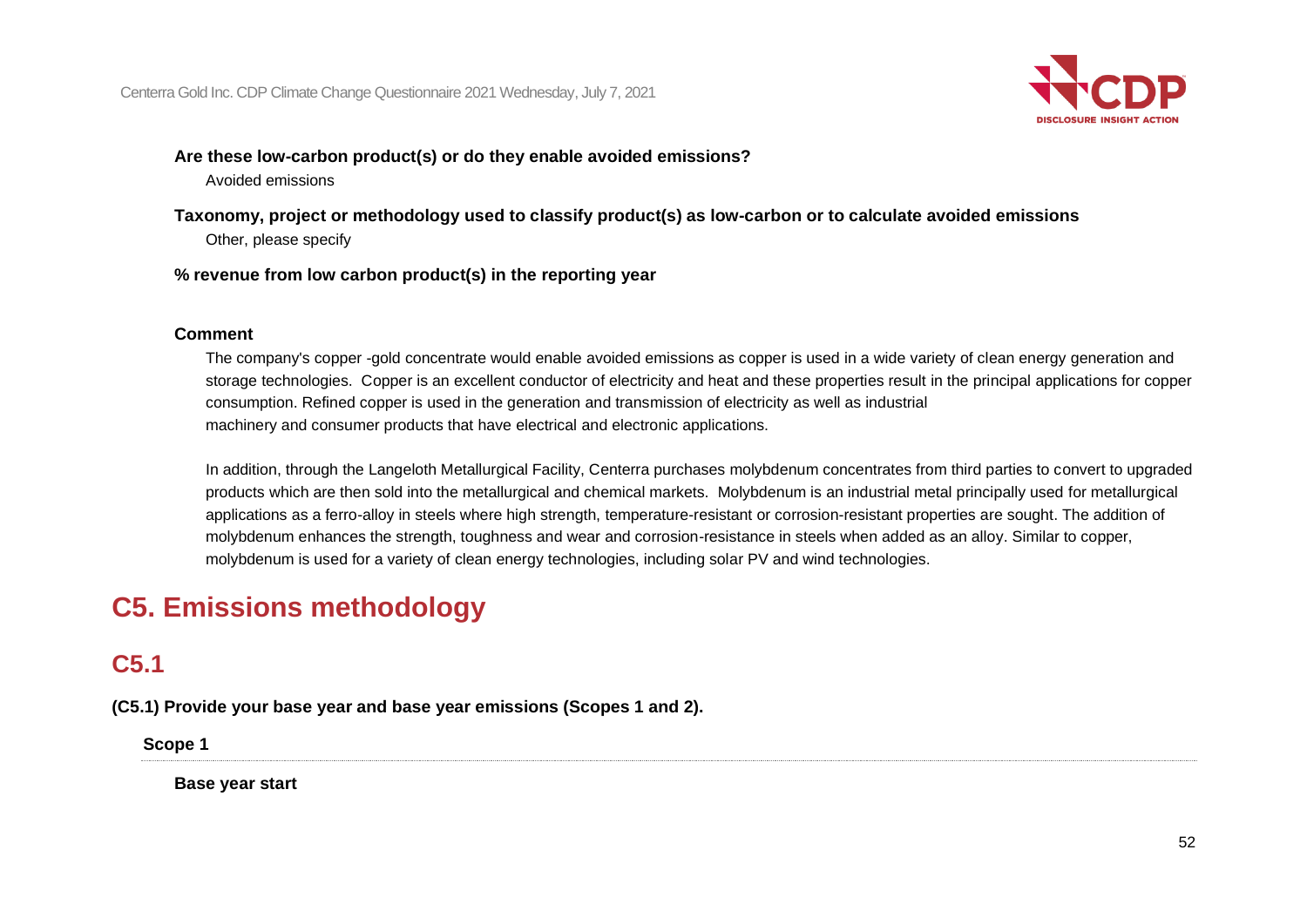

January 1, 2019

### **Base year end**

December 31, 2019

### **Base year emissions (metric tons CO2e)**

436,512

### **Comment**

We have selected 2019 as the base year as this is the first year Centerra calculated its global GHG emissions using a standard protocol across all operating sites and including the Öksüt project.

### **Scope 2 (location-based)**

### **Base year start**

January 1, 2019

### **Base year end**

December 31, 2019

### **Base year emissions (metric tons CO2e)**

29,580

### **Comment**

We have selected 2019 as the base year as this is the first year Centerra calculated its global GHG emissions using a standard protocol across all operating sites and including the Öksüt project.

### **Scope 2 (market-based)**

**Base year start**

**Base year end**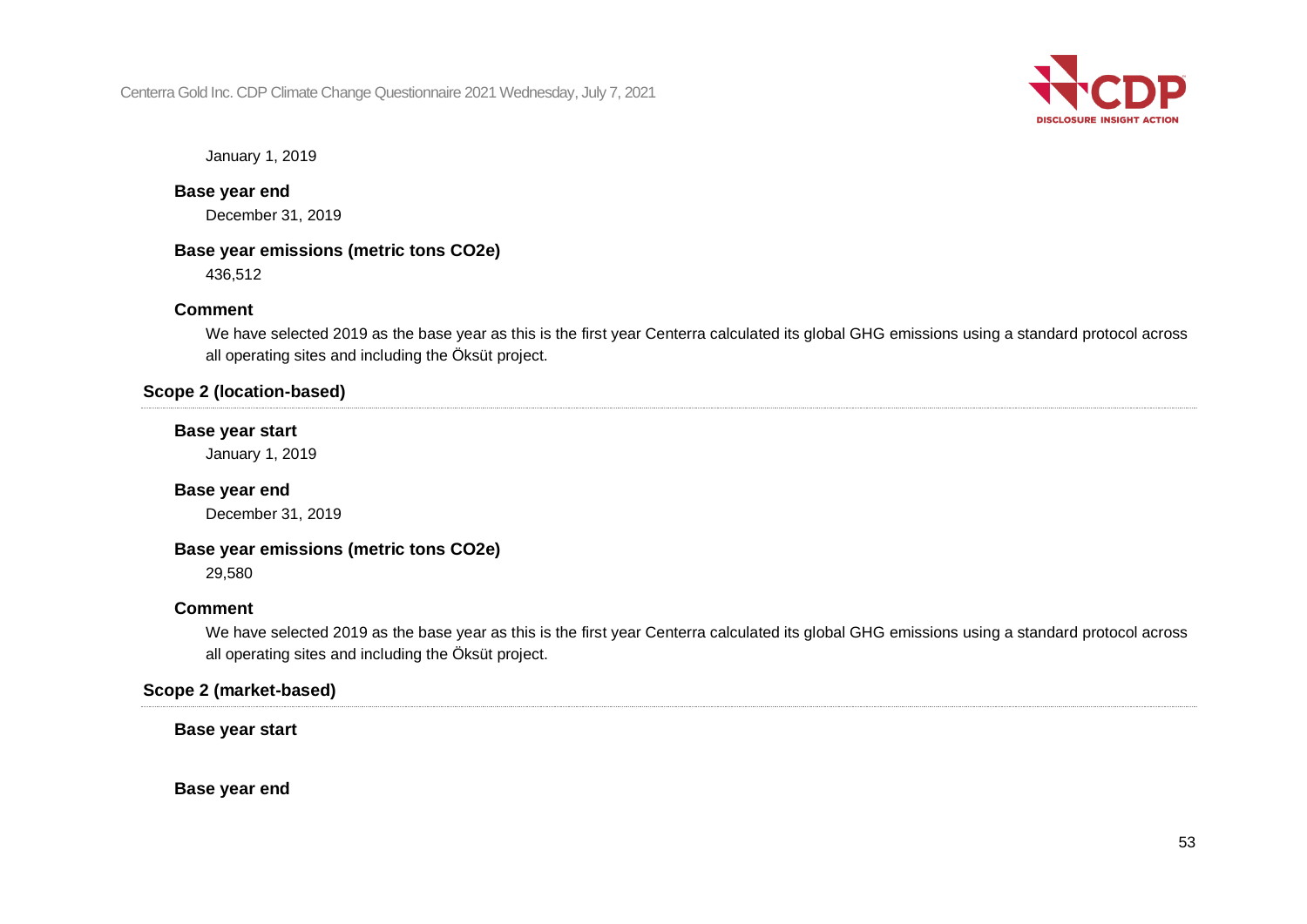

### **Base year emissions (metric tons CO2e)**

**Comment**

### **C5.2**

**(C5.2) Select the name of the standard, protocol, or methodology you have used to collect activity data and calculate emissions.** The Greenhouse Gas Protocol: A Corporate Accounting and Reporting Standard (Revised Edition) Other, please specify

British Columbia Greenhouse Gas Reporting Regulation

### **C5.2a**

**(C5.2a) Provide details of the standard, protocol, or methodology you have used to collect activity data and calculate emissions.**

The Greenhouse Gas Protocol: A Corporate Accounting and Reporting Standard (Revised Edition) was used to develop the Centerra Gold GHG inventory. To maintain methodological consistency, GHG emissions were calculated based on the Western Climate Initiative's Final Essential Requirements of Mandatory Reporting, Amended for Canadian Harmonization - Second Update, December 21, 2011 (WCI). Global warming potentials are based on those published in the Fourth Assessment Report of the Intergovernmental Panel on Climate Change.

# **C6. Emissions data**

### **C6.1**

**(C6.1) What were your organization's gross global Scope 1 emissions in metric tons CO2e?**

**Reporting year**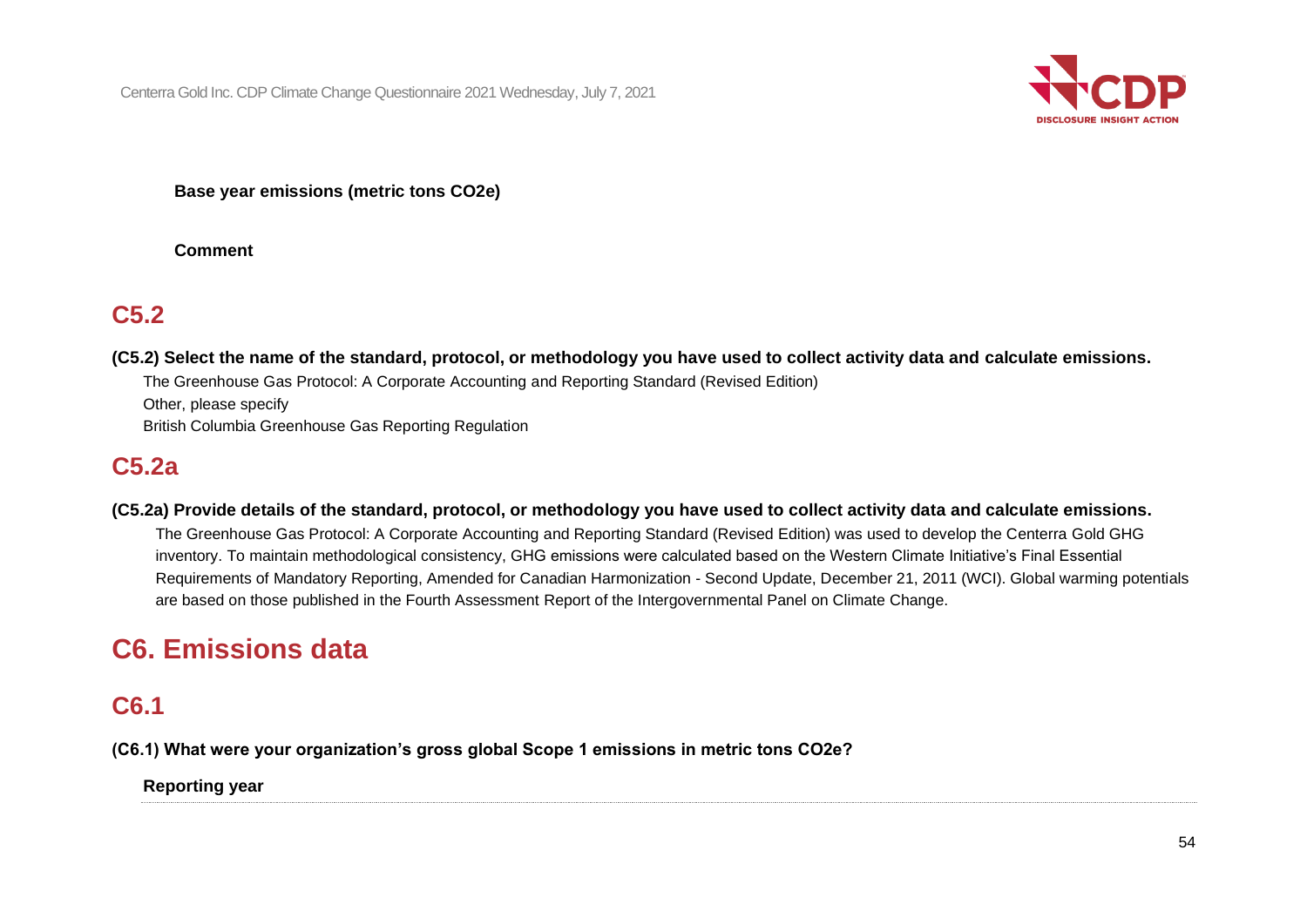

### **Gross global Scope 1 emissions (metric tons CO2e)**

367,447

### **Start date**

January 1, 2020

### **End date**

December 31, 2020

### **Comment**

Gross Global Scope 1 emissions includes the Kumtor, Mount Milligan and Öksüt operations. This includes the combustion of diesel, gasoline, propane and liquefied natural gas.

### **Past year 1**

### **Gross global Scope 1 emissions (metric tons CO2e)**

436,512

### **Start date**

January 1, 2019

### **End date**

December 31, 2019

### **Comment**

# **C6.2**

**(C6.2) Describe your organization's approach to reporting Scope 2 emissions.**

**Row 1**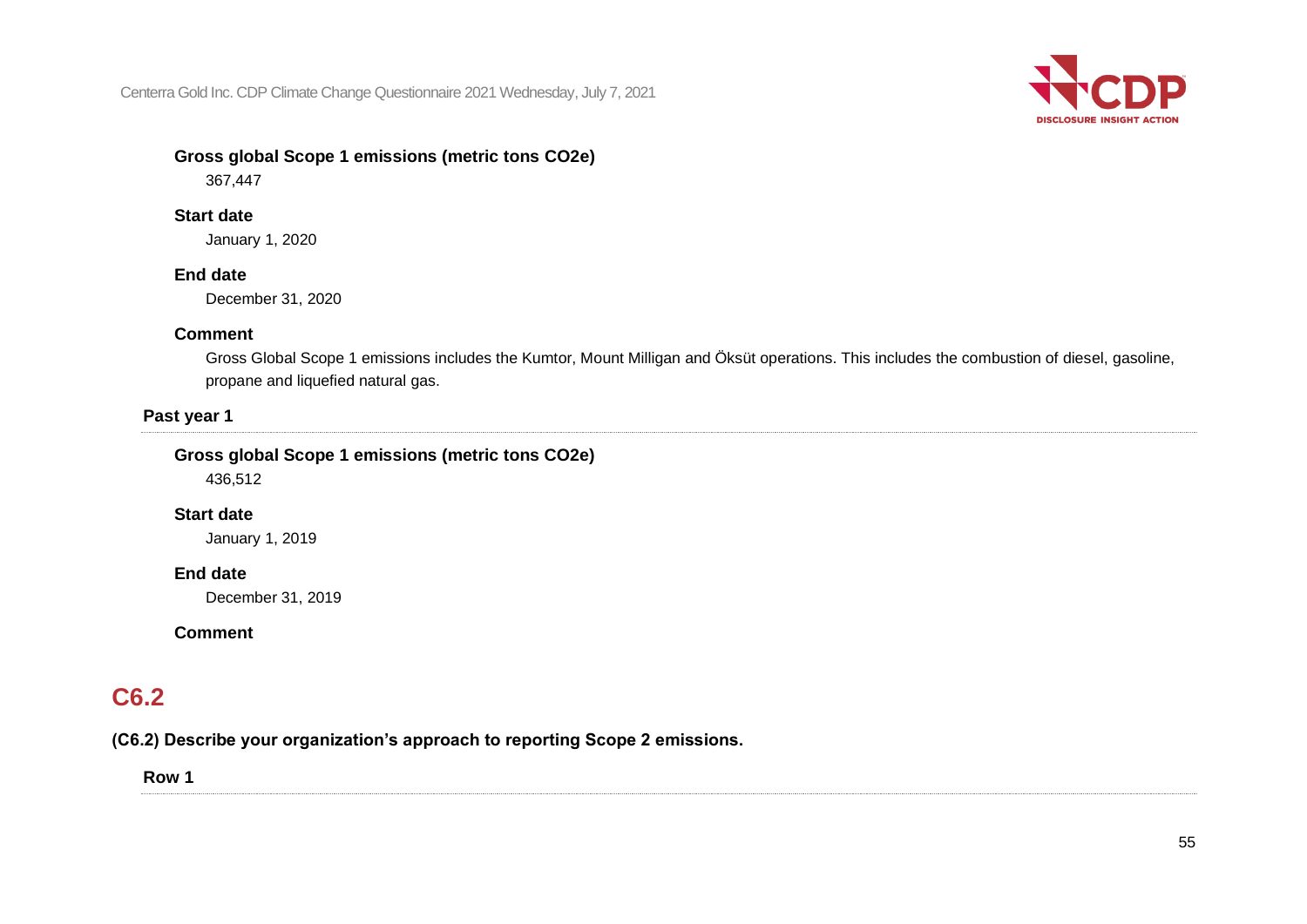

### **Scope 2, location-based**

We are reporting a Scope 2, location-based figure

### **Scope 2, market-based**

We have operations where we are able to access electricity supplier emission factors or residual emissions factors, but are unable to report a Scope 2, market-based figure

### **Comment**

## **C6.3**

### **(C6.3) What were your organization's gross global Scope 2 emissions in metric tons CO2e?**

**Reporting year**

**Scope 2, location-based** 43,721

### **Start date**

January 1, 2020

**End date**

December 31, 2020

### **Comment**

**Past year 1**

**Scope 2, location-based** 29,580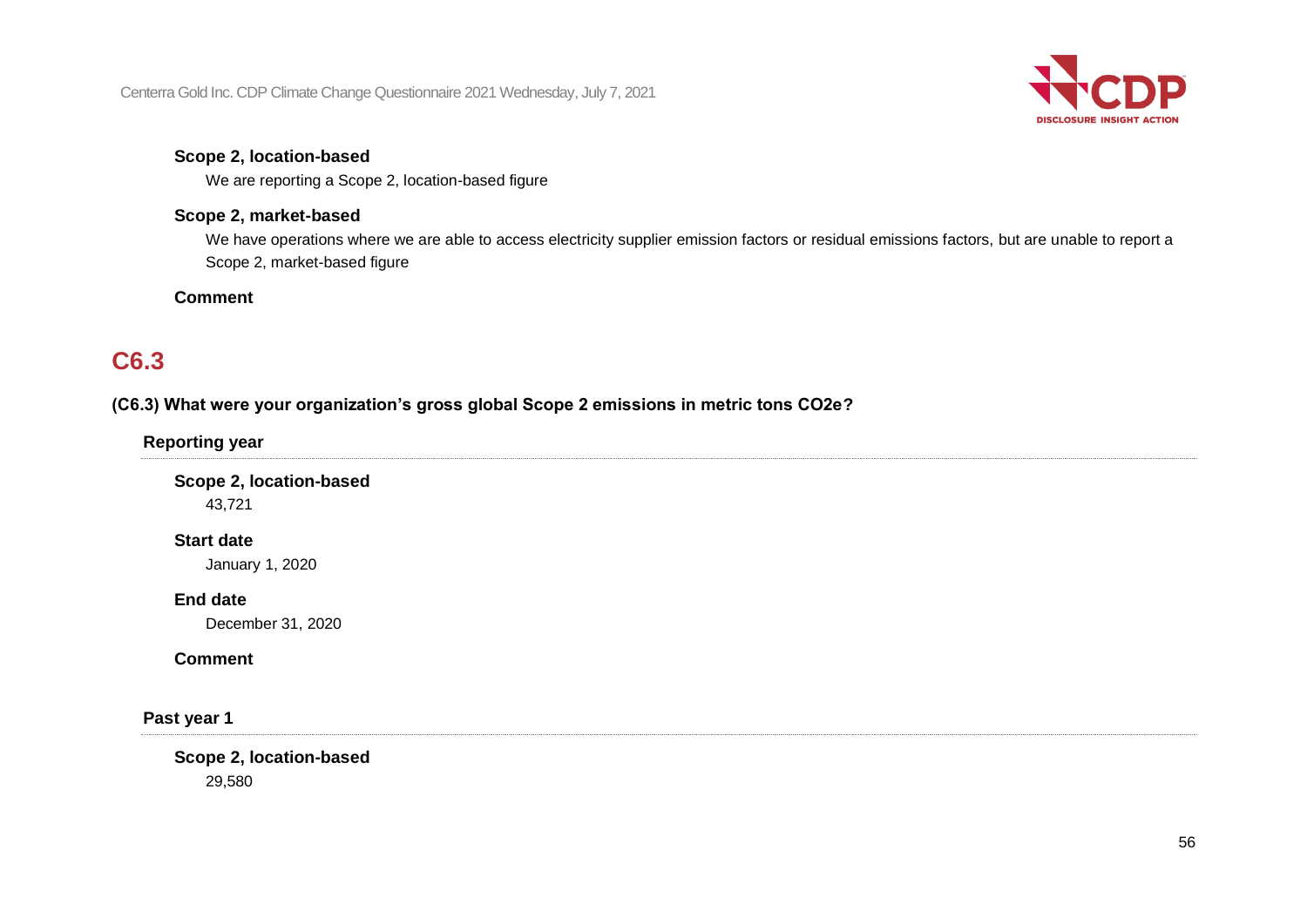

### **Start date**

January 1, 2019

### **End date**

December 31, 2019

**Comment**

### **C6.4**

**(C6.4) Are there any sources (e.g. facilities, specific GHGs, activities, geographies, etc.) of Scope 1 and Scope 2 emissions that are within your selected reporting boundary which are not included in your disclosure?**

Yes

### **C6.4a**

**(C6.4a) Provide details of the sources of Scope 1 and Scope 2 emissions that are within your selected reporting boundary which are not included in your disclosure.**

**Source**

Land Use, Land Use Change and Forestry

### **Relevance of Scope 1 emissions from this source**

Emissions are not relevant

**Relevance of location-based Scope 2 emissions from this source**

**Relevance of market-based Scope 2 emissions from this source (if applicable)**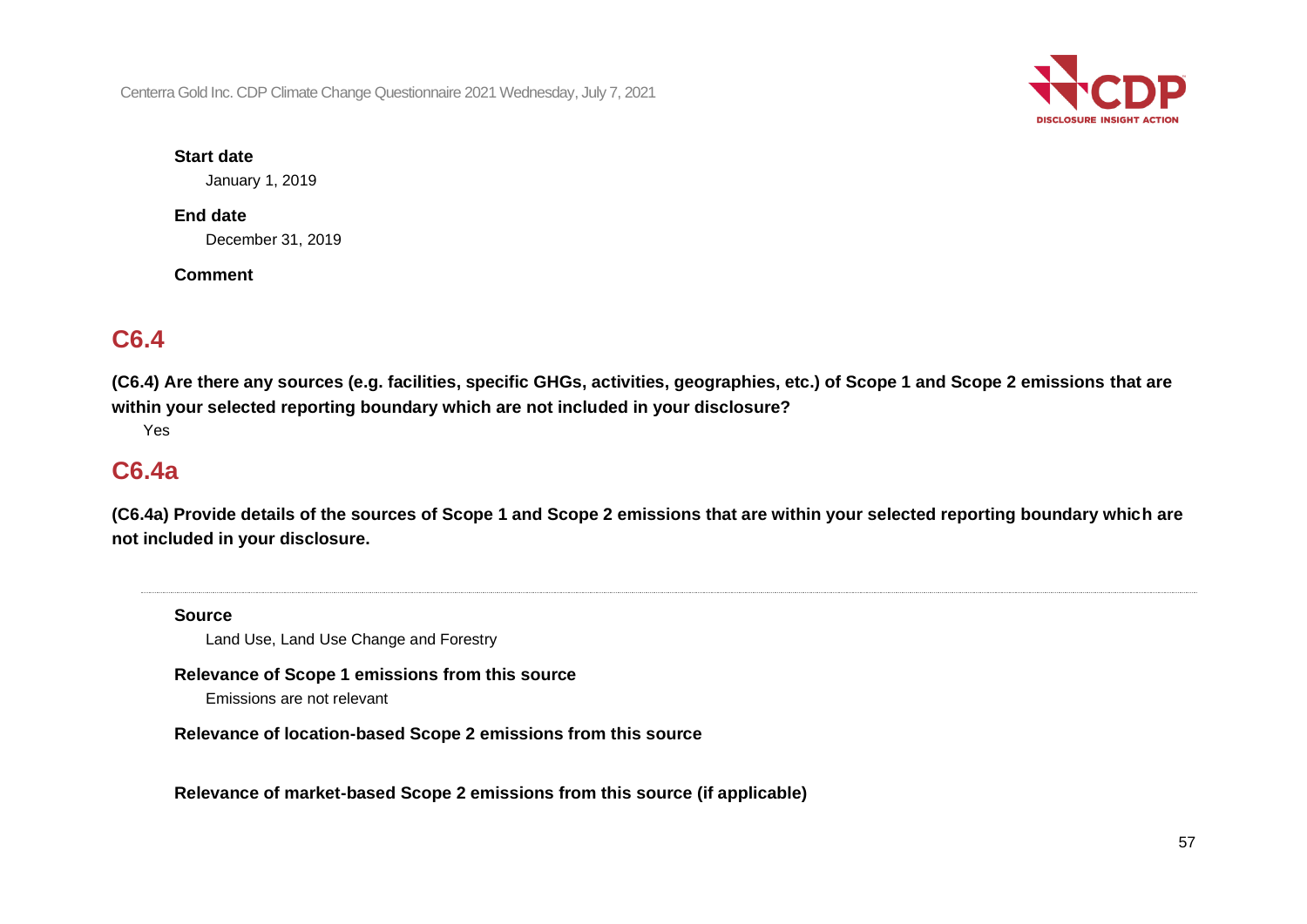

### **Explain why this source is excluded**

GHG emissions or removals from land use, land use change and forestry are not included in the GHG inventory. Centerra Gold monitors the use and disturbance of land at its facilities including 26,400 hectares at Kumtor, 58,847 hectares at Mount Milligan and 3,996 hectares at Öksüt.

#### **Source**

Langeloth Metallurgical Facility

### **Relevance of Scope 1 emissions from this source**

Emissions are relevant and calculated, but not disclosed

### **Relevance of location-based Scope 2 emissions from this source**

### **Relevance of market-based Scope 2 emissions from this source (if applicable)**

### **Explain why this source is excluded**

Centerra's GHG inventory is focused on the Company's three operating sites. Langeloth is a molybdenum processing facility located in Pennsylvania, United States. It has an annual roasting capacity of 36 million pounds and primarily operates as a toll processer. The primary sources of Langeloth's GHG emissions are the combustion of natural gas and the consumption of electricity. GHG emissions from Langeloth are estimated to be approximately 18,000 tonnes CO2e.

#### **Source**

Facilities Under Care and Maintenance and Pre-Development Stage

#### **Relevance of Scope 1 emissions from this source**

Emissions are not relevant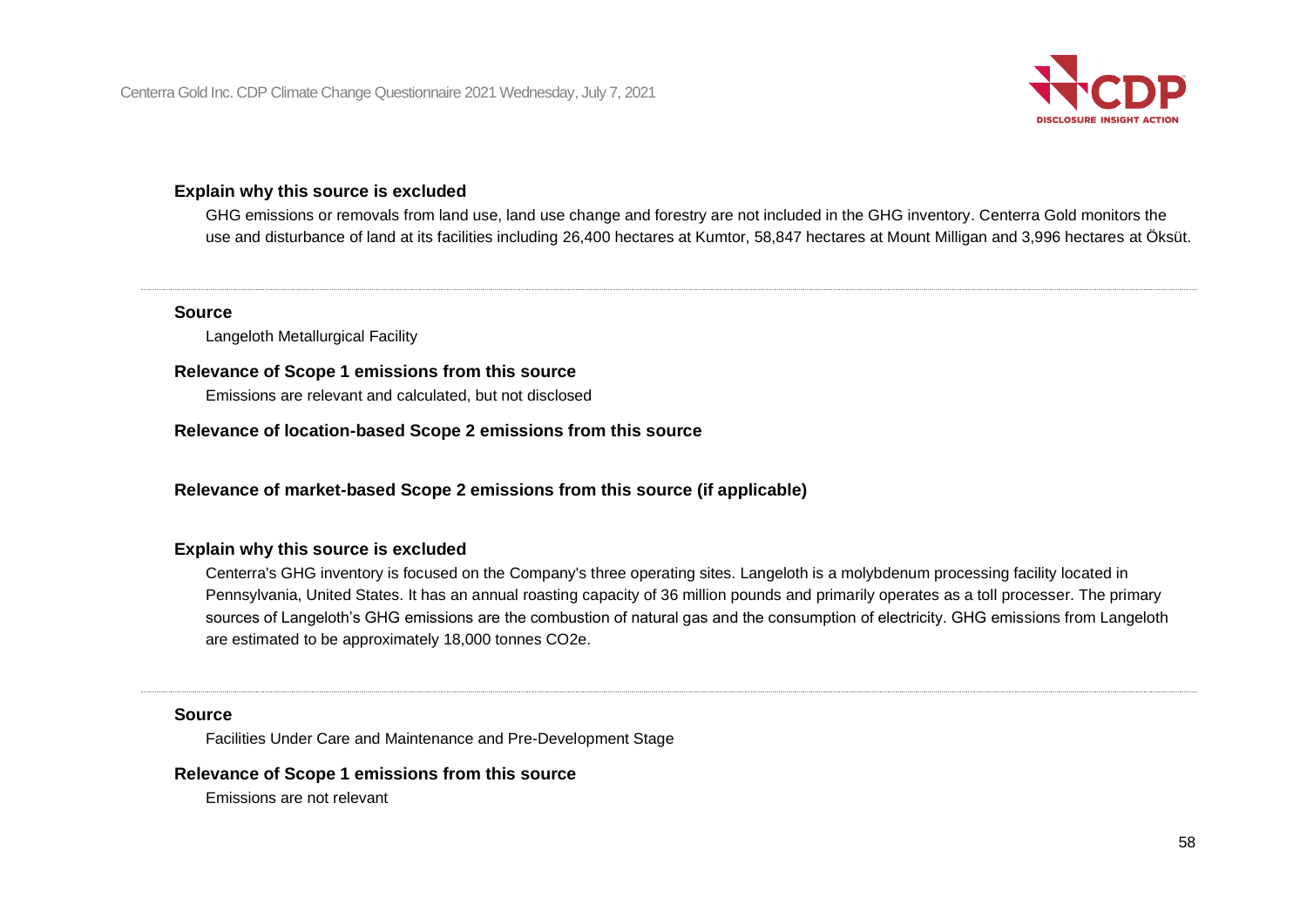

### **Relevance of location-based Scope 2 emissions from this source**

### **Relevance of market-based Scope 2 emissions from this source (if applicable)**

### **Explain why this source is excluded**

Mines that are placed under care & maintenance and in pre-development stage are not included in the GHG inventory. These include Kemess, Endako and the Thompson Creek Mine. Activities at facilities under care and maintenance include environmental monitoring and reporting, beneficiation of third-party ores via leaching, water treatment and drainage, road maintenance, seeding and security tours. The primary sources of GHG emissions from Kemess, Endako and Thompson Creek are the combustion of natural gas, diesel and gasoline and the consumption of electricity. GHG emissions associated with the care and maintenance activities at Kemess, Endako and Thompson Creek are estimated to be approximately 12,300 tonnes CO2e.

#### **Source**

Exploration Activities

#### **Relevance of Scope 1 emissions from this source**

Emissions are not relevant

**Relevance of location-based Scope 2 emissions from this source**

**Relevance of market-based Scope 2 emissions from this source (if applicable)**

### **Explain why this source is excluded**

GHG emissions from exploration activities (i.e. drilling) are not included in the GHG inventory. In 2020, drilling activities occurred on three properties controlled by Centerra Gold, the Kızılkaya, Sivritepe and Ziyarettepe properties. The primary source of GHG emissions from these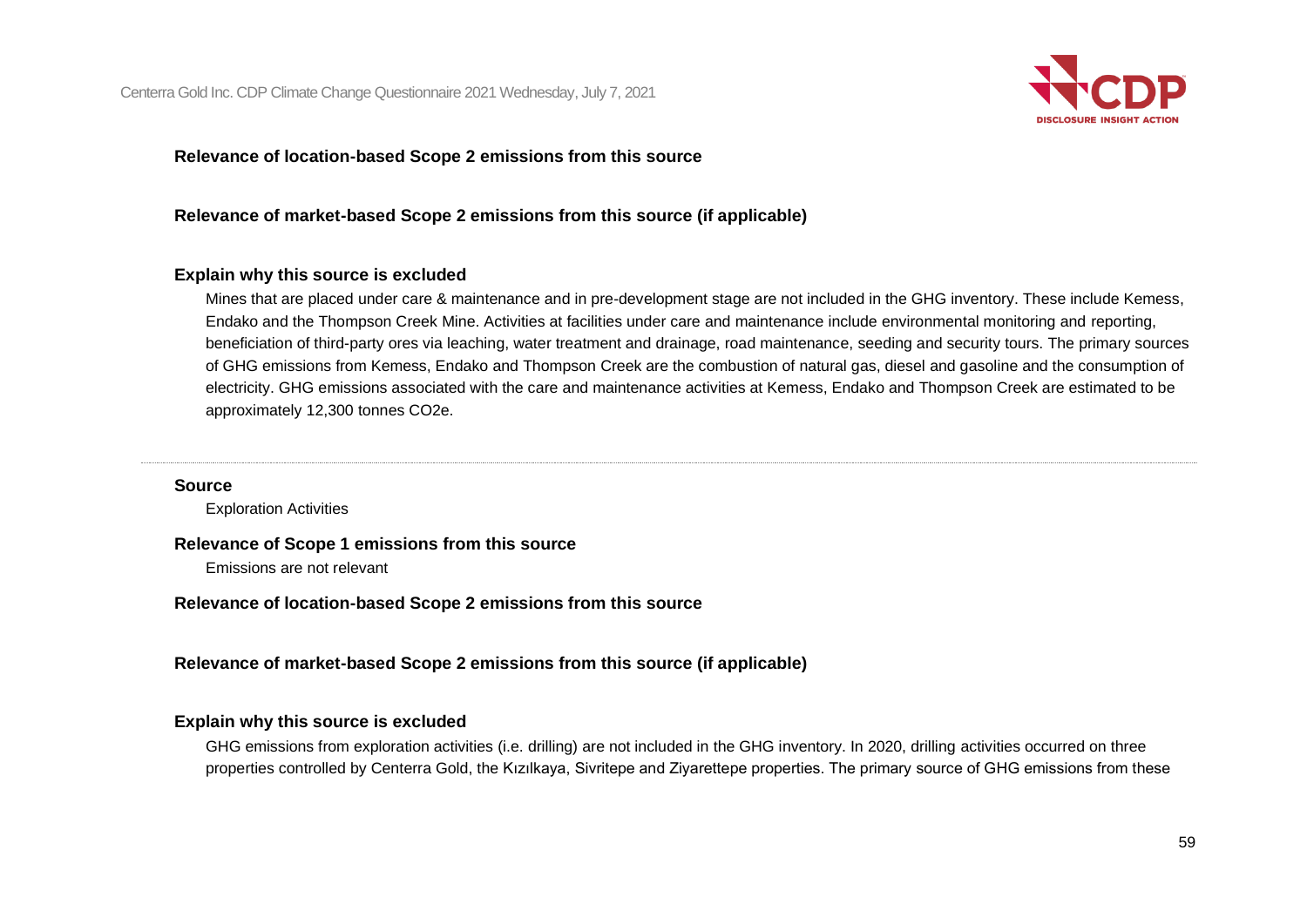

activities is the combustion of diesel fuel. GHG emissions from drilling during exploration activities is estimated to be approximately 700 tonnes CO2e.

#### **Source**

Certain Administrative Offices

**Relevance of Scope 1 emissions from this source**

Emissions are not relevant

**Relevance of location-based Scope 2 emissions from this source**

**Relevance of market-based Scope 2 emissions from this source (if applicable)**

### **Explain why this source is excluded**

Emissions associated with the operation of leased administrative offices in Toronto and Prince George (Canada), Karakol (Kyrgyz Republic), and Ankara (Turkey) are not included in the GHG inventory. The primary source of GHG emission associated with these facilities is the consumption of electricity. On-site administrative offices at Kumtor, Mount Milligan and Öksüt are included in the GHG inventory, and facilities in Bishkek (Kyrgyz Republic). GHG emissions from the excluded administrative offices is estimated to be less than 400 tonnes CO2e.

# **C6.5**

**(C6.5) Account for your organization's gross global Scope 3 emissions, disclosing and explaining any exclusions.**

### **Purchased goods and services**

### **Evaluation status**

Relevant, not yet calculated

**Please explain**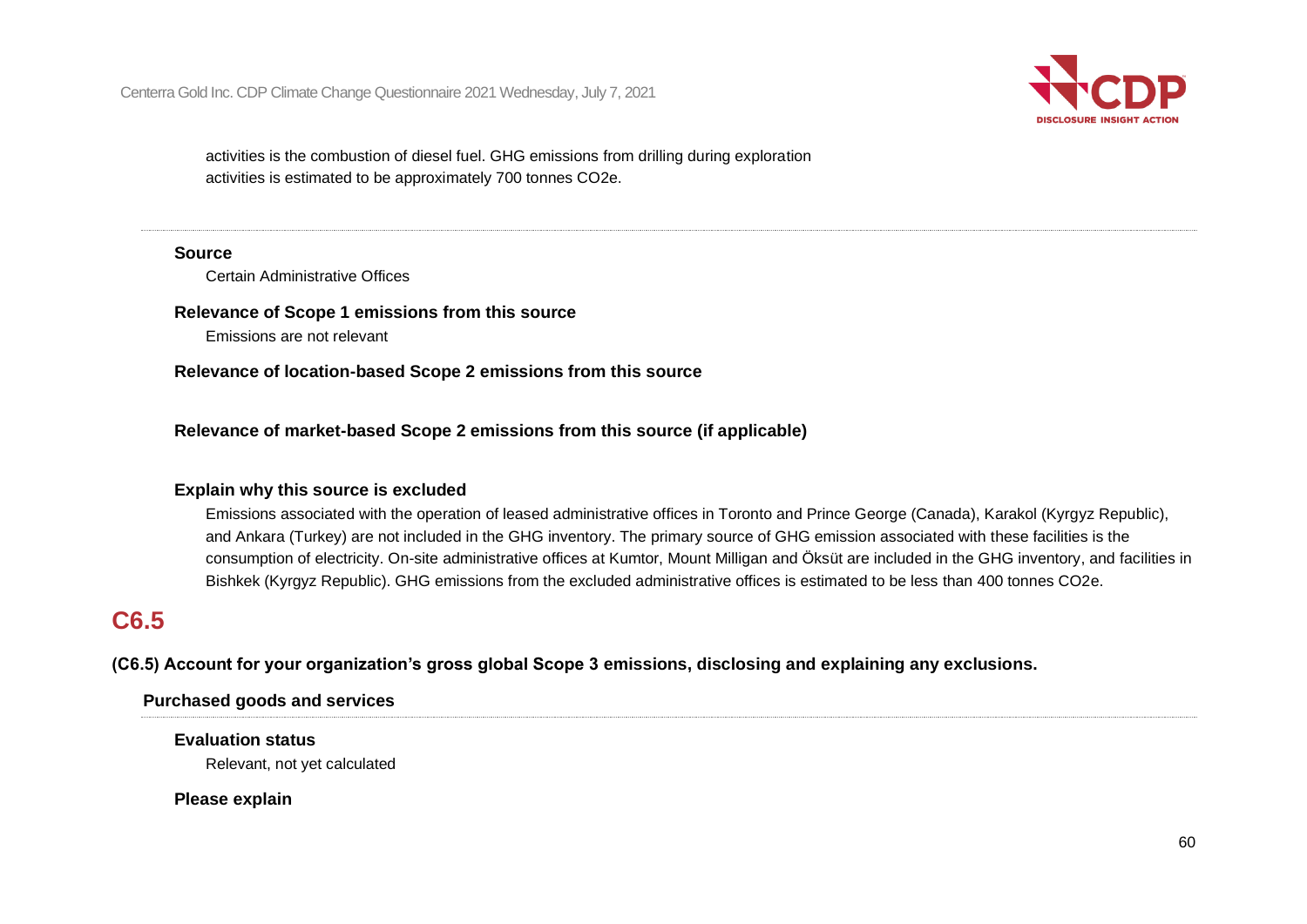

In 2021, Centerra will work with both technical and strategy consultants to define its material climate risks and opportunities, conduct a quantitative scenario analysis, identify adaptation options to manage its core climate risks, conduct a Scope 3 GHG screening estimate, develop GHG emissions reduction targets (and evaluating aligning these targets to the Science Based Targets Initiative) and undertake work to understand options for a net-zero pathway.

### **Capital goods**

### **Evaluation status**

Relevant, not yet calculated

### **Please explain**

In 2021, Centerra will work with both technical and strategy consultants to define its material climate risks and opportunities, conduct a quantitative scenario analysis, identify adaptation options to manage its core climate risks, conduct a Scope 3 GHG screening estimate, develop GHG emissions reduction targets (and evaluating aligning these targets to the Science Based Targets Initiative) and undertake work to understand options for a net-zero pathway.

### **Fuel-and-energy-related activities (not included in Scope 1 or 2)**

### **Evaluation status**

Relevant, not yet calculated

### **Please explain**

In 2021, Centerra will work with both technical and strategy consultants to define its material climate risks and opportunities, conduct a quantitative scenario analysis, identify adaptation options to manage its core climate risks, conduct a Scope 3 GHG screening estimate, develop GHG emissions reduction targets (and evaluating aligning these targets to the Science Based Targets Initiative) and undertake work to understand options for a net-zero pathway.

### **Upstream transportation and distribution**

### **Evaluation status**

Relevant, not yet calculated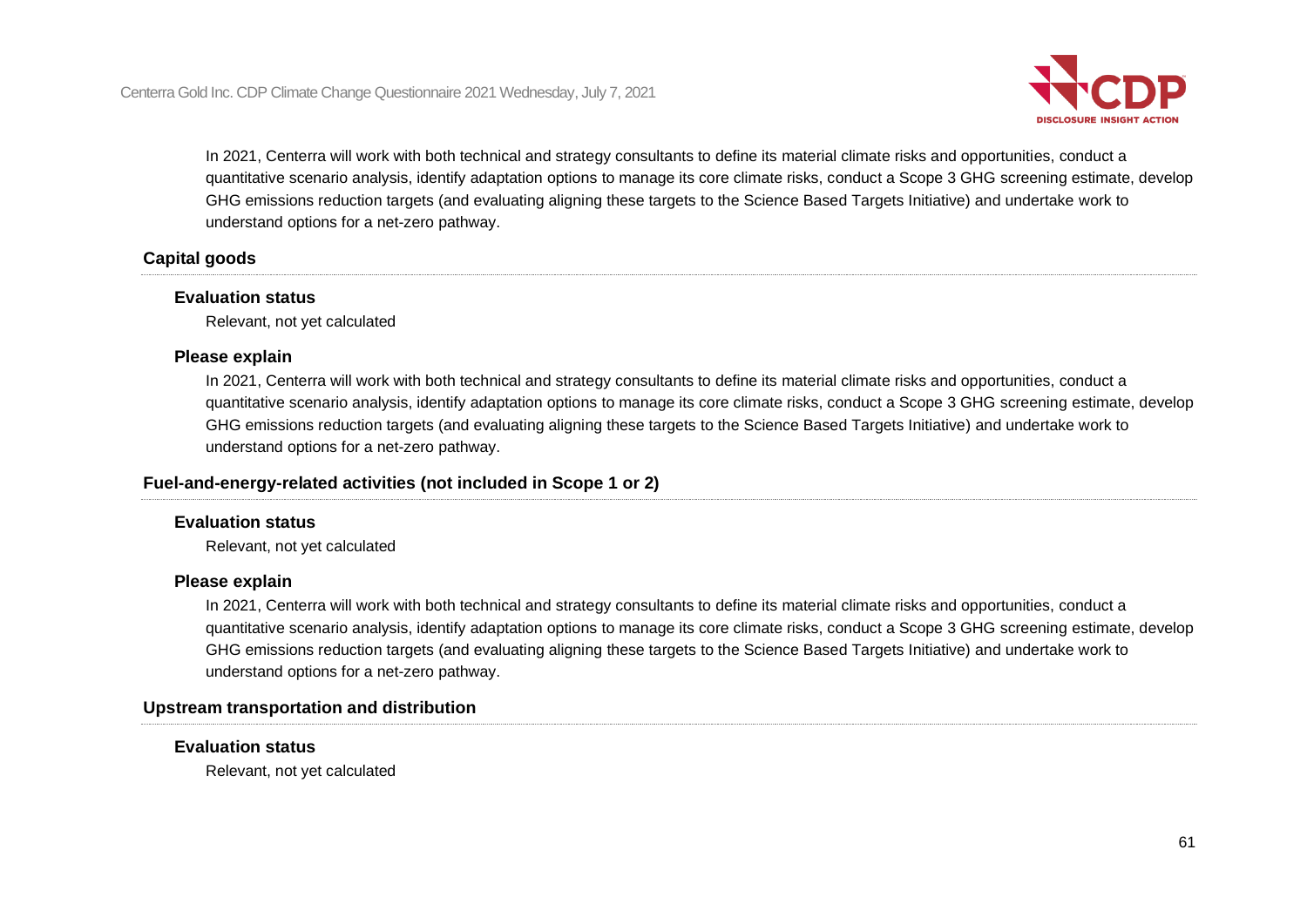

### **Please explain**

In 2021, Centerra will work with both technical and strategy consultants to define its material climate risks and opportunities, conduct a quantitative scenario analysis, identify adaptation options to manage its core climate risks, conduct a Scope 3 GHG screening estimate, develop GHG emissions reduction targets (and evaluating aligning these targets to the Science Based Targets Initiative) and undertake work to understand options for a net-zero pathway.

### **Waste generated in operations**

### **Evaluation status**

Relevant, not yet calculated

### **Please explain**

In 2021, Centerra will work with both technical and strategy consultants to define its material climate risks and opportunities, conduct a quantitative scenario analysis, identify adaptation options to manage its core climate risks, conduct a Scope 3 GHG screening estimate, develop GHG emissions reduction targets (and evaluating aligning these targets to the Science Based Targets Initiative) and undertake work to understand options for a net-zero pathway.

### **Business travel**

### **Evaluation status**

Relevant, not yet calculated

### **Please explain**

In 2021, Centerra will work with both technical and strategy consultants to define its material climate risks and opportunities, conduct a quantitative scenario analysis, identify adaptation options to manage its core climate risks, conduct a Scope 3 GHG screening estimate, develop GHG emissions reduction targets (and evaluating aligning these targets to the Science Based Targets Initiative) and undertake work to understand options for a net-zero pathway.

### **Employee commuting**

### **Evaluation status**

Relevant, not yet calculated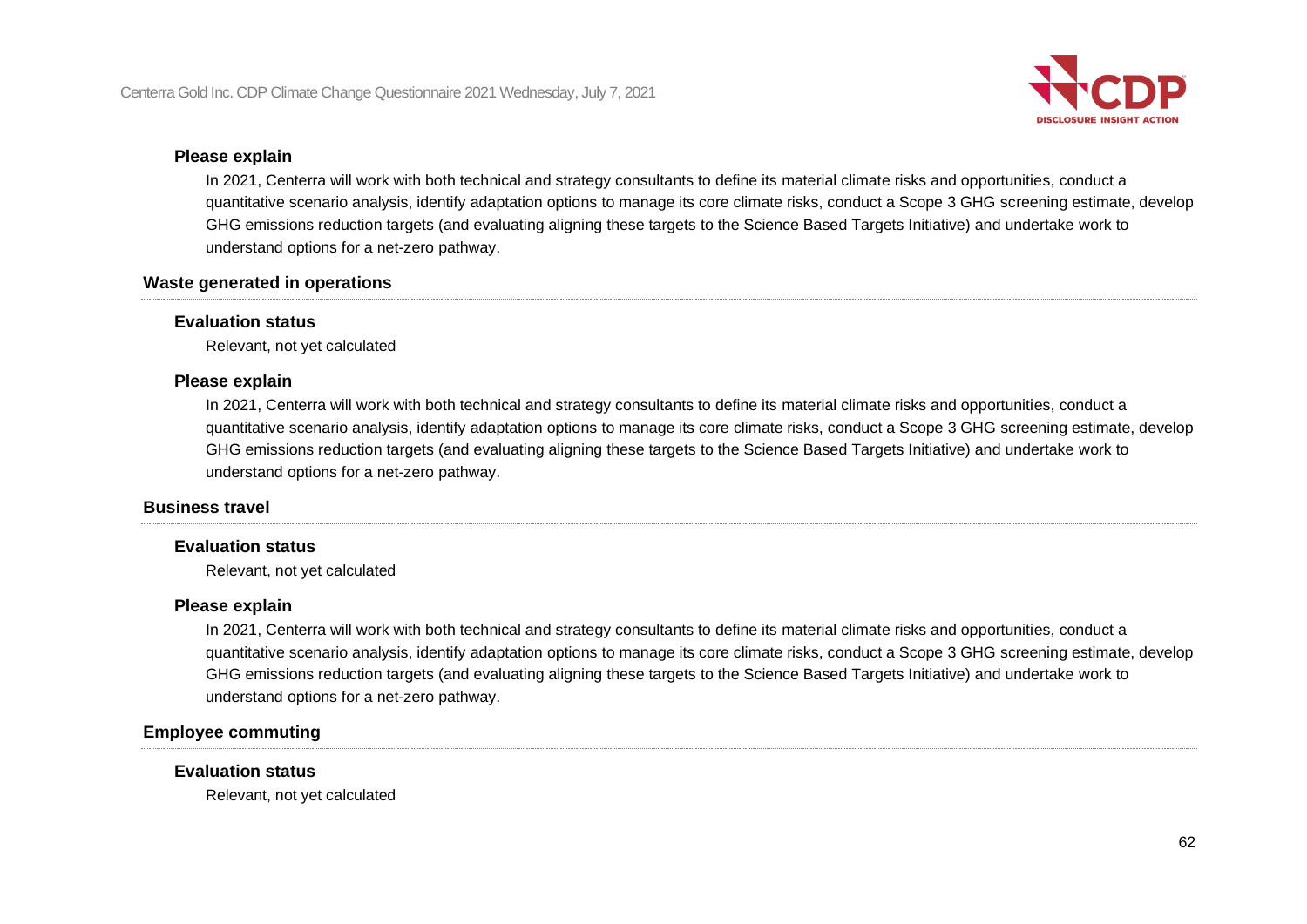

### **Please explain**

In 2021, Centerra will work with both technical and strategy consultants to define its material climate risks and opportunities, conduct a quantitative scenario analysis, identify adaptation options to manage its core climate risks, conduct a Scope 3 GHG screening estimate, develop GHG emissions reduction targets (and evaluating aligning these targets to the Science Based Targets Initiative) and undertake work to understand options for a net-zero pathway.

### **Upstream leased assets**

**Evaluation status**

Not evaluated

**Metric tonnes CO2e**

**Emissions calculation methodology**

**Percentage of emissions calculated using data obtained from suppliers or value chain partners**

### **Please explain**

### **Downstream transportation and distribution**

### **Evaluation status**

Not evaluated

### **Please explain**

In 2021, Centerra will work with both technical and strategy consultants to define its material climate risks and opportunities, conduct a quantitative scenario analysis, identify adaptation options to manage its core climate risks, conduct a Scope 3 GHG screening estimate, develop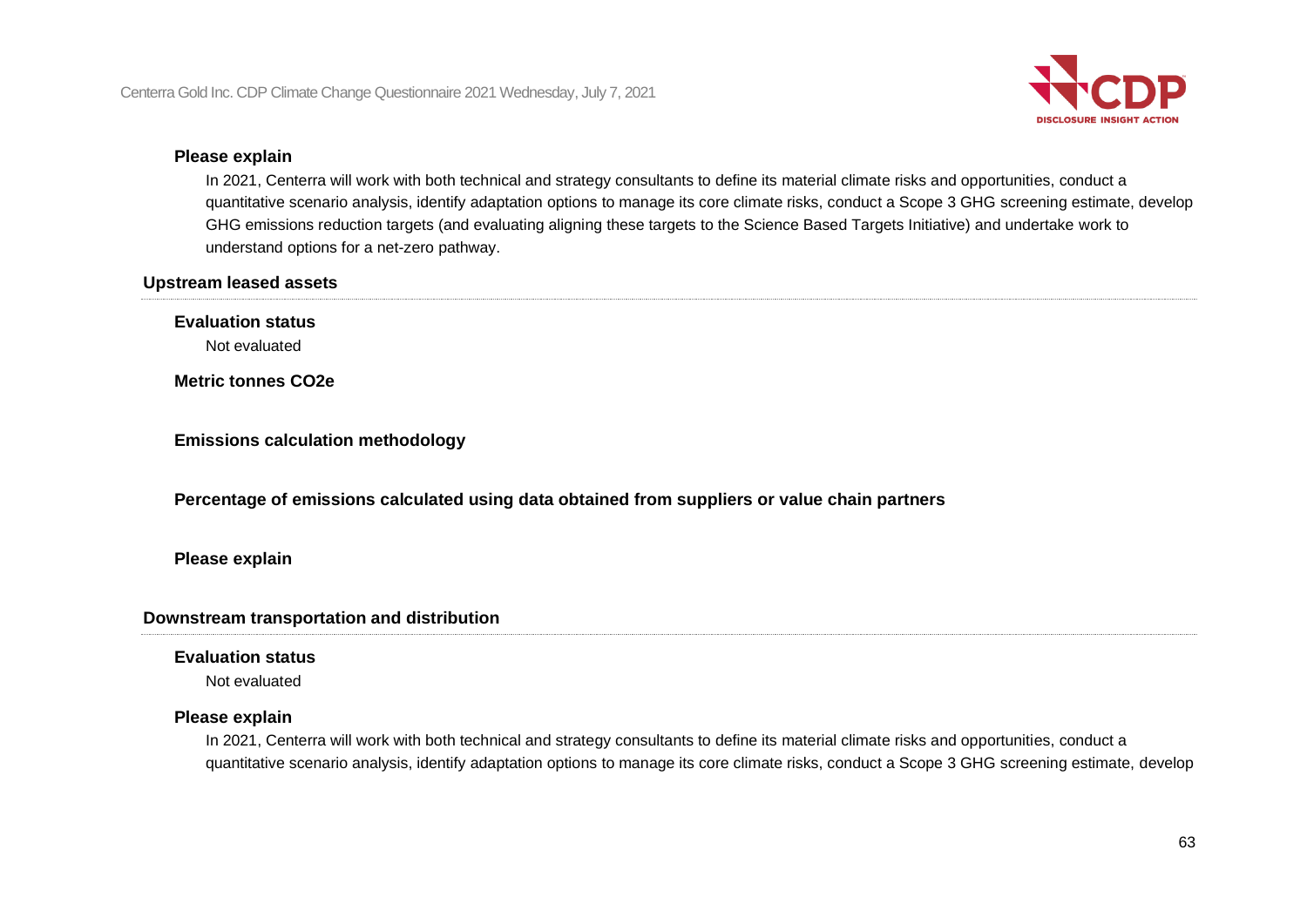

GHG emissions reduction targets (and evaluating aligning these targets to the Science Based Targets Initiative) and undertake work to understand options for a net-zero pathway.

### **Processing of sold products**

### **Evaluation status**

Relevant, not yet calculated

### **Please explain**

In 2021, Centerra will work with both technical and strategy consultants to define its material climate risks and opportunities, conduct a quantitative scenario analysis, identify adaptation options to manage its core climate risks, conduct a Scope 3 GHG screening estimate, develop GHG emissions reduction targets (and evaluating aligning these targets to the Science Based Targets Initiative) and undertake work to understand options for a net-zero pathway.

### **Use of sold products**

### **Evaluation status**

Relevant, not yet calculated

### **Please explain**

In 2021, Centerra will work with both technical and strategy consultants to define its material climate risks and opportunities, conduct a quantitative scenario analysis, identify adaptation options to manage its core climate risks, conduct a Scope 3 GHG screening estimate, develop GHG emissions reduction targets (and evaluating aligning these targets to the Science Based Targets Initiative) and undertake work to understand options for a net-zero pathway.

### **End of life treatment of sold products**

### **Evaluation status**

Relevant, not yet calculated

### **Please explain**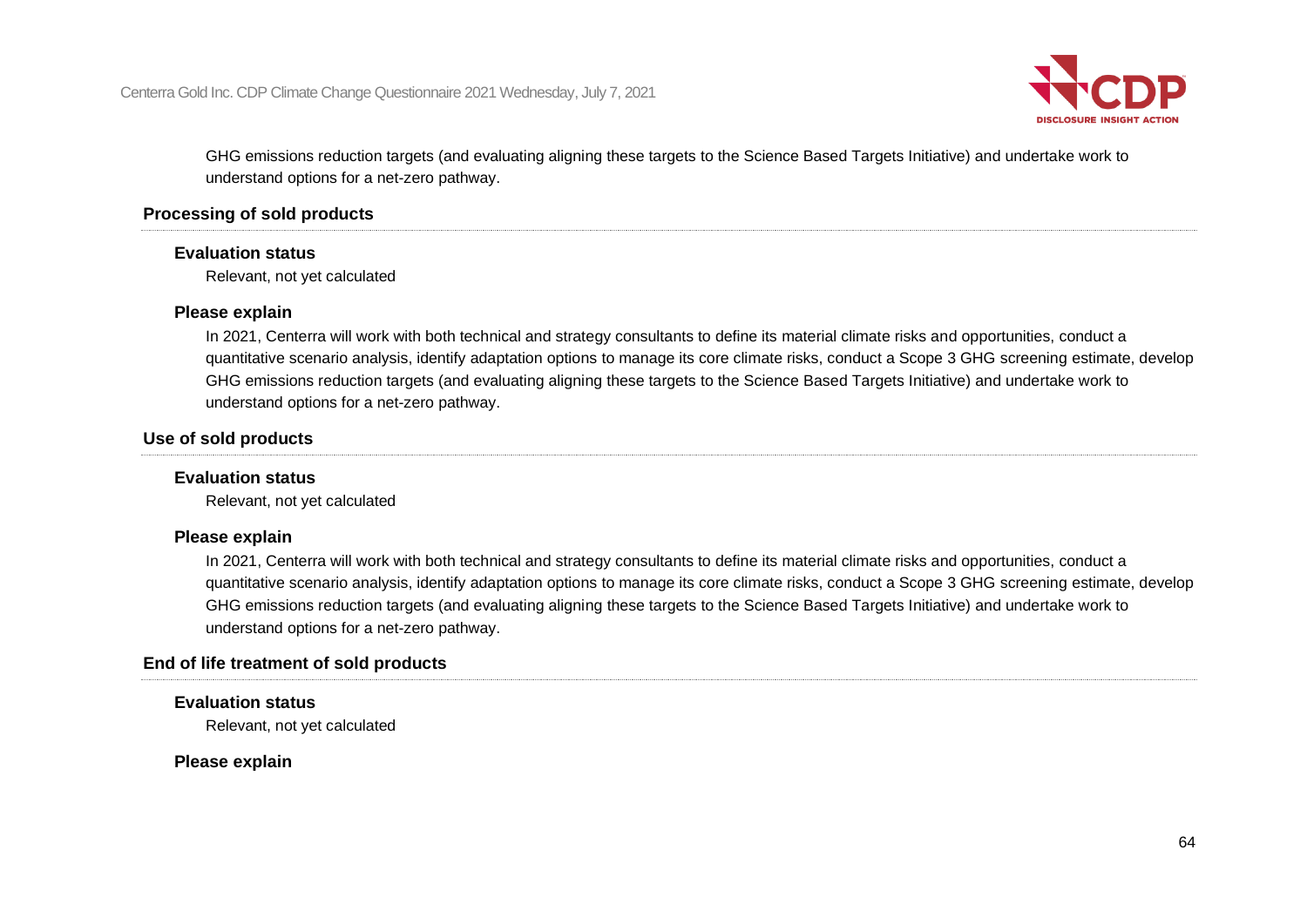

In 2021, Centerra will work with both technical and strategy consultants to define its material climate risks and opportunities, conduct a quantitative scenario analysis, identify adaptation options to manage its core climate risks, conduct a Scope 3 GHG screening estimate, develop GHG emissions reduction targets (and evaluating aligning these targets to the Science Based Targets Initiative) and undertake work to understand options for a net-zero pathway.

### **Downstream leased assets**

### **Evaluation status**

Relevant, not yet calculated

### **Please explain**

In 2021, Centerra will work with both technical and strategy consultants to define its material climate risks and opportunities, conduct a quantitative scenario analysis, identify adaptation options to manage its core climate risks, conduct a Scope 3 GHG screening estimate, develop GHG emissions reduction targets (and evaluating aligning these targets to the Science Based Targets Initiative) and undertake work to understand options for a net-zero pathway.

### **Franchises**

### **Evaluation status**

Not relevant, explanation provided

**Please explain**

### **Investments**

### **Evaluation status**

Not evaluated

### **Please explain**

In 2021, Centerra will work with both technical and strategy consultants to define its material climate risks and opportunities, conduct a quantitative scenario analysis, identify adaptation options to manage its core climate risks, conduct a Scope 3 GHG screening estimate, develop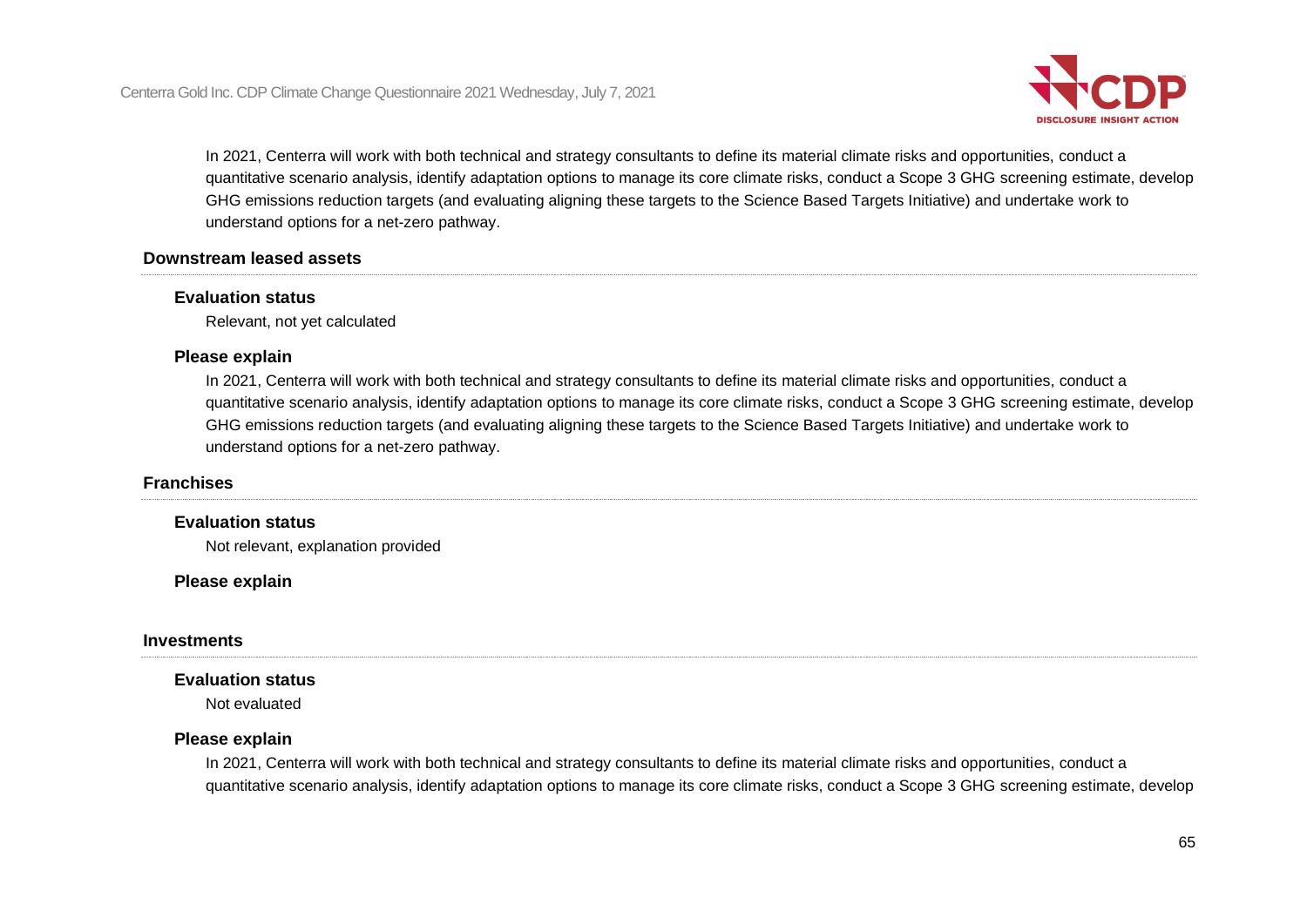

GHG emissions reduction targets (and evaluating aligning these targets to the Science Based Targets Initiative) and undertake work to understand options for a net-zero pathway.

### **Other (upstream)**

### **Evaluation status**

Not evaluated

### **Please explain**

In 2021, Centerra will work with both technical and strategy consultants to define its material climate risks and opportunities, conduct a quantitative scenario analysis, identify adaptation options to manage its core climate risks, conduct a Scope 3 GHG screening estimate, develop GHG emissions reduction targets (and evaluating aligning these targets to the Science Based Targets Initiative) and undertake work to understand options for a net-zero pathway.

### **Other (downstream)**

### **Evaluation status**

Not evaluated

### **Please explain**

In 2021, Centerra will work with both technical and strategy consultants to define its material climate risks and opportunities, conduct a quantitative scenario analysis, identify adaptation options to manage its core climate risks, conduct a Scope 3 GHG screening estimate, develop GHG emissions reduction targets (and evaluating aligning these targets to the Science Based Targets Initiative) and undertake work to understand options for a net-zero pathway.

### **C6.7**

### **(C6.7) Are carbon dioxide emissions from biogenic carbon relevant to your organization?**

No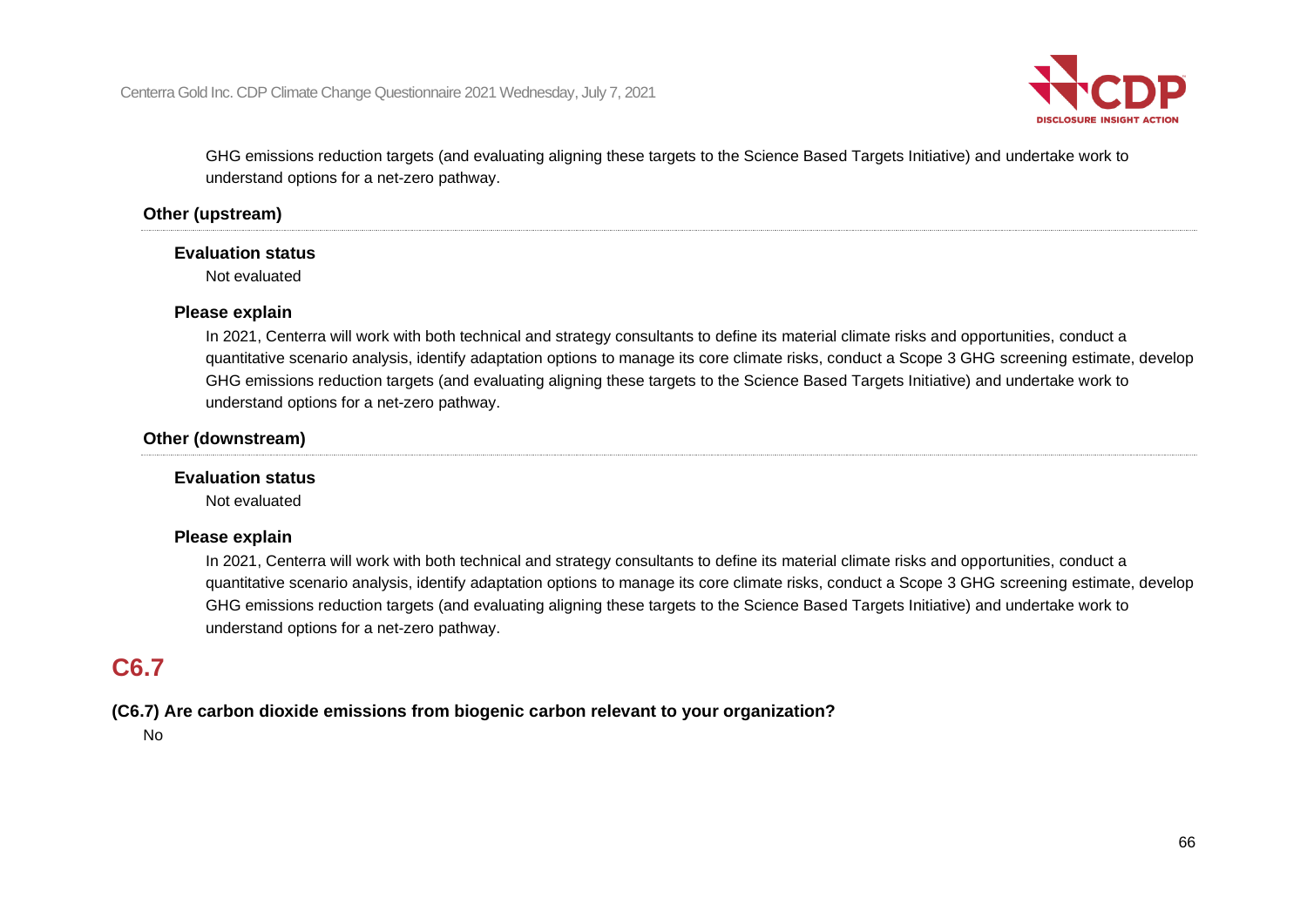

# **C6.10**

**(C6.10) Describe your gross global combined Scope 1 and 2 emissions for the reporting year in metric tons CO2e per unit currency total revenue and provide any additional intensity metrics that are appropriate to your business operations.**

| <b>Intensity figure</b><br>0.5                                                                                                                                                          |
|-----------------------------------------------------------------------------------------------------------------------------------------------------------------------------------------|
| Metric numerator (Gross global combined Scope 1 and 2 emissions, metric tons CO2e)<br>411,198                                                                                           |
| <b>Metric denominator</b><br>ounce of gold                                                                                                                                              |
| <b>Metric denominator: Unit total</b><br>824,059                                                                                                                                        |
| Scope 2 figure used<br>Location-based                                                                                                                                                   |
| % change from previous year<br>16                                                                                                                                                       |
| <b>Direction of change</b><br>Decreased                                                                                                                                                 |
| <b>Reason for change</b><br>The decrease was primarily due to impacted production from the COVID-19 pandemic at the Kumtor Mine and does not indicate a trend at this<br>point in time. |
|                                                                                                                                                                                         |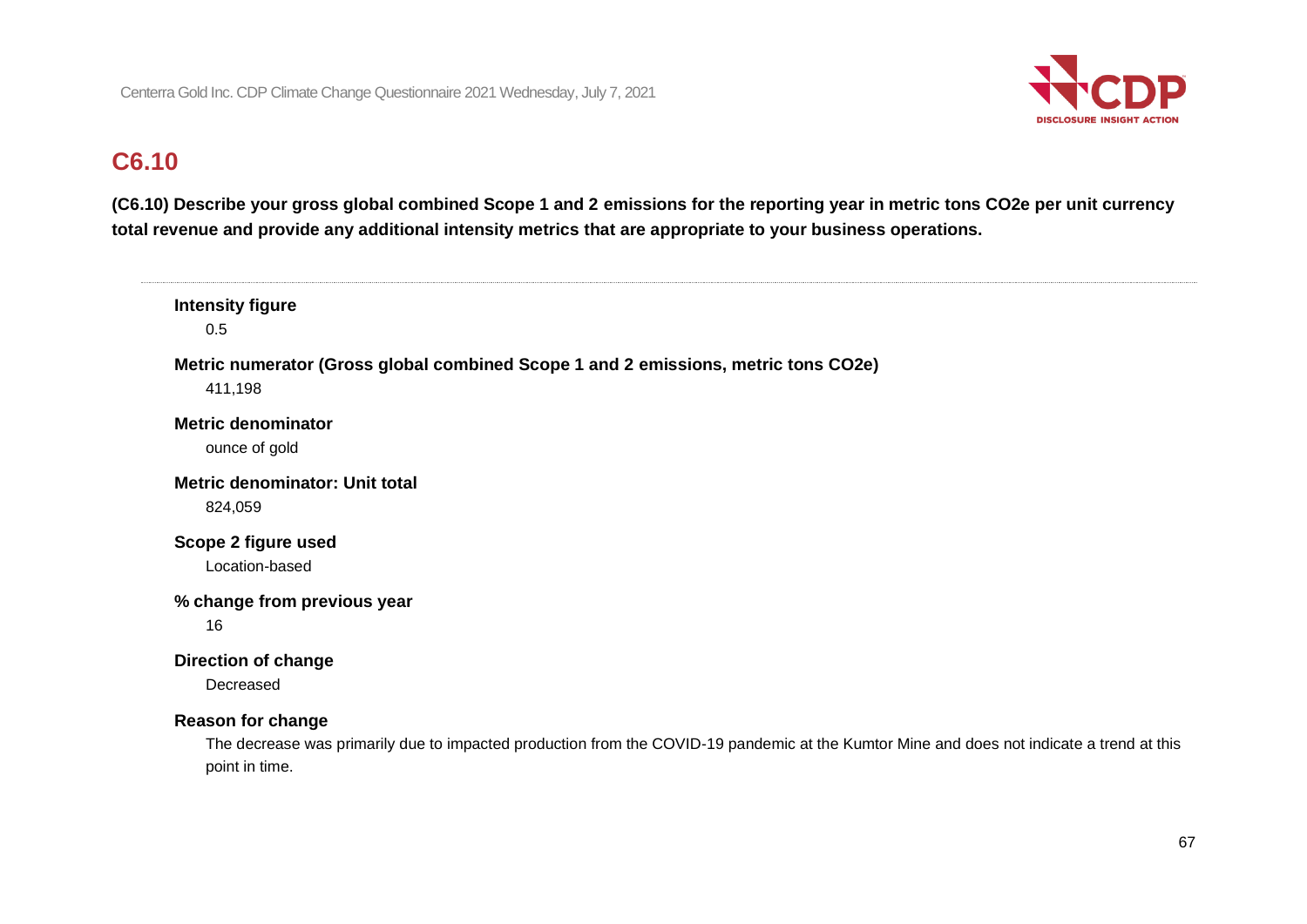

# **C7. Emissions breakdowns**

# **C7.1**

**(C7.1) Does your organization break down its Scope 1 emissions by greenhouse gas type?**

Yes

### **C7.1a**

**(C7.1a) Break down your total gross global Scope 1 emissions by greenhouse gas type and provide the source of each used greenhouse warming potential (GWP).**

| <b>Greenhouse gas</b> | Scope 1 emissions (metric tons of CO2e) | <b>GWP Reference</b>                                  |
|-----------------------|-----------------------------------------|-------------------------------------------------------|
| CO <sub>2</sub>       | 351,387                                 | <b>IPCC Fourth Assessment Report (AR4 - 100 year)</b> |
| CH4                   | 513                                     | <b>IPCC Fourth Assessment Report (AR4 - 100 year)</b> |
| N2O                   | 15,577                                  | <b>IPCC Fourth Assessment Report (AR4 - 100 year)</b> |

## **C7.2**

**(C7.2) Break down your total gross global Scope 1 emissions by country/region.**

| <b>Country/Region</b> | Scope 1 emissions (metric tons CO2e) |
|-----------------------|--------------------------------------|
| Canada                | 66,580                               |
| Kyrgyzstan            | 269,160                              |
| <b>Turkey</b>         | 31,737                               |

## **C7.3**

**(C7.3) Indicate which gross global Scope 1 emissions breakdowns you are able to provide.**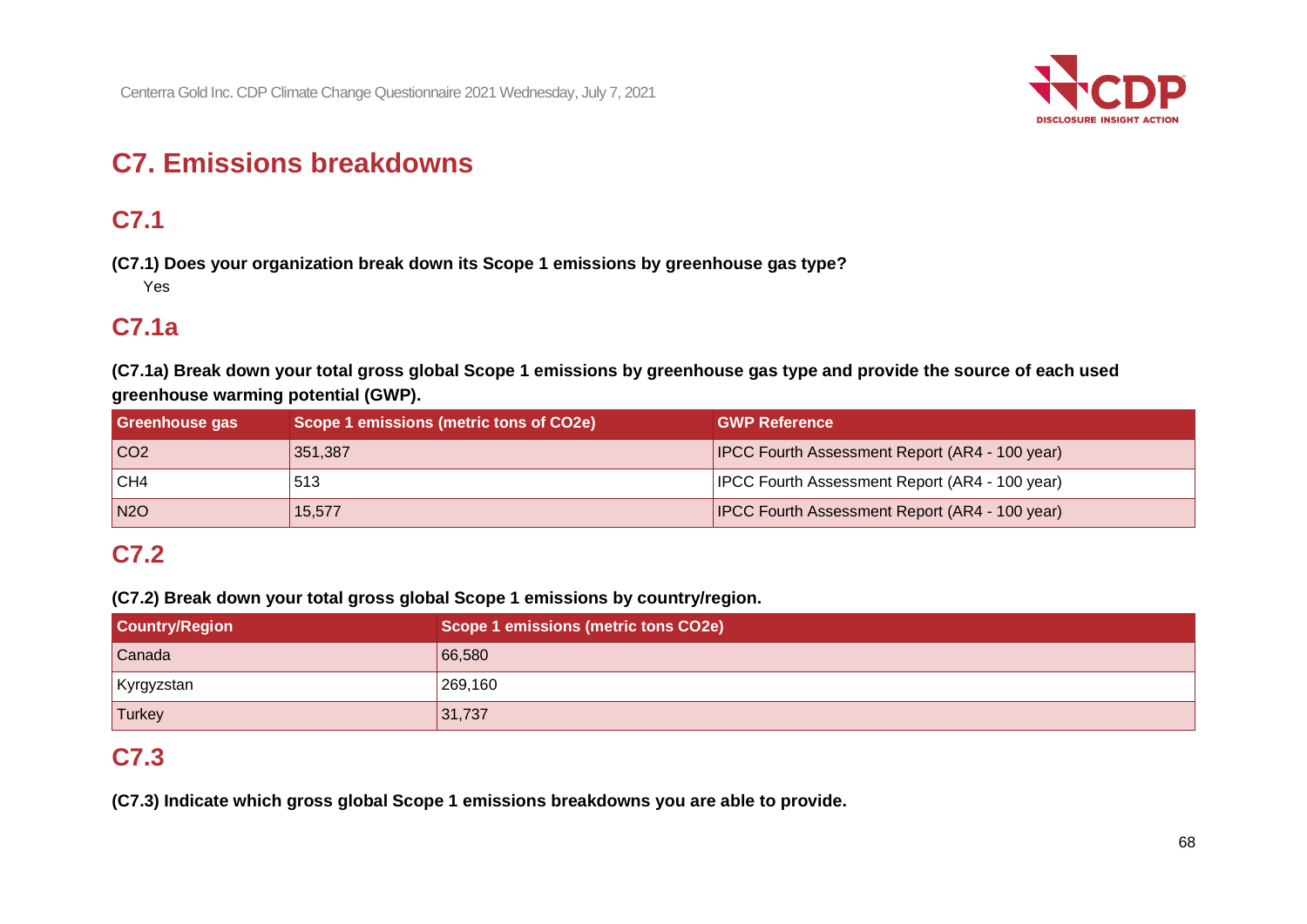

By facility

# **C7.3b**

### **(C7.3b) Break down your total gross global Scope 1 emissions by business facility.**

| Facility                           | Scope 1 emissions (metric tons CO2e) | <b>Latitude</b> | Longitude |
|------------------------------------|--------------------------------------|-----------------|-----------|
| Mount Milligan Mine in BC, Canada  | 66,580                               |                 |           |
| Kumtor Mine in the Kyrgyz Republic | 269,160                              |                 |           |
| <b>Oksut Mine in Turkey</b>        | 31,737                               |                 |           |

# **C-CE7.4/C-CH7.4/C-CO7.4/C-EU7.4/C-MM7.4/C-OG7.4/C-ST7.4/C-TO7.4/C-TS7.4**

**(C-CE7.4/C-CH7.4/C-CO7.4/C-EU7.4/C-MM7.4/C-OG7.4/C-ST7.4/C-TO7.4/C-TS7.4) Break down your organization's total gross global Scope 1 emissions by sector production activity in metric tons CO2e.**

|                                         | Gross Scope 1 emissions, metric tons CO2e | <b>Comment</b> |
|-----------------------------------------|-------------------------------------------|----------------|
| Metals and mining production activities | 367.474                                   |                |

## **C7.5**

### **(C7.5) Break down your total gross global Scope 2 emissions by country/region.**

|               | Country/Region Scope 2, location-<br>based (metric tons<br>CO <sub>2</sub> e) | Scope 2, market-<br>based (metric tons<br>CO <sub>2</sub> e) | <b>Purchased and consumed</b><br>electricity, heat, steam or<br>cooling (MWh) | Purchased and consumed low-carbon electricity,<br>heat, steam or cooling accounted for in Scope 2<br>market-based approach (MWh) |
|---------------|-------------------------------------------------------------------------------|--------------------------------------------------------------|-------------------------------------------------------------------------------|----------------------------------------------------------------------------------------------------------------------------------|
| Canada        | 23,867                                                                        |                                                              |                                                                               |                                                                                                                                  |
| Kyrgyzstan    | 14,712                                                                        |                                                              |                                                                               |                                                                                                                                  |
| <b>Turkey</b> | 5, 144                                                                        |                                                              |                                                                               |                                                                                                                                  |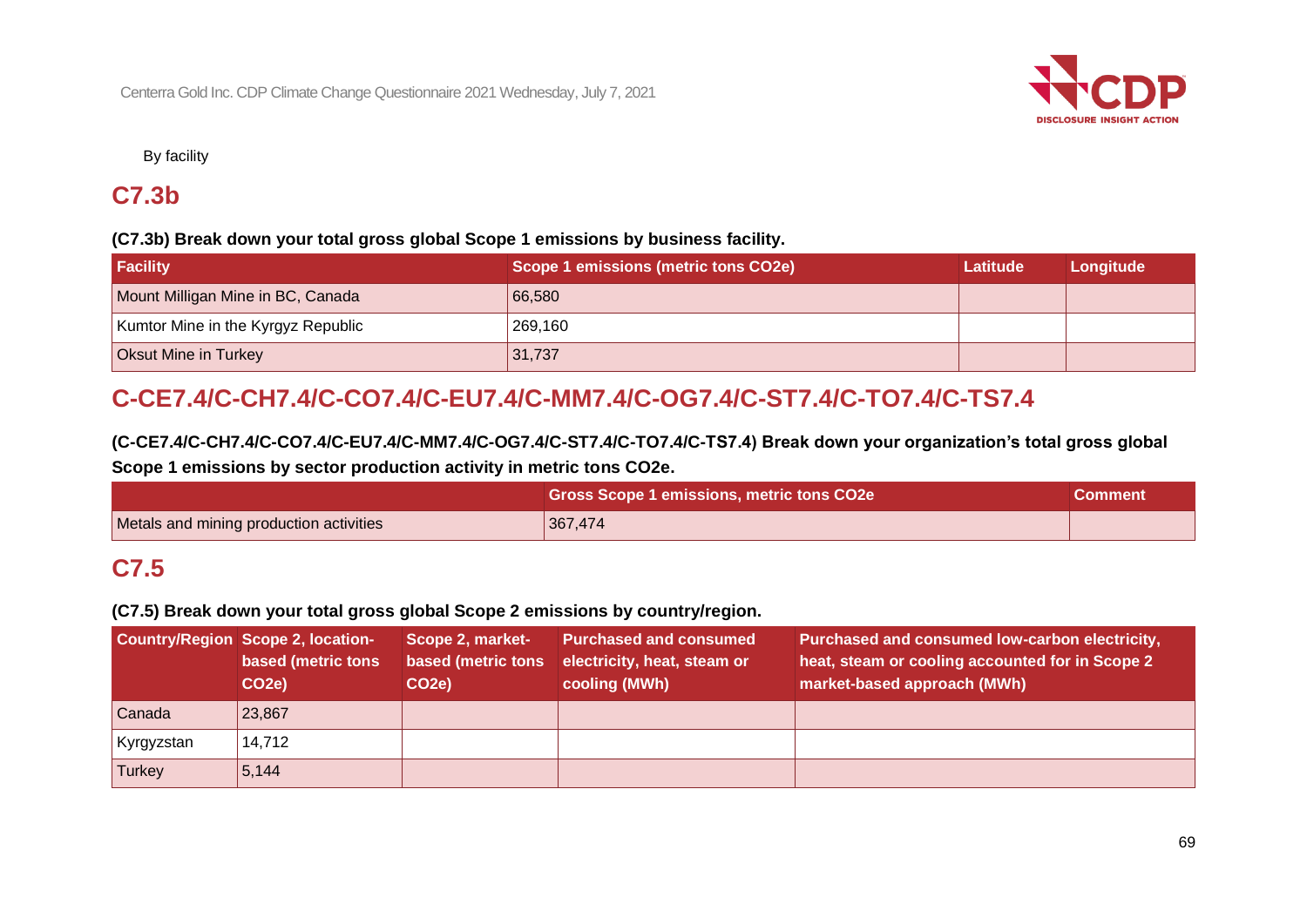

# **C7.6**

**(C7.6) Indicate which gross global Scope 2 emissions breakdowns you are able to provide.**

By facility

# **C7.6b**

**(C7.6b) Break down your total gross global Scope 2 emissions by business facility.**

| <b>Facility</b>                    | Scope 2, location-based (metric tons CO2e) | Scope 2, market-based (metric tons CO2e) |
|------------------------------------|--------------------------------------------|------------------------------------------|
| Mount Milligan Mine in BC, Canada  | 23,867                                     |                                          |
| Kumtor Mine in the Kyrgyz Republic | 14.712                                     |                                          |
| <b>Oksut Mine in Turkey</b>        | 5,141                                      |                                          |

# **C-CE7.7/C-CH7.7/C-CO7.7/C-MM7.7/C-OG7.7/C-ST7.7/C-TO7.7/C-TS7.7**

**(C-CE7.7/C-CH7.7/C-CO7.7/C-MM7.7/C-OG7.7/C-ST7.7/C-TO7.7/C-TS7.7) Break down your organization's total gross global Scope 2 emissions by sector production activity in metric tons CO2e.**

|                                            | Scope 2, location-based, metric tons<br>CO <sub>2e</sub> | Scope 2, market-based (if applicable), metric tons<br>CO <sub>2e</sub> | <b>Comment</b> |
|--------------------------------------------|----------------------------------------------------------|------------------------------------------------------------------------|----------------|
| Metals and mining production<br>activities | 43,721                                                   |                                                                        |                |

## **C7.9**

**(C7.9) How do your gross global emissions (Scope 1 and 2 combined) for the reporting year compare to those of the previous reporting year?**

Decreased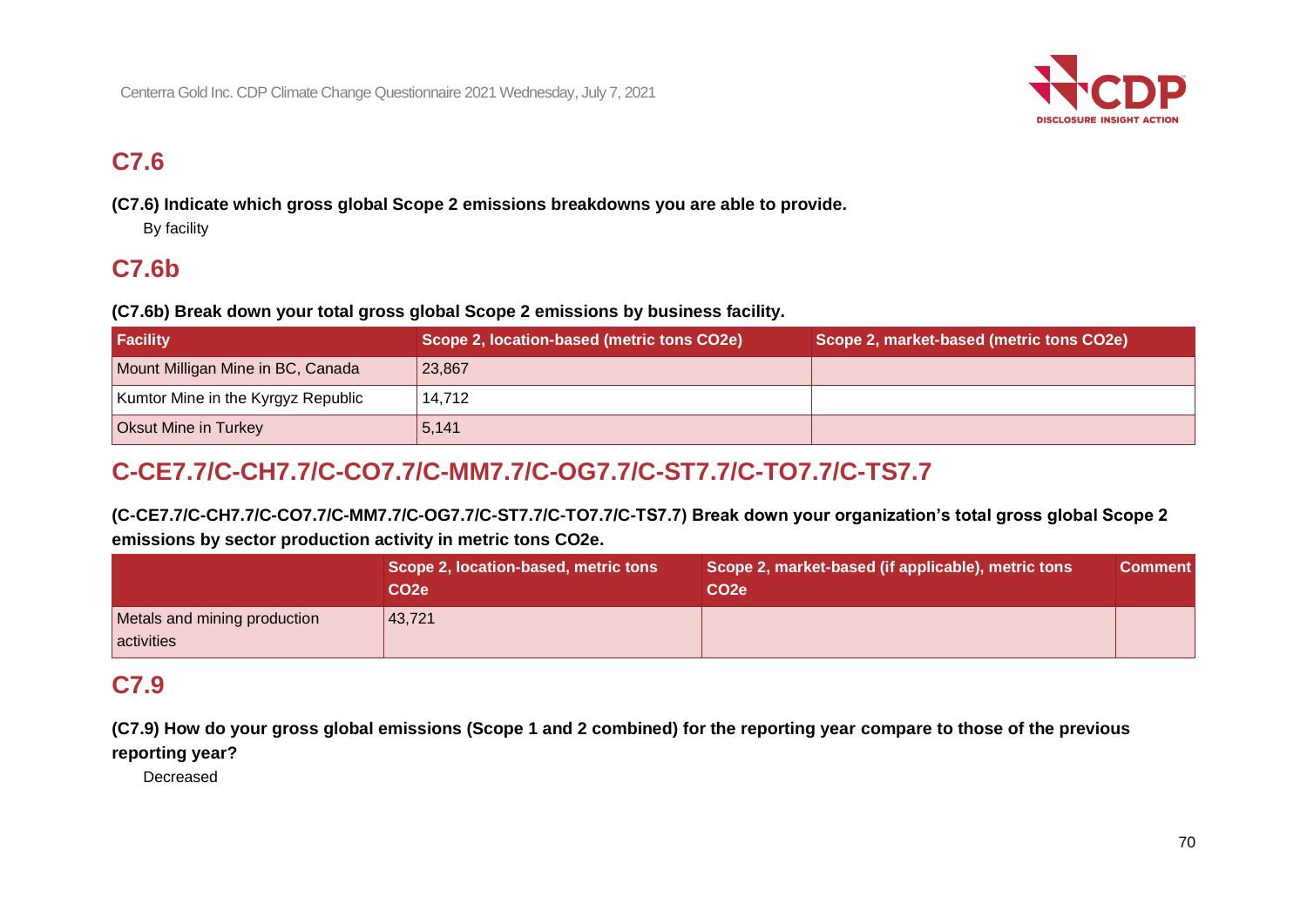

# **C7.9a**

**(C7.9a) Identify the reasons for any change in your gross global emissions (Scope 1 and 2 combined), and for each of them specify how your emissions compare to the previous year.**

|                                            | <b>Change in emissions</b><br>(metric tons CO2e) | <b>Emissions value</b><br>(percentage) | <b>Please explain calculation</b>                                                                                                                              |
|--------------------------------------------|--------------------------------------------------|----------------------------------------|----------------------------------------------------------------------------------------------------------------------------------------------------------------|
| Change in renewable<br>energy consumption  |                                                  |                                        |                                                                                                                                                                |
| Other emissions reduction<br>activities    |                                                  |                                        |                                                                                                                                                                |
| <b>Divestment</b>                          |                                                  |                                        |                                                                                                                                                                |
| Acquisitions                               |                                                  |                                        |                                                                                                                                                                |
| Mergers                                    |                                                  |                                        |                                                                                                                                                                |
| Change in output                           |                                                  |                                        |                                                                                                                                                                |
| Change in methodology                      |                                                  |                                        |                                                                                                                                                                |
| Change in boundary                         |                                                  |                                        |                                                                                                                                                                |
| Change in physical<br>operating conditions |                                                  |                                        |                                                                                                                                                                |
| Unidentified                               |                                                  |                                        |                                                                                                                                                                |
| Other                                      |                                                  |                                        | The decrease was primarily due to impacted production from the COVID-19<br>pandemic at the Kumtor Mine and does not indicate a trend at this point in<br>time. |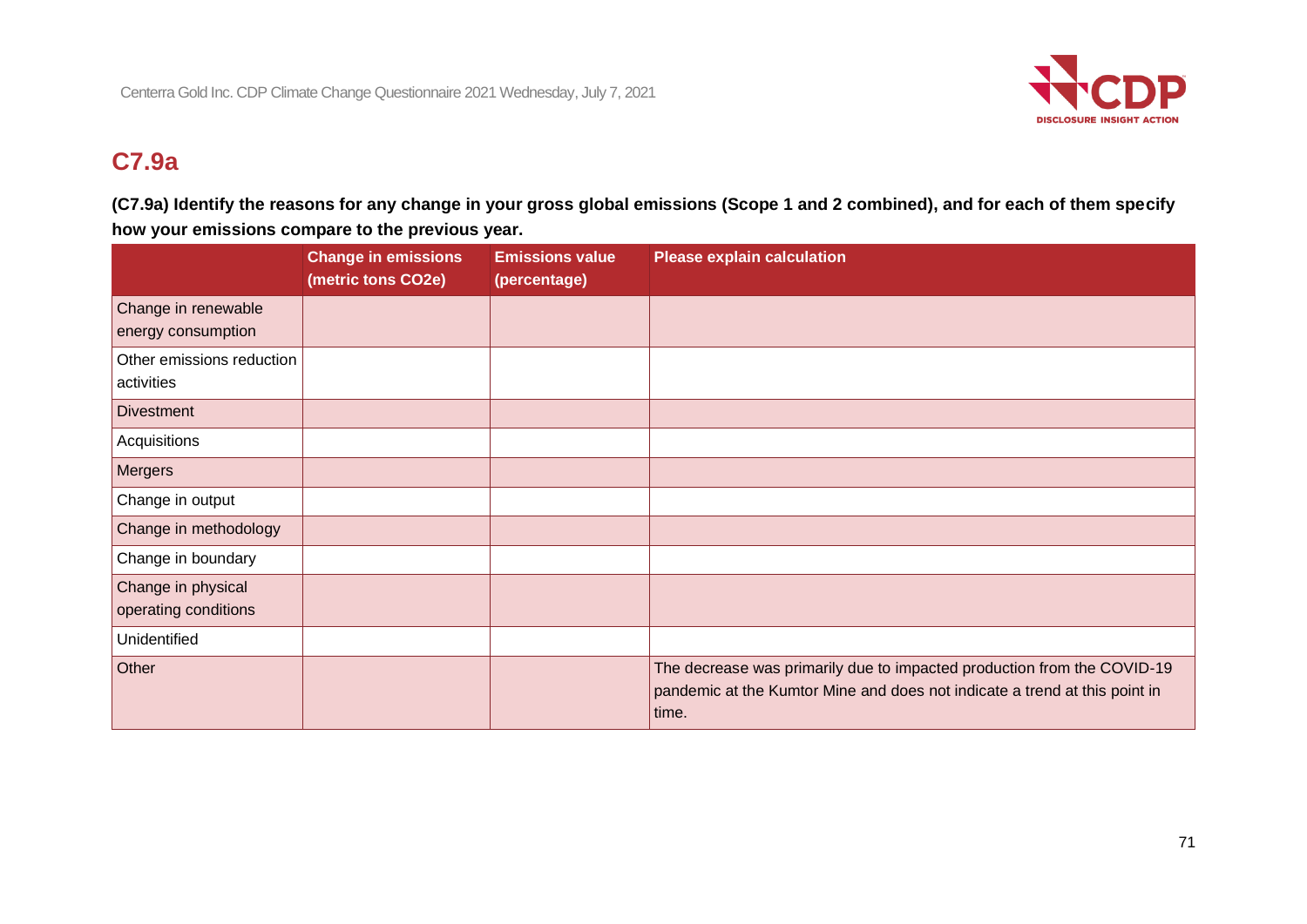

# **C7.9b**

**(C7.9b) Are your emissions performance calculations in C7.9 and C7.9a based on a location-based Scope 2 emissions figure or a market-based Scope 2 emissions figure?**

Location-based

# **C8. Energy**

# **C8.1**

**(C8.1) What percentage of your total operational spend in the reporting year was on energy?**

More than 15% but less than or equal to 20%

# **C8.2**

**(C8.2) Select which energy-related activities your organization has undertaken.**

|                                                    | Indicate whether your organization undertook this energy-related activity in the reporting year |
|----------------------------------------------------|-------------------------------------------------------------------------------------------------|
| Consumption of fuel (excluding feedstocks)         | Yes                                                                                             |
| Consumption of purchased or acquired electricity   | <b>Yes</b>                                                                                      |
| Consumption of purchased or acquired heat          | No.                                                                                             |
| Consumption of purchased or acquired steam         | No                                                                                              |
| Consumption of purchased or acquired cooling       | No.                                                                                             |
| Generation of electricity, heat, steam, or cooling | l No                                                                                            |

# **C8.2a**

**(C8.2a) Report your organization's energy consumption totals (excluding feedstocks) in MWh.**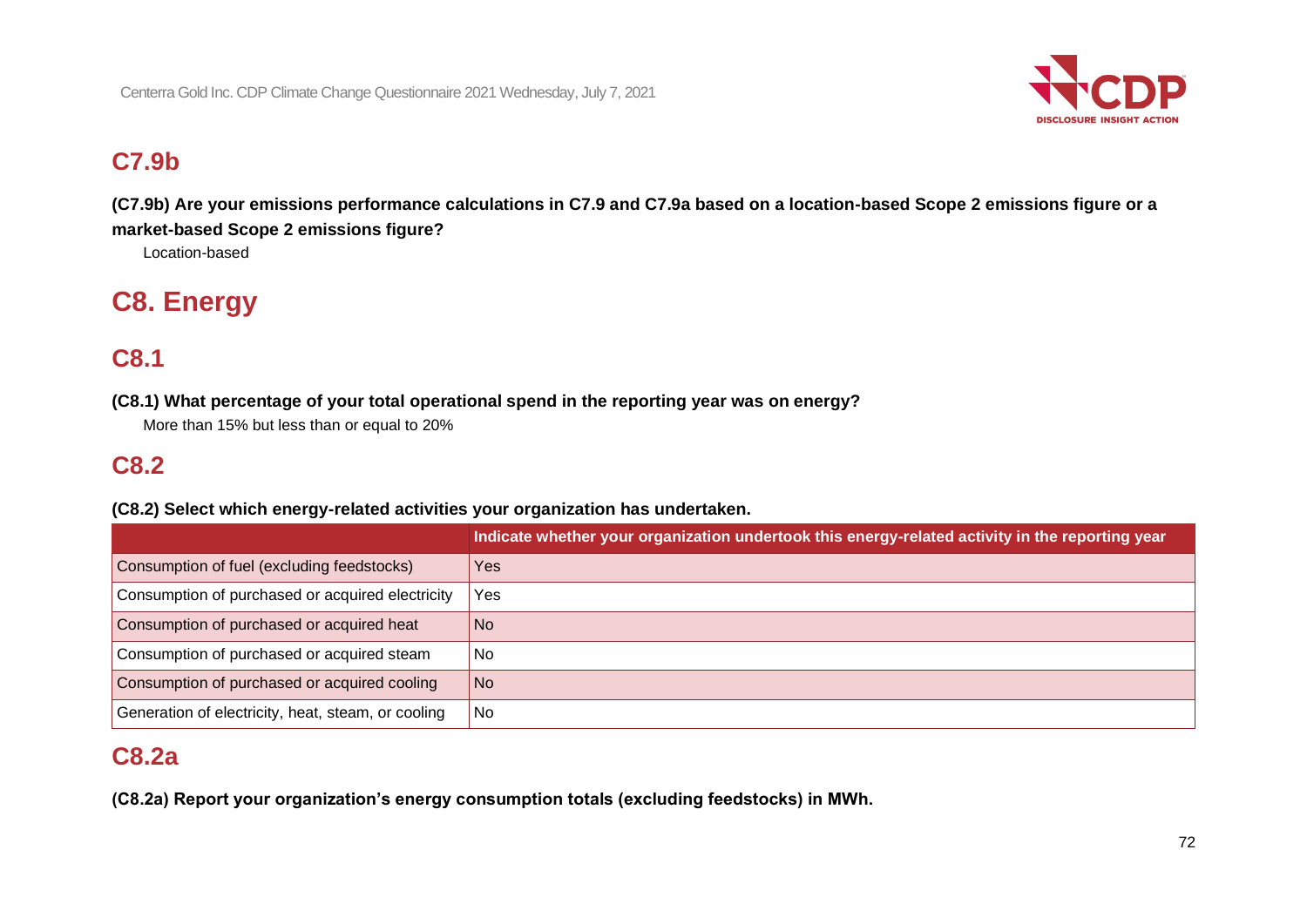

|                                                     | <b>Heating value</b>                        | <b>MWh from renewable</b><br><b>sources</b> | MWh from non-renewable<br><b>sources</b> | Total (renewable and non-<br>renewable) MWh |
|-----------------------------------------------------|---------------------------------------------|---------------------------------------------|------------------------------------------|---------------------------------------------|
| Consumption of fuel (excluding<br>feedstock)        | $HHV$ (higher heating $ 0\rangle$<br>value) |                                             | 1,405,704.18                             | 1,405,704.18                                |
| Consumption of purchased or<br>acquired electricity |                                             |                                             | 894,823                                  | 894,823                                     |
| Total energy consumption                            |                                             | O                                           | 2,300,684                                | 2,300,684                                   |

### **C-MM8.2a**

**(C-MM8.2a) Report your organization's energy consumption totals (excluding feedstocks) for metals and mining production activities in MWh.**

|                                                         | <b>Heating value</b>       | <b>Total MWh</b> |
|---------------------------------------------------------|----------------------------|------------------|
| Consumption of fuel (excluding feedstocks)              | HHV (higher heating value) | 1,405,704.18     |
| Consumption of purchased or acquired electricity        |                            | 894,821          |
| Consumption of self-generated non-fuel renewable energy |                            |                  |
| Total energy consumption                                |                            | 2,300,525.18     |

### **C8.2b**

**(C8.2b) Select the applications of your organization's consumption of fuel.**

|                                                       | Indicate whether your organization undertakes this fuel application |
|-------------------------------------------------------|---------------------------------------------------------------------|
| Consumption of fuel for the generation of electricity | Yes                                                                 |
| Consumption of fuel for the generation of heat        | No                                                                  |
| Consumption of fuel for the generation of steam       | l No                                                                |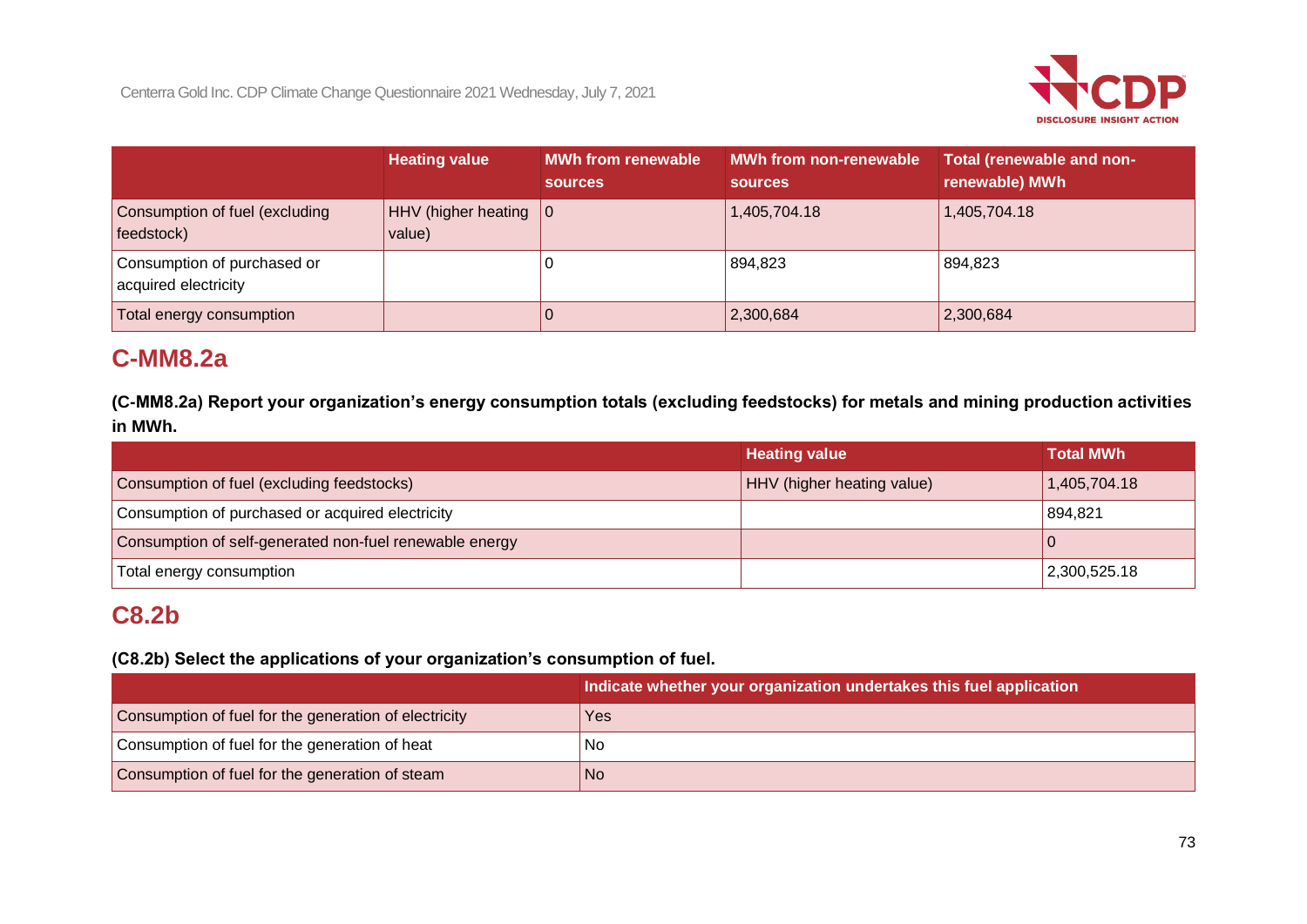

| Consumption of fuel for the generation of cooling       | 'No |
|---------------------------------------------------------|-----|
| Consumption of fuel for co-generation or tri-generation | 'No |

### **C8.2c**

**(C8.2c) State how much fuel in MWh your organization has consumed (excluding feedstocks) by fuel type.**

**Fuel:** Diesel **Heating Value:** HHV (Higher Heating Value) **Total fuel MWh consumed by the organization:** 1,386,644 **Emission factor:** 0.073 **Unit**: Metric tons Metric tonnes CO2e/GJ **Emissions factor source**: WCI.280

**Fuel:** Gasoline **Heating Value:** HHV (Higher Heating Value) **Total fuel MWh consumed by the organization:** 11,367 **Emission factor:** 0.068 **Unit**: Metric tons Metric tonnes CO2e/GJ **Emissions factor source**: WCI.280

**Fuel:** Propane **Heating Value:** HHV (Higher Heating Value) **Total fuel MWh consumed by the organization:** 6,029 **Emission factor:** 0.061 **Unit**: Metric tons Metric tonnes CO2e/GJ **Emissions factor source**: WCI.020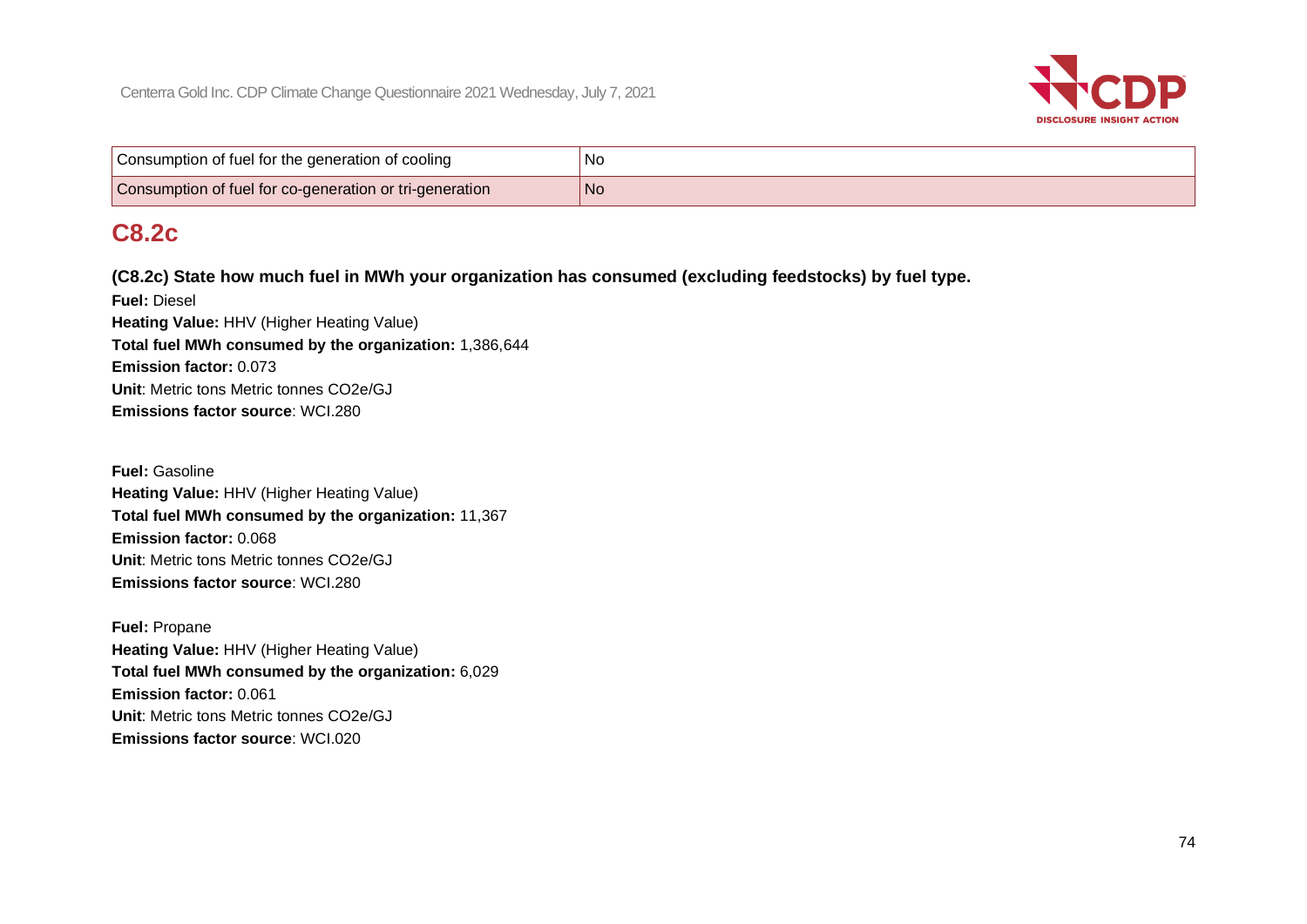

**Fuel:** Liquefied Natural Gas **Heating Value:** HHV (Higher Heating Value) **Total fuel MWh consumed by the organization:** 1,820 **Emission factor:** 0.050 **Unit**: Metric tons Metric tonnes CO2e/GJ **Emissions factor source**: WCI.020

## **C9. Additional metrics**

### **C9.1**

**(C9.1) Provide any additional climate-related metrics relevant to your business.**

N/A

### **C-MM9.3a**

**(C-MM9.3a) Provide details on the commodities relevant to the mining production activities of your organization.**

**Output product** Copper

**Capacity, metric tons**

**Production, metric tons** 37,557

**Production, copper-equivalent units (metric tons)**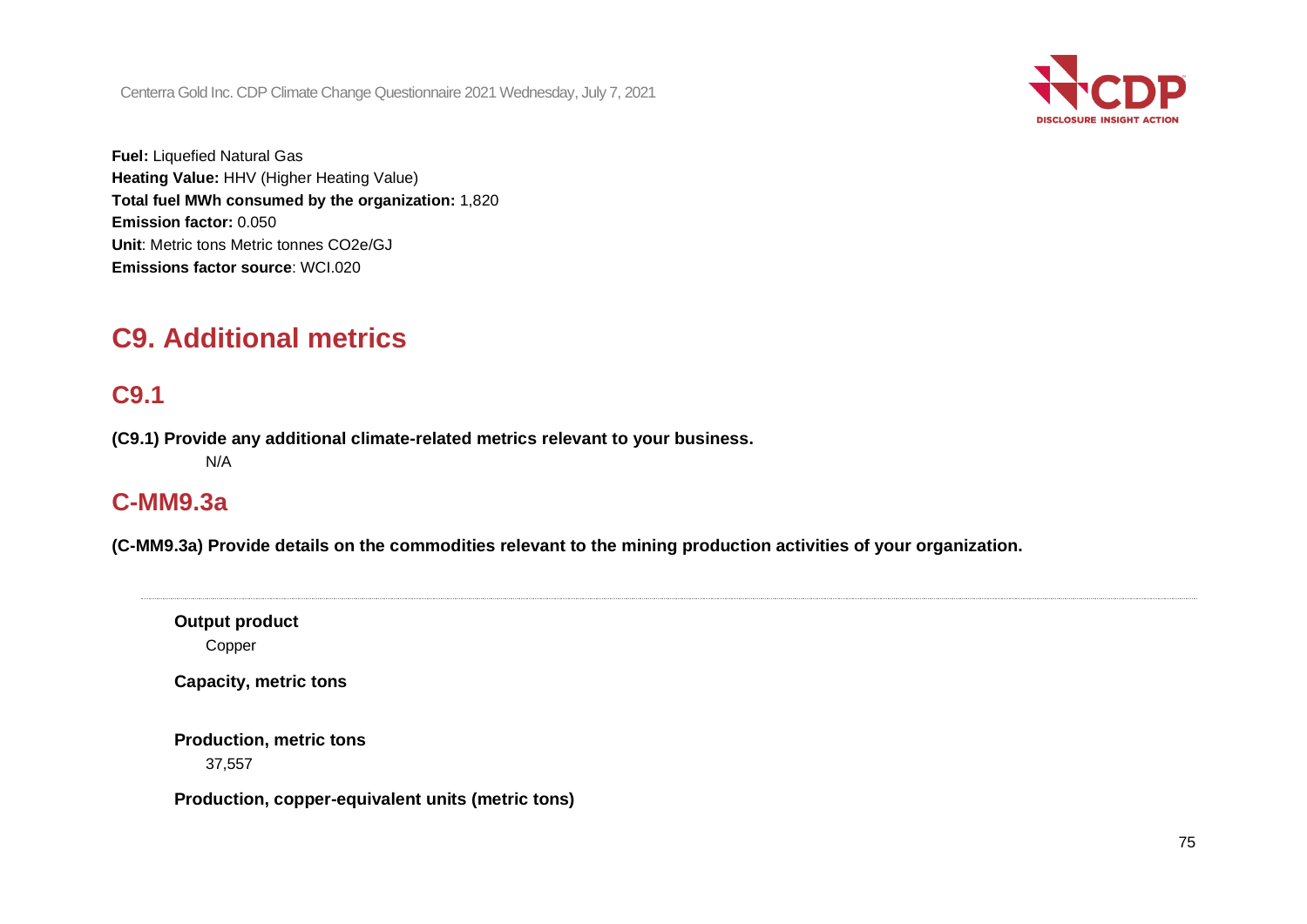

**Scope 1 emissions**

**Scope 2 emissions**

**Scope 2 emissions approach**

**Pricing methodology for copper-equivalent figure**

#### **Comment**

Centerra does not calculate separate Scope 1 and Scope 2 GHG emissions for its different products.

**Output product**

Gold

**Capacity, metric tons**

**Production, metric tons** 25.63

**Production, copper-equivalent units (metric tons)**

**Scope 1 emissions**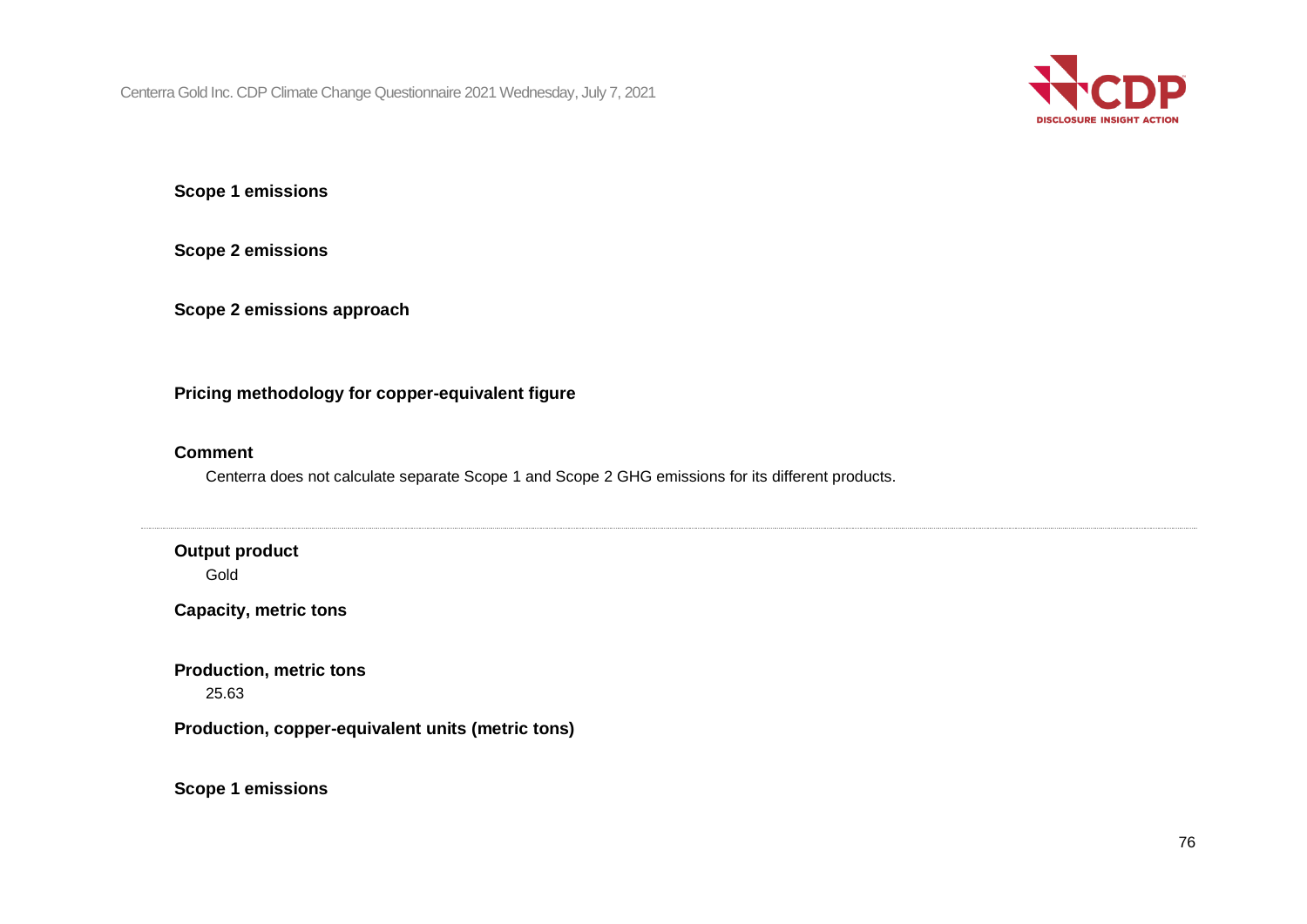

**Scope 2 emissions**

**Scope 2 emissions approach**

#### **Pricing methodology for copper-equivalent figure**

#### **Comment**

Centerra does not calculate separate Scope 1 and Scope 2 GHG emissions for its different products, and thus, these emissions include both its gold and copper production. The gold production is converted from troy ounces to metric tons.

## **C-CE9.6/C-CG9.6/C-CH9.6/C-CN9.6/C-CO9.6/C-EU9.6/C-MM9.6/C-OG9.6/C-RE9.6/C-ST9.6/C-TO9.6/C-TS9.6**

**(C-CE9.6/C-CG9.6/C-CH9.6/C-CN9.6/C-CO9.6/C-EU9.6/C-MM9.6/C-OG9.6/C-RE9.6/C-ST9.6/C-TO9.6/C-TS9.6) Does your organization invest in research and development (R&D) of low-carbon products or services related to your sector activities?**

|                  | <b>Investment in low-carbon R&amp;D</b> | Comment                                                                    |
|------------------|-----------------------------------------|----------------------------------------------------------------------------|
| Row <sup>-</sup> | No                                      | At this time, Centerra does not invest in low-carbon products or services. |

## **C10. Verification**

### **C10.1**

**(C10.1) Indicate the verification/assurance status that applies to your reported emissions.**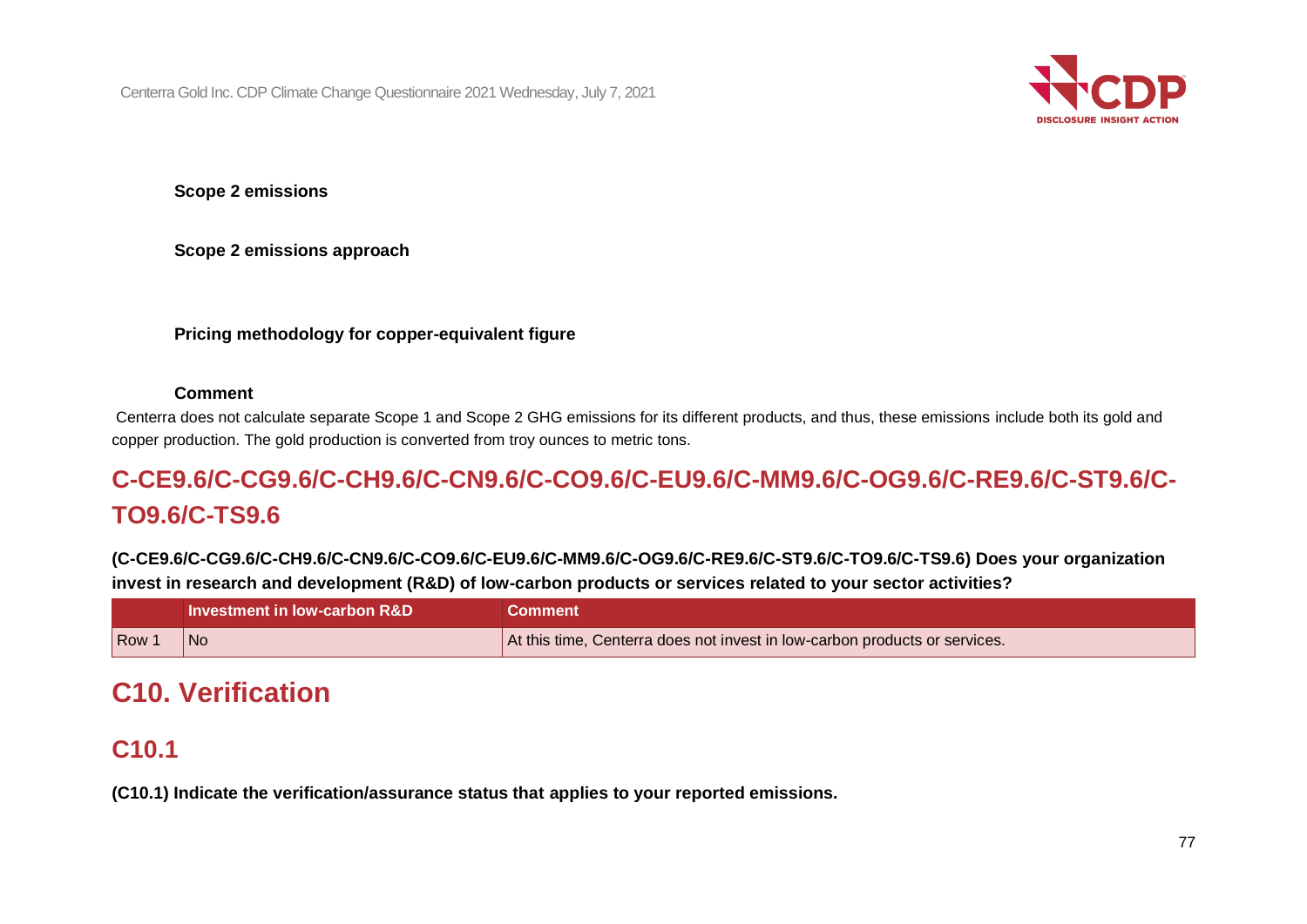

|                                          | Verification/assurance status                          |
|------------------------------------------|--------------------------------------------------------|
| Scope 1                                  | Third-party verification or assurance process in place |
| Scope 2 (location-based or market-based) | Third-party verification or assurance process in place |
| Scope 3                                  | No emissions data provided                             |

## **C10.1a**

**(C10.1a) Provide further details of the verification/assurance undertaken for your Scope 1 emissions, and attach the relevant statements.**

| Verification or assurance cycle in place<br>Annual process |  |  |
|------------------------------------------------------------|--|--|
| Status in the current reporting year                       |  |  |
| Completed                                                  |  |  |
| Type of verification or assurance                          |  |  |
| Reasonable assurance                                       |  |  |
| <b>Attach the statement</b>                                |  |  |
| Page/ section reference                                    |  |  |
| <b>Relevant standard</b>                                   |  |  |
| ISO14064-3                                                 |  |  |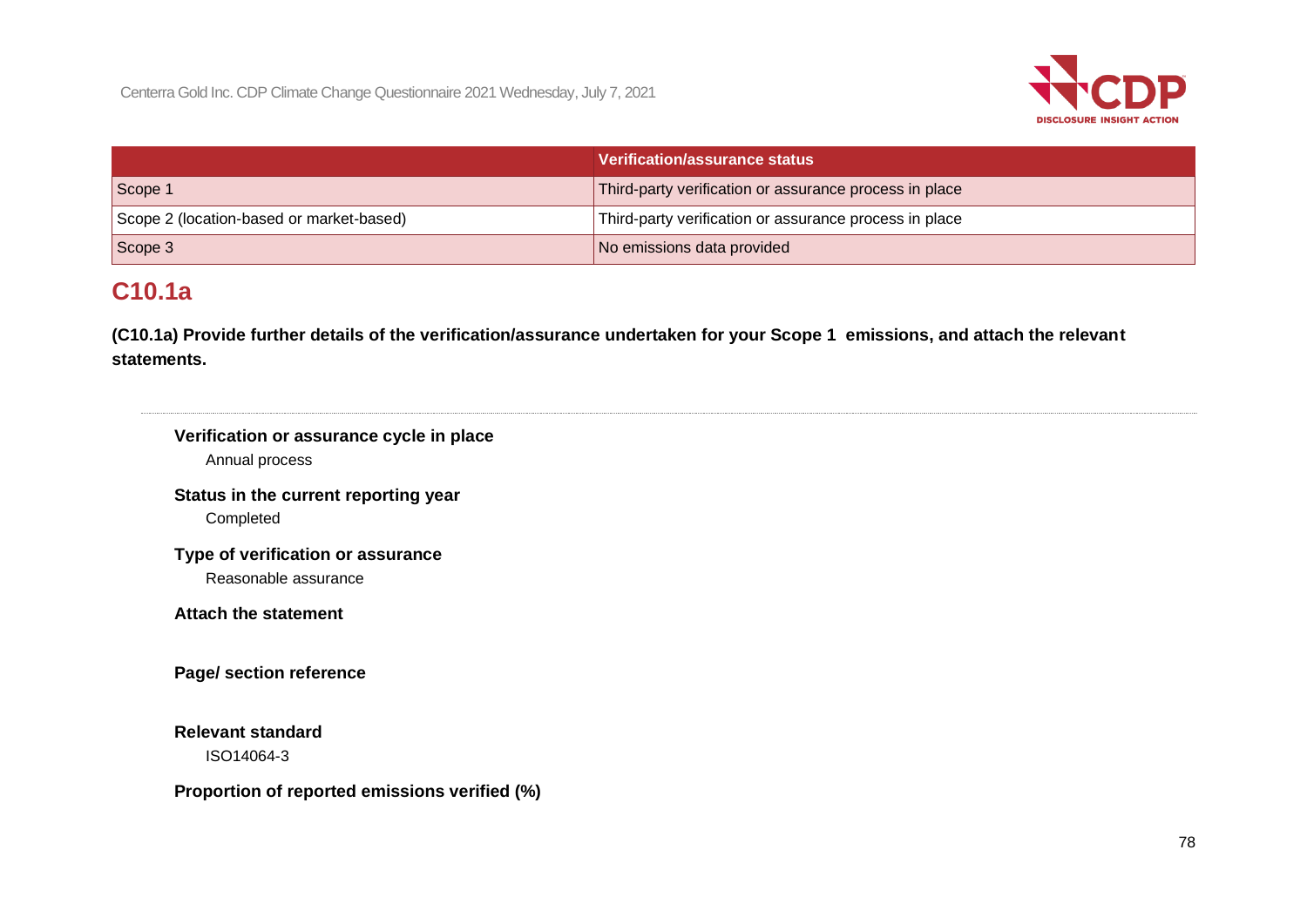

100%

### **C10.1b**

**(C10.1b) Provide further details of the verification/assurance undertaken for your Scope 2 emissions and attach the relevant statements.**

**Scope 2 approach** Scope 2 location-based **Verification or assurance cycle in place** Annual process **Status in the current reporting year** Completed **Type of verification or assurance** Reasonable assurance **Attach the statement Page/ section reference Relevant standard** ISO14064-3 **Proportion of reported emissions verified (%)**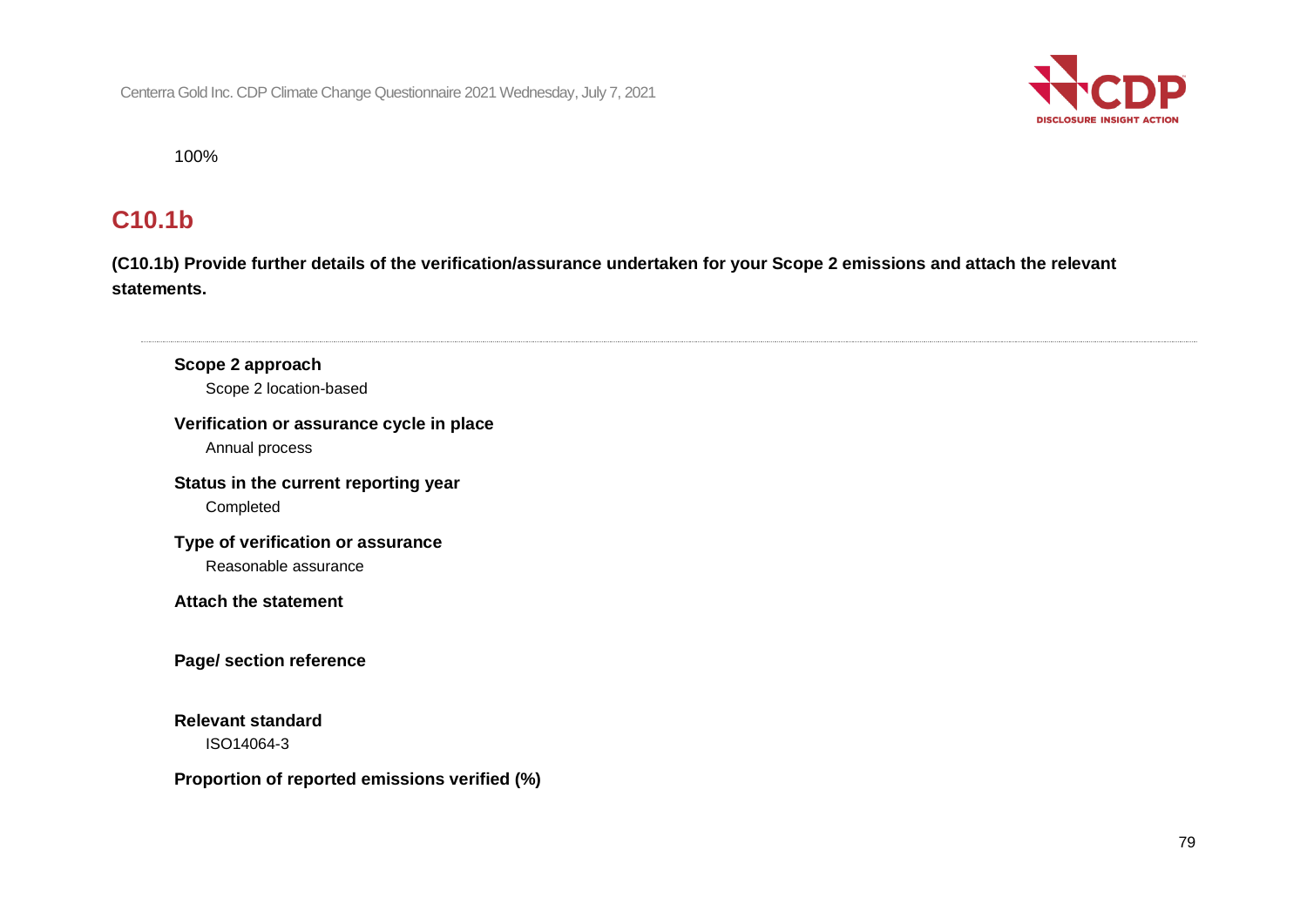

## **C10.2**

**(C10.2) Do you verify any climate-related information reported in your CDP disclosure other than the emissions figures reported in C6.1, C6.3, and C6.5?**

Refer to Table 1.

### **Table 1.**

| Disclosure module verification relates to | Data verified                                           | <b>Verification standard</b> | Please explain |
|-------------------------------------------|---------------------------------------------------------|------------------------------|----------------|
| C7. Emissions Breakdown                   | Other: Scope 1 emissions by GHG type                    | <b>ISO 14064-3</b>           |                |
| C7. Emissions Breakdown                   | Other: Scope 1 emissions by country/region              | ISO 14064-3                  |                |
| C7. Emissions Breakdown                   | Other: Scope 2 emissions by country/region              | ISO 14064-3                  |                |
| C8. Energy                                | Energy consumption totals (excluding feedstocks) in MWh | ISO 14064-3                  |                |

# **C11. Carbon pricing**

### **C11.1**

**(C11.1) Are any of your operations or activities regulated by a carbon pricing system (i.e. ETS, Cap & Trade or Carbon Tax)?** Yes

### **C11.1a**

**(C11.1a) Select the carbon pricing regulation(s) which impacts your operations.**

BC carbon tax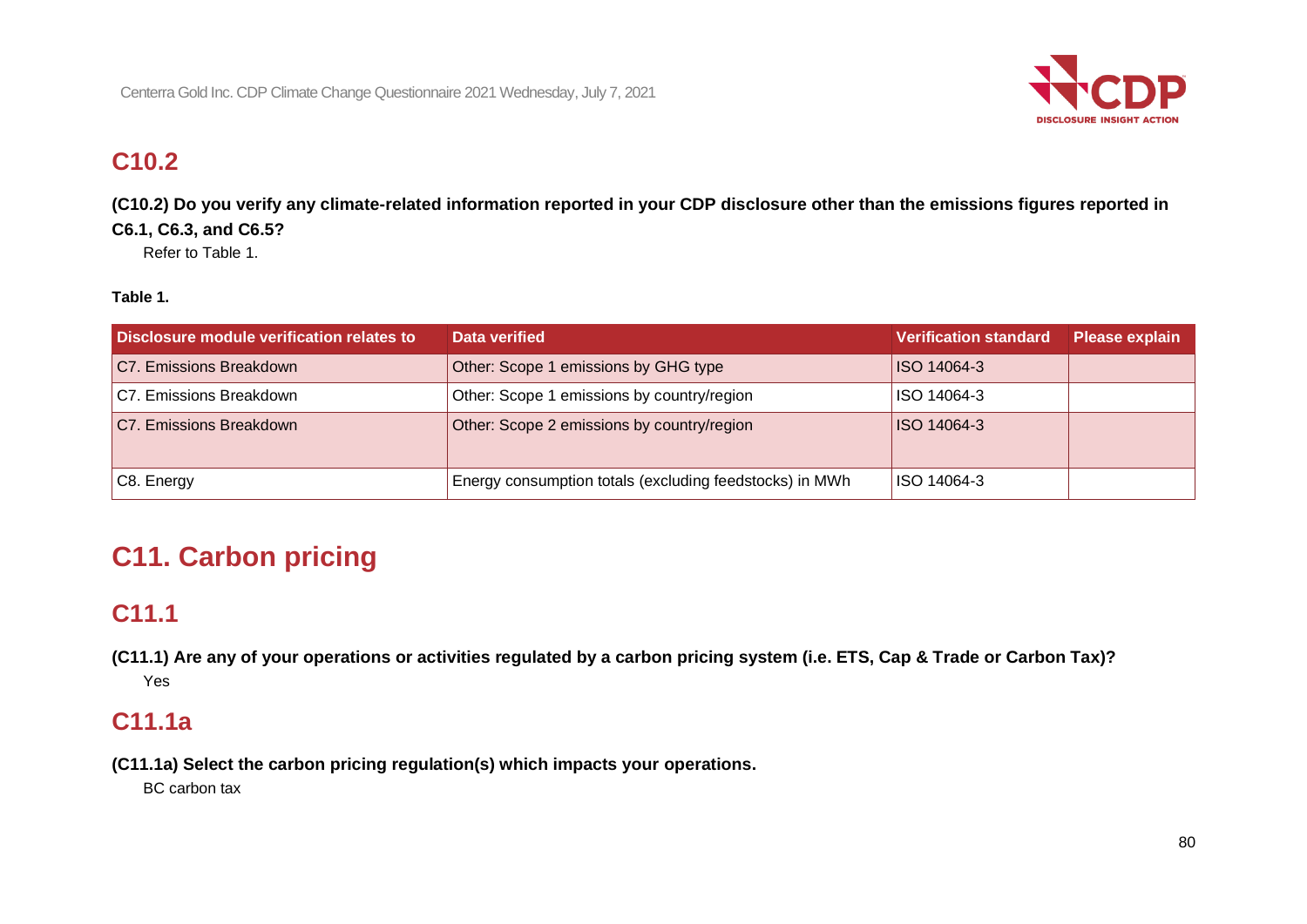

### **C11.1c**

**(C11.1c) Complete the following table for each of the tax systems you are regulated by.**

| <b>BC</b> carbon tax                        |                                             |  |  |
|---------------------------------------------|---------------------------------------------|--|--|
| <b>Period start date</b><br>January 1, 2020 |                                             |  |  |
| <b>Period end date</b><br>December 31, 2020 |                                             |  |  |
|                                             | % of total Scope 1 emissions covered by tax |  |  |
| 23<br>Total cost of tax paid                |                                             |  |  |
| 2,421,215.65<br><b>Comment</b>              |                                             |  |  |

## **C11.1d**

#### **(C11.1d) What is your strategy for complying with the systems you are regulated by or anticipate being regulated by?**

Centerra has built new infrastructure to access new water sources and ensure future water availability in British Columbia. Efforts have also been made to improve the energy efficiency of operations. For example, Centerra has replaced diesel generators with lower emitting grid electricity for such uses as mine-site lighting, dewatering pumps, and other equipment. An example is the company's Lower Rainbow Valley well field electrification project. Mount Milligan Mine sought to remove the diesel-fired generators located at the Lower Rainbow Valley Well Field by extending the mines 25 kV overhead distribution network from the mine facility to the Well Field. In early 2020, with a financial commitment from B.C. Hydro's Low Carbon Electrification Incentive Fund, Mount Milligan constructed the 3.5 km extension of the 25 kV electrical distribution network. With clean and reliable electricity available to operate the well pumps, Mount Milligan removed the diesel generators at the Lower Rainbow Valley. Transitioning from diesel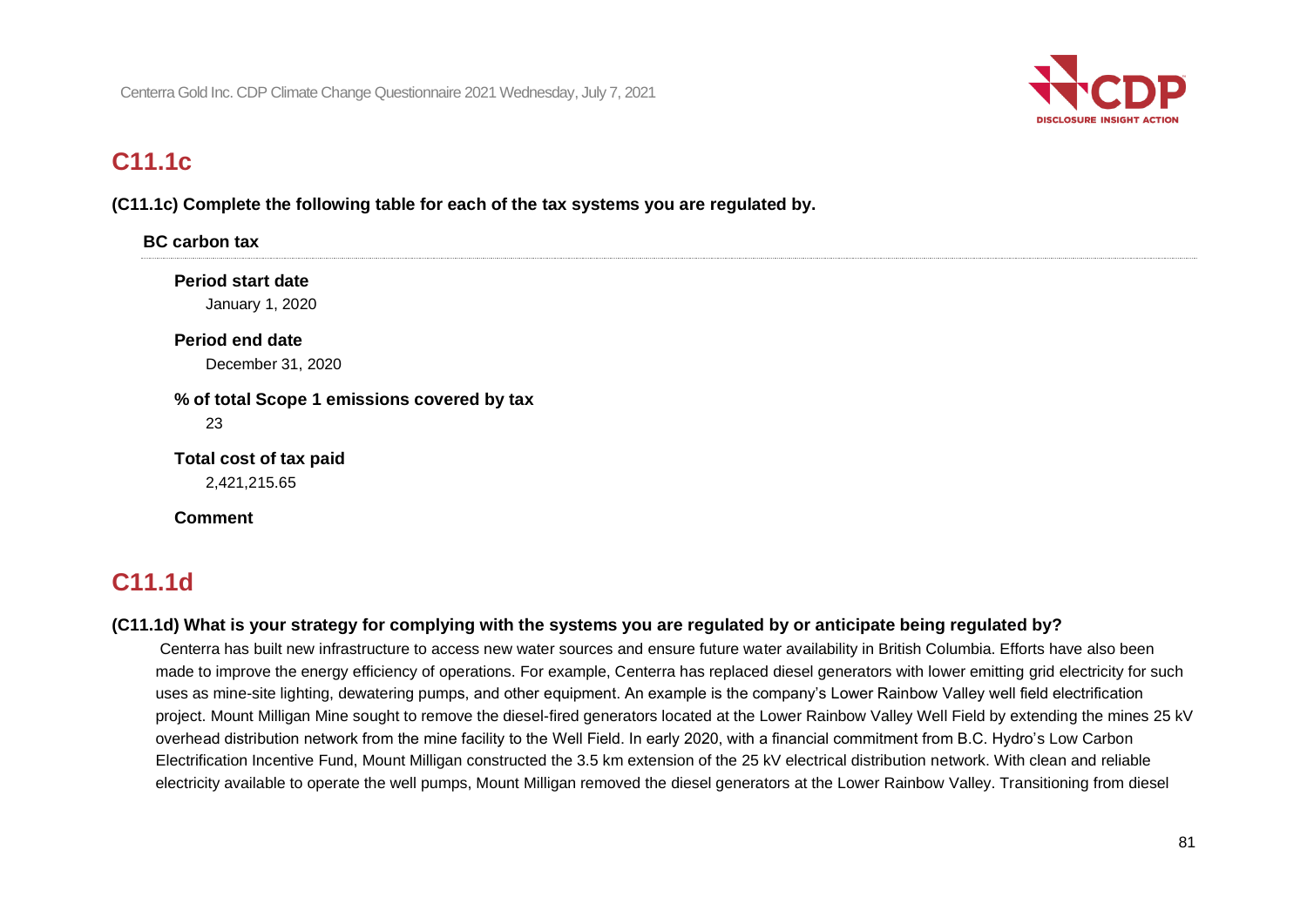

generated electricity to B.C. Hydro will reduce annual operating costs by more than C\$1,000,000 and avoid approximately 23,000 tonnes of carbon dioxide equivalent emissions through to 2028 – equivalent to taking more than 7,000 passenger vehicles off the road for one year

In 2021, Centerra will work with both technical and strategy consultants to define its material climate risks and opportunities, conduct a quantitative scenario analysis, identify adaptation options to manage its core climate risks, conduct a Scope 3 GHG screening estimate, develop GHG emissions reduction targets (and evaluating aligning these targets to the Science Based Targets Initiative) and undertake work to understand options for a netzero pathway.

## **C11.2**

**(C11.2) Has your organization originated or purchased any project-based carbon credits within the reporting period?** No

## **C11.3**

**(C11.3) Does your organization use an internal price on carbon?** No, and we do not currently anticipate doing so in the next two years

# **C12. Engagement**

## **C12.1**

**(C12.1) Do you engage with your value chain on climate-related issues?** No, we do not engage

### **C12.1e**

**(C12.1e) Why do you not engage with any elements of your value chain on climate-related issues, and what are your plans to do so in the future?**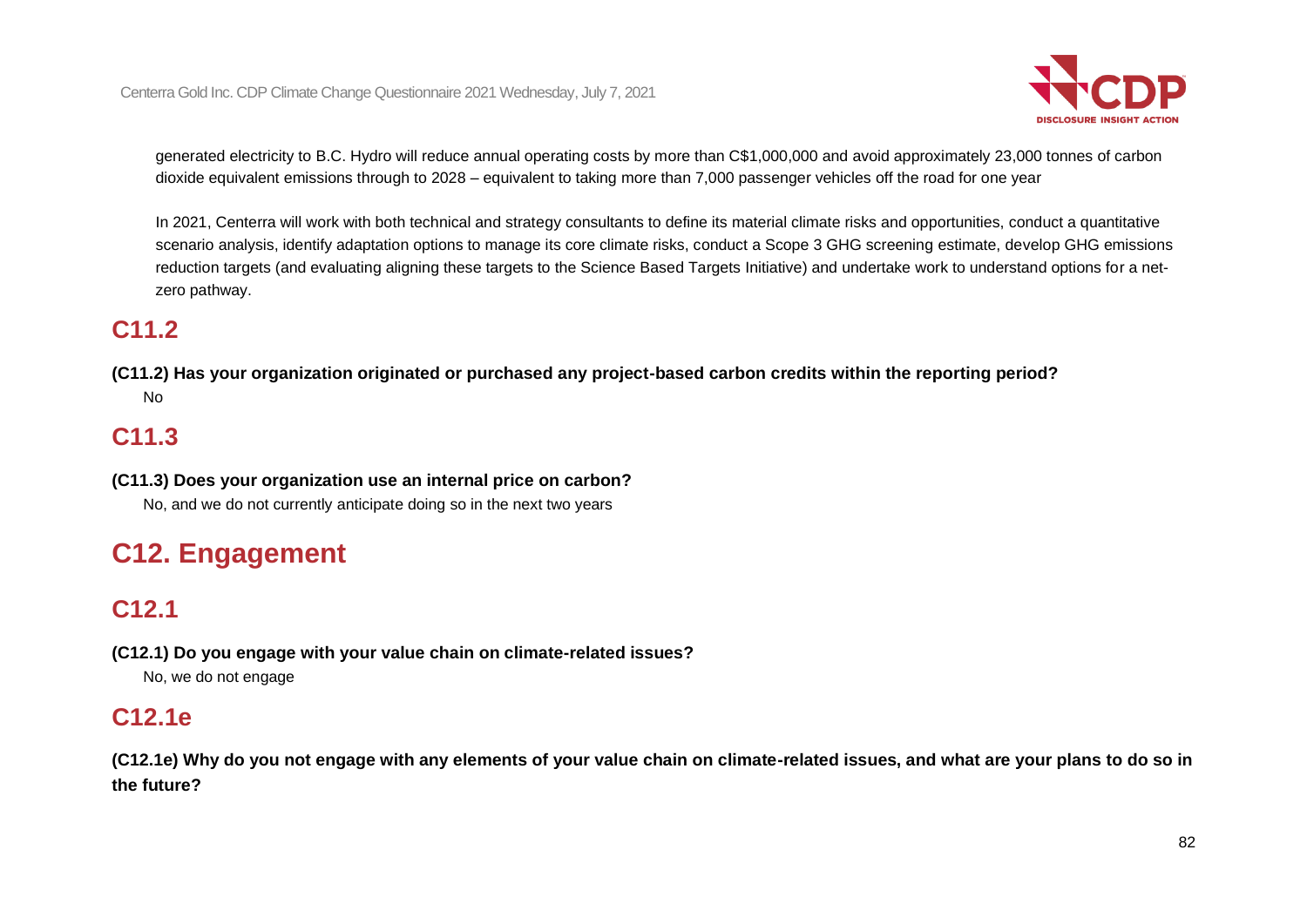

In 2021, Centerra will work with both technical and strategy consultants to define its material climate risks and opportunities, conduct a quantitative scenario analysis, identify adaptation options to manage its core climate risks, conduct a Scope 3 GHG screening estimate, develop GHG emissions reduction targets (and evaluating aligning these targets to the Science Based Targets Initiative) and undertake work to understand options for a netzero pathway. As part of this work, Centerra will consider how engagement activities with its value chain could support its climate change objectives.

### **C12.3**

**(C12.3) Do you engage in activities that could either directly or indirectly influence public policy on climate-related issues through any of the following?**

No

### **C12.3g**

#### **(C12.3g) Why do you not engage with policy makers on climate-related issues?**

Centerra is currently undertaking work to develop a robust climate change strategy, and has conducted a strategic review of its current climate-related risks and opportunities and identified and assessed the Company's material climate-related risks and opportunities at an enterprise level. As part of this work, Centerra will consider how engagement activities with its value chain could support its climate change objectives.

### **C12.4**

**(C12.4) Have you published information about your organization's response to climate change and GHG emissions performance for this reporting year in places other than in your CDP response? If so, please attach the publication(s).**

#### **Publication**

In voluntary sustainability report

#### **Status**

**Complete**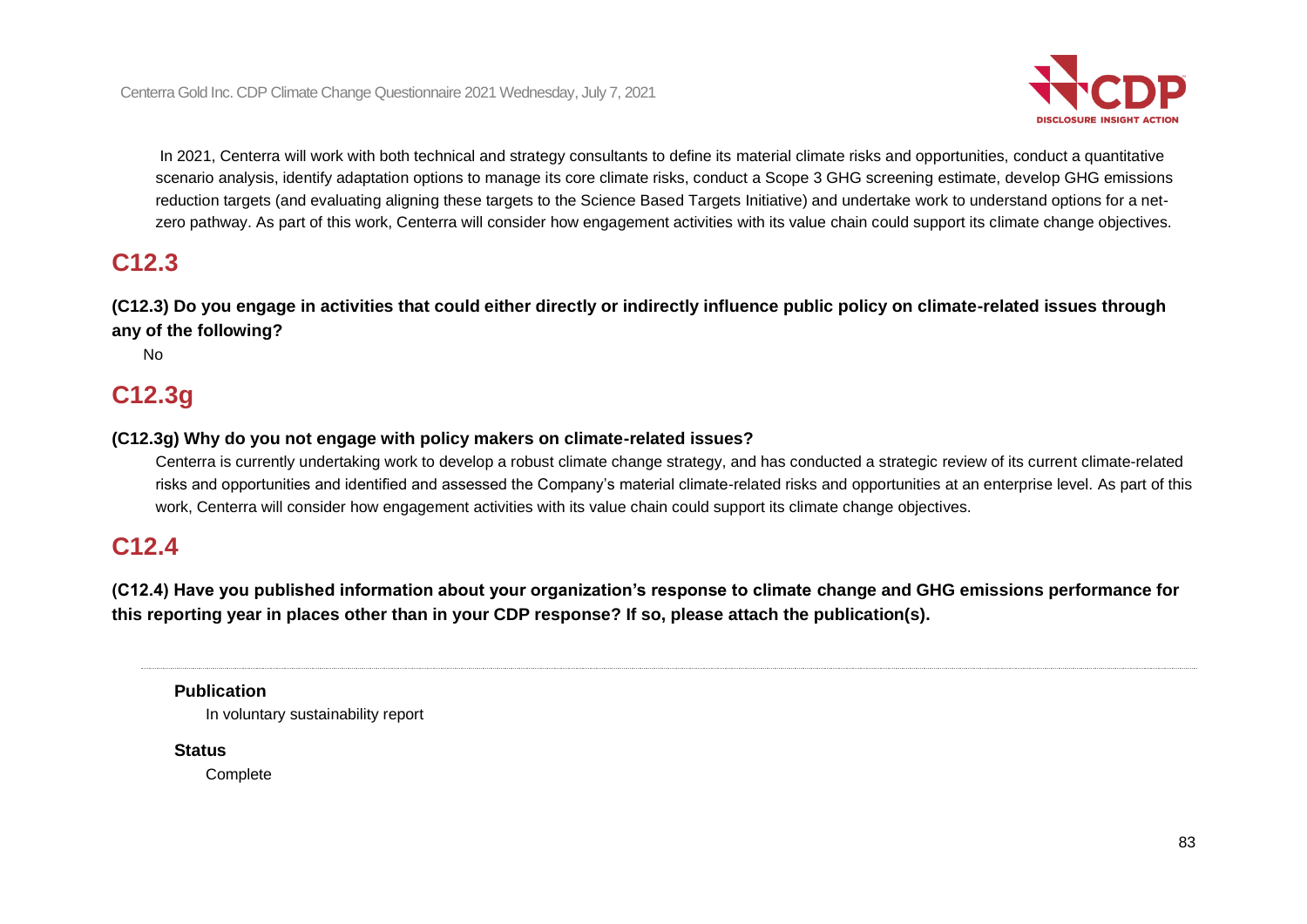

#### **Attach the document**

Centerra\_Gold\_RGMP\_Progress\_Report\_2020.pdf

#### **Page/Section reference**

#### **Content elements**

Governance **Strategy** 

#### **Comment**

To ensure our environmental practices remain aligned with good international industry practices and to strengthen market credibility, we have publicly committed conformance with the World Gold Council's Responsible Gold Mining Principles (RGMP). The RGMPs set clear expectations for consumers, investors and the downstream gold supply chain as to what constitutes responsible gold mining. In November 2020, Centerra received external assurance over its Year 1 RGMP requirements at the Mount Milligan and Kumtor sites and Year 3 RGMP conformance at its Öksüt Mine.

#### **Publication**

In voluntary sustainability report

**Status**

Underway – previous year attached

#### **Attach the document**

Centerra Gold 2019 ESG Report.pdf

#### **Page/Section reference**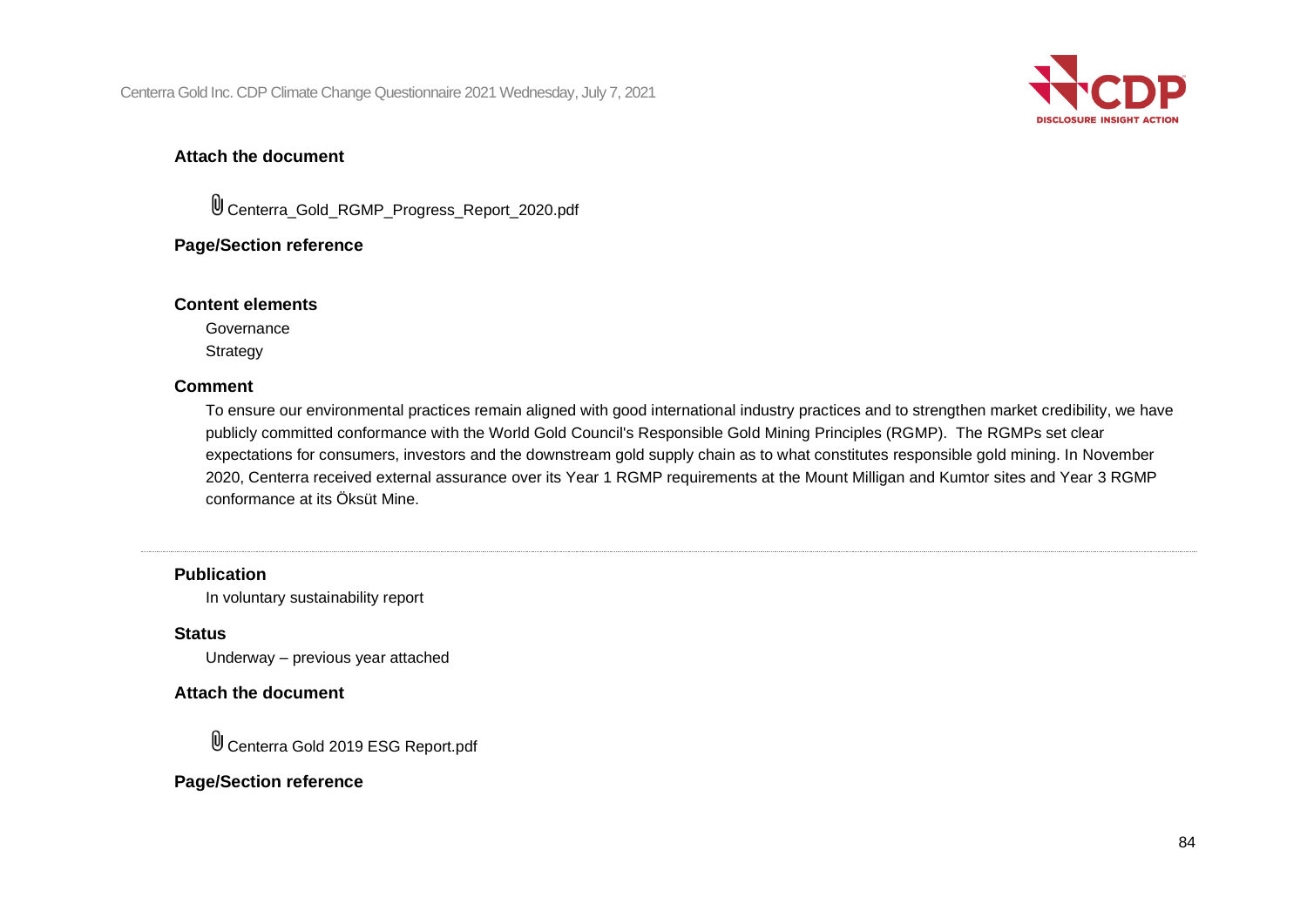

Section 2. Environment. Page 20 - 37.

#### **Content elements**

Governance **Strategy** Emissions figures Other metrics

### **Comment**

Our ESG reporting is aligned with the Sustainability Accounting Standards Board (SASB), which is our investor preferred reporting framework.

# **C15. Signoff**

## **C-FI**

**(C-FI) Use this field to provide any additional information or context that you feel is relevant to your organization's response. Please note that this field is optional and is not scored.**

*Information contained in this response which are not statements of historical facts, and the documents incorporated by reference herein, may be "forward-looking information" for the purposes of Canadian securities laws. Such forward-looking information involves risks, uncertainties and other*  factors that could cause actual results, performance, prospects and opportunities to differ materially from those expressed or implied by such forward *looking information. The words "believe", "expect", "anticipate", "contemplate", "plan", "intends", "continue", "budget", "estimate", "may", "will", "schedule", "understand" and similar expressions identify forward-looking information. These forward-looking statements relate to, among other things: the discussion of plans are underway to develop a climate change strategy and how this may impact Centerra's strategy, potential impacts of the potential risks and opportunities identified, as set out in the responses, including likelihood, magnitude, potential financial impact, cost of response and strategy to respond. Forward-looking information is necessarily based upon a number of estimates and assumptions that, while considered reasonable*  by Centerra, are inherently subject to significant political, business, economic and competitive uncertainties and contingencies. Known and unknown *factors could cause actual results to differ materially from those projected in the forward-looking information. There can be no assurances that forwardlooking information and statements will prove to be accurate, as many factors and future events, both known and unknown could cause actual results,*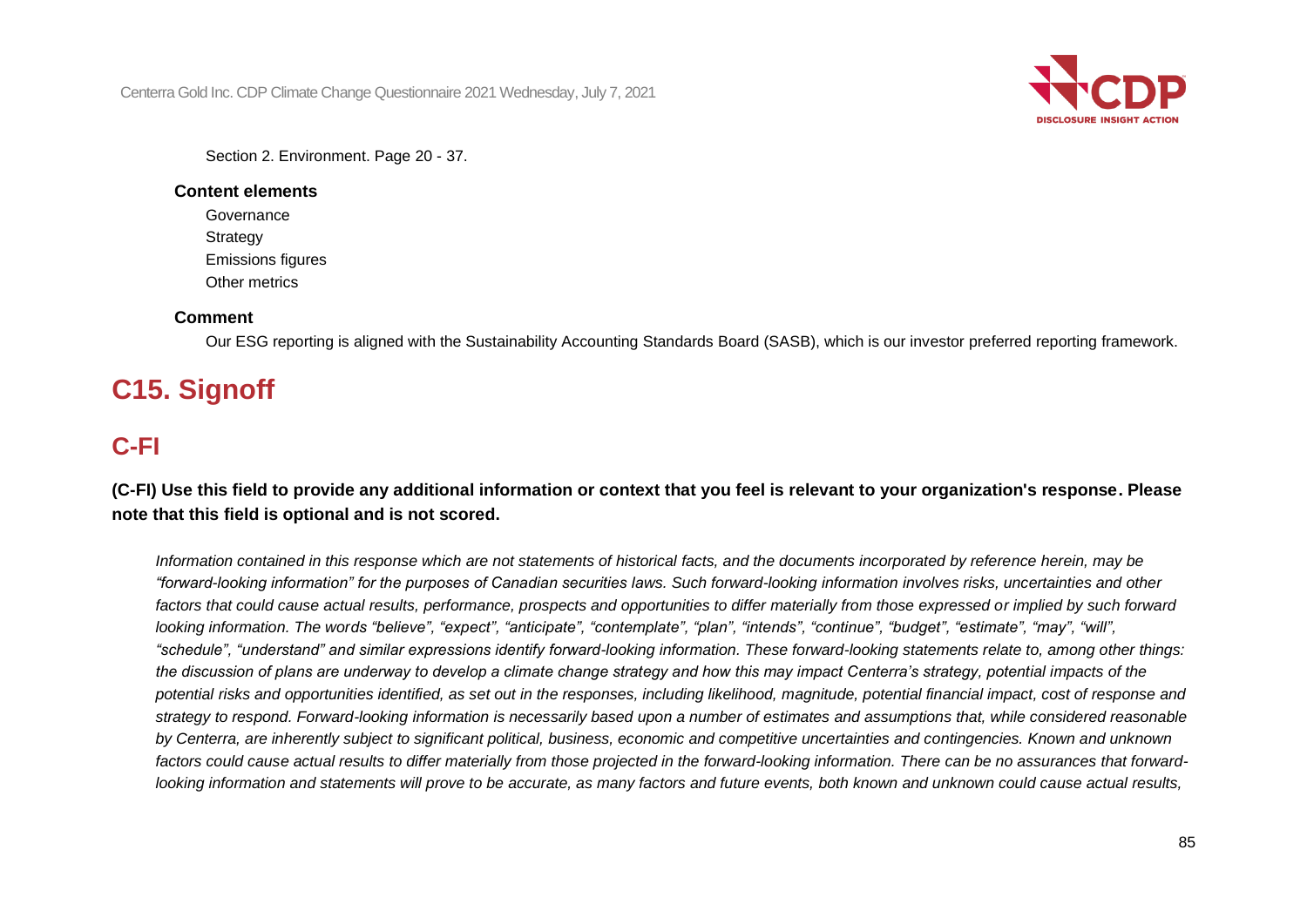

*performance or achievements to vary or differ materially from the results, performance or achievements that are or may be expressed or implied by such forward-looking statements contained herein or incorporated by reference. Accordingly, all such factors should be considered carefully when*  making decisions with respect to Centerra, and prospective investors should not place undue reliance on forward looking information. Forward-looking *information is as of July 28, 2021. Centerra assumes no obligation to update or revise forward looking information to reflect changes in assumptions, changes in circumstances or any other events affecting such forward-looking information, except as required by applicable law.*

**This CDP Climate Change Questionnaire 2021 is prepared in respect of the 2020 financial year. Readers are cautioned that, in May 2021, the Government of the Kyrgyz Republic seized control of the Kumtor Mine and therefore Centerra is no longer in control of the Kumtor Mine or the ESG policies, procedures and initiatives relating to the Kumtor Mine which are described in this report. Reference is made to news releases of Centerra dated May 7, 16, 17 and 31, 2021, available on SEDAR at [www.sedar.com,](https://apc01.safelinks.protection.outlook.com/?url=http%3A%2F%2Fwww.sedar.com%2F&data=04%7C01%7Cmarina.proskurovsky%40centerragold.com%7C4a2bad7198e347e65f5408d931d5aa5f%7Ca39be4db39244953bd7d7ee7b48ecae9%7C1%7C0%7C637595616031382230%7CUnknown%7CTWFpbGZsb3d8eyJWIjoiMC4wLjAwMDAiLCJQIjoiV2luMzIiLCJBTiI6Ik1haWwiLCJXVCI6Mn0%3D%7C1000&sdata=vR6w4rZjmnsqXIlfHijlPvN6L7ZQ3hwNqhbKO2FTiYA%3D&reserved=0) for more information regarding this matter. As of the date of this report, the situation continues to develop, and additional news release can be expected.** 

### **C15.1**

**(C15.1) Provide details for the person that has signed off (approved) your CDP climate change response.**

|       | Job title                      | <b>Corresponding job category</b>    |
|-------|--------------------------------|--------------------------------------|
| Row 1 | <b>Chief Executive Officer</b> | <b>Chief Executive Officer (CEO)</b> |

## **Submit your response**

**In which language are you submitting your response?**

English